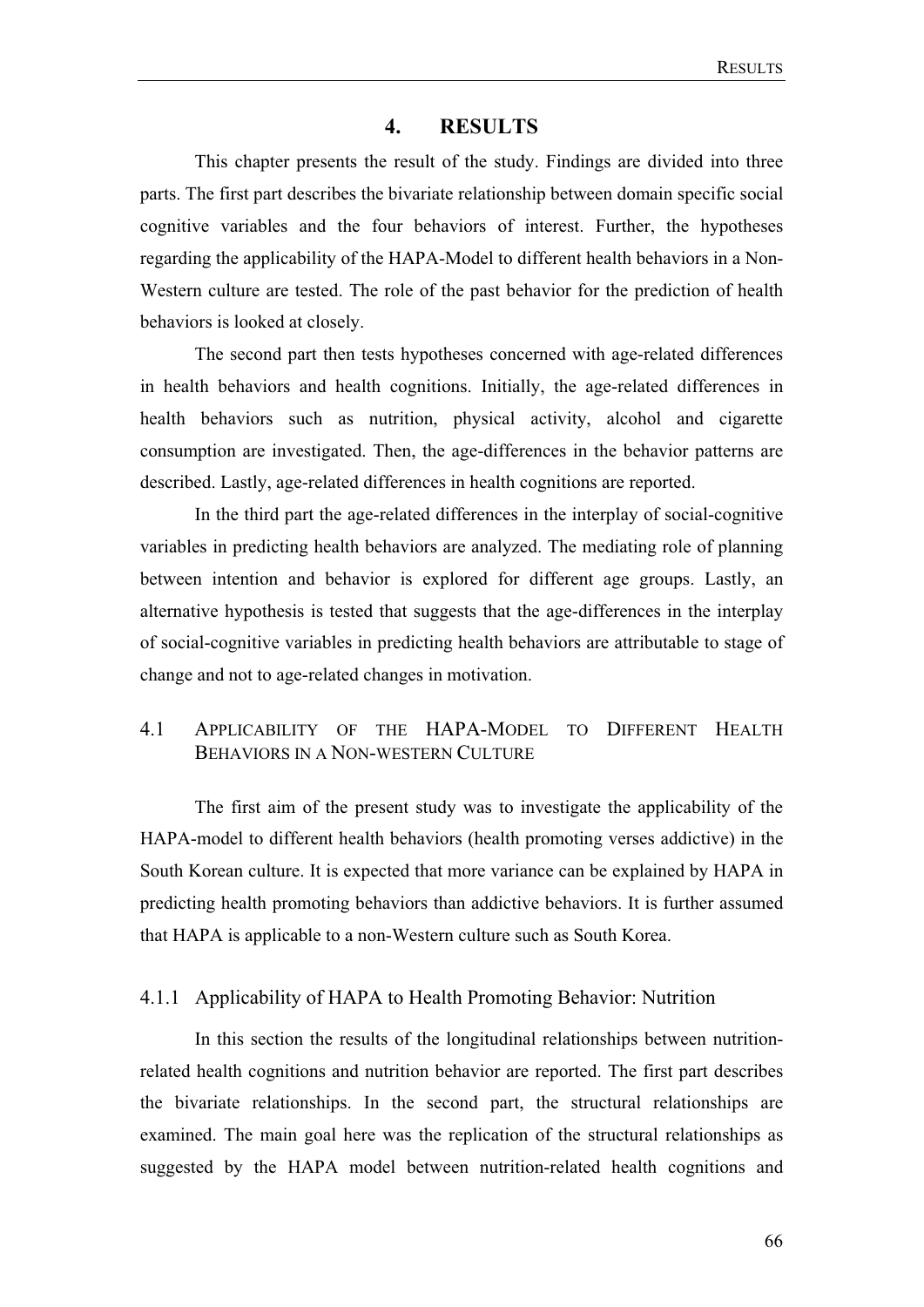nutrition behavior in a new social-cultural context. The descriptive statistics of all constructs under study for both age groups and measurement time points can be found in Appendix A.

#### *4.1.1.1 Correlational Relationships*

 Table 9 presents the correlations between nutrition-related health cognitions, i.e., risk perception, outcome expectancies, action self-efficacy, and intention at Wave 1, planning, coping self-efficacy, and nutrition style at Wave 2.

| (1)    | (2)        | (3)     | (4)     | (5)     | (6)     | (7)     | (8)     | (9)  |
|--------|------------|---------|---------|---------|---------|---------|---------|------|
| 1.00   |            |         |         |         |         |         |         |      |
| .07    | 1.00       |         |         |         |         |         |         |      |
| $-.04$ | $.31**$    | 1.00    |         |         |         |         |         |      |
| .05    | $.22**$    | $.18**$ | 1.00    |         |         |         |         |      |
| .03    | $.17**$    | $.13**$ | $.21**$ | 1.00    |         |         |         |      |
| .06    | $.17**$    | $.18**$ | $22**$  | $.83**$ | 1.00    |         |         |      |
| $-.07$ | $.19**$    | $.32**$ | $.17**$ | $.39**$ | $.44**$ | 1.00    |         |      |
| .02    | $.24**$    | $.24**$ | $25**$  | $.30**$ | $.35**$ | $.44**$ | 1.00    |      |
| $20**$ | $.11**$    | $.10*$  | $.15**$ | $.16**$ | $.17**$ | $.15**$ | $.34**$ | 1.00 |
|        | ملومان ملو | . 0.01  |         |         |         |         |         |      |

*Table 9: Correlations between nutrition and nutrition-related health cognitions* 

n.s.;  $* p < .05$ ;  $* p < .01$ ;  $* * p < .001$ .

The correlations revealed the expected pattern of results. Intention to adopt healthier nutrition was positively associated with outcome expectancies and action self-efficacy. No association was found between risk perception and intention to adopt a healthy diet<sup>4</sup>. There were positive relations between intention, action planning, coping planning, coping self-efficacy, and nutrition style. The relationship between intention or action self-efficacy respectively and nutrition style was lower than the relationship between coping self-efficacy or planning respectively and nutrition style. This is probably due to the fact that the first two variables were more distal predictors of nutrition style and were assessed half a year prior to the nutrition style assessment.

This pattern of results indicates that people with knowledge about contingencies between their nutrition behavior and health outcomes, and strong confidence in their own ability to implement healthier nutrition habits were also the ones who built an intention to adopt a healthy diet. Intention, planning, and coping self-efficacy were facilitative for having a healthy diet.

<sup>&</sup>lt;sup>4</sup> In the following, the classification of effect sizes was adopted from Cohen (1992). The productmoment correlation corresponds with small  $(.10)$ , moderate  $(.30)$ , and large  $(.50)$  effect size.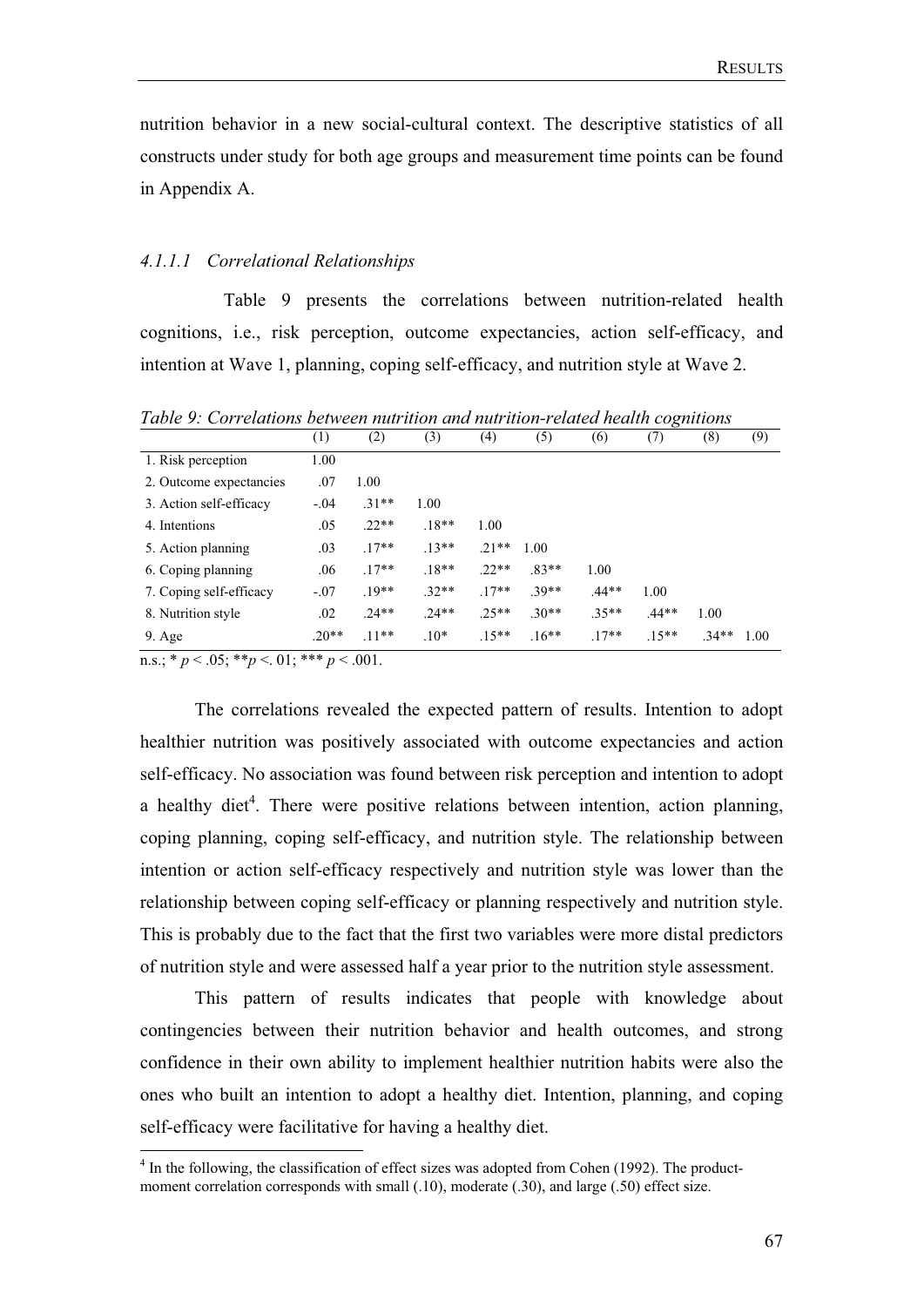## *4.1.1.3 Structural Relationships*

In this section, multivariate relationships between nutrition-related health cognitions and nutrition style were investigated. Structural Equation Modeling with AMOS 5.0 (Arbuckle & Wothke, 2003) using the Maximum Likelihood (ML) estimation was used to test the structural assumptions. The model fit was assessed by examining the comparative fit index (CFI), the Tucker-Lewis-Index (TLI), and the root-mean-square error of approximation (RMSEA). CFI and TLI are both incremental fit indices. Thus, they assess the relative improvement in fit of the model of interest compared with the null model – which assumes zero population covariances among the observed variables. TLI makes a correction for the model complexity, i.e. it favors more simple models. RMSEA measures how well a model with unknown but optimally chosen parameters values would fit the population covariance matrix if it was available. A model is said to have a good fit if CFI and TLI indices have values higher than .90, the value of RMSEA is smaller than .08 and the lower bound of 90% confidence intervals (CI) is close to zero and the upper bound of the 90% CI does not exceed .10 (Tabachnik & Fidell, 2001). Since the  $\chi^2$  statistic is sample size dependent, the  $\chi^2$  /df ratio was employed as a further goodness of fit criterion. Bollen and Long (1993) suggest a  $\chi^2$  not larger than 2-5 times the degrees of freedom. For all constructs, except risk perception and intention, parcels were used to create indicators for latent variables (for the composition of parcels and factor loadings see Table B 1 in Appendix B). Parcels have a lower error variance and are thus more reliable than the single indicators (cf. Bandalos  $\&$  Finney, 2001). Since action and coping planning were closely interrelated  $(r = .83, p < .001)$ , they were used jointly as indicators of the planning construct. Prior to the analyses, the data was screened for multiple outliers. Thirteen cases were detected as multiple outliers and were removed from further analysis.

Figure 3 presents the results of structural equation modeling of the HAPA-Model for nutrition. The model fit was good, with  $CFI = .97$ , RMSEA = .042, 90% CI  $= .036, .048, TLI = .96, \ \chi^2/df = 2.18, \text{ and } \chi^2 = 351.11, \ df = 161, \ p < .001. \text{ Risk}$ perception,  $\beta = .14$ ,  $p < .05$ , outcome-expectancies,  $\beta = .18$ ,  $p < .01$  and action selfefficacy,  $\beta = .20$ ,  $p < .01$ , were significant predictors of intention. The proportion of variance that was explained by predictors amounted to 12%. Intention was a significant predictor of planning,  $\beta = .23$ ,  $p < .001$ , while planning predicted nutrition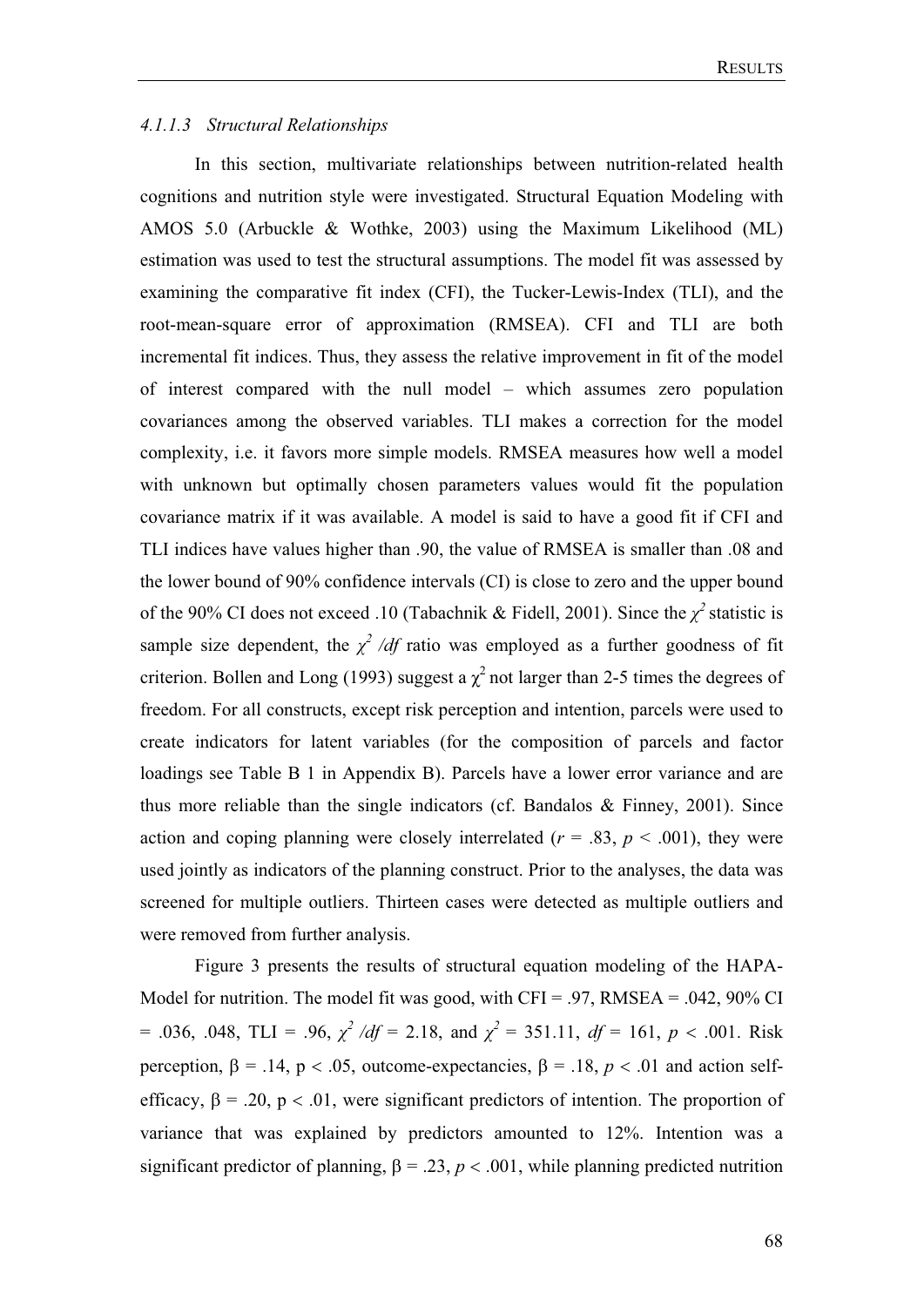style,  $\beta = .19$ ,  $p < .001$ . The coping self-efficacy at Wave 2 was predicted by action self-efficacy at Wave 1,  $\beta$  = .40,  $p < .001$ . Coping self-efficacy, in turn, was a significant predictor of planning,  $\beta = .44$ ,  $p < .001$  and of nutrition style,  $\beta = .39$ ,  $p <$ .001. The amount of explained variance in nutrition style was 27%. Thus, it might be concluded that the HAPA-Model in the domain of nutrition could be replicated in the new social-cultural context.



*Figure 3: HAPA-model for nutrition for the total sample (n = 684).* 

### *4.1.1.3 The Role of Past Behavior in Predicting Nutrition Behavior*

As outlined in Chapter 2.1.6, past behavior can be a significant predictor of the intention as well as of future behavior. After the classification made by Ouellette and Wood (1998), nutrition behavior can be considered as a behavior practiced frequently in stable contexts. In this case, future behavior should be a direct function of past act frequency. In order to explore this issue, it was tested whether inclusion of past nutrition behavior into the hypothesized HAPA-Model would improve the overall model fit. A latent construct, called past behavior, was specified as Wave 1 as an additional predictor of nutrition style at Wave 2. Inclusion of baseline nutrition behavior adds 20% of explained variance. The nutrition behavior at Wave 1 was a significant predictor of nutrition behavior at Wave 2, with  $\beta$  = .58, *p* < .001. The model with inclusion of baseline behavior, fits the data better than the hypothesized model  $(\Delta \chi^2 = 126.58, df = 1, p < .001$ ; for further fit indices of the nested models see Table B 6 in Appendix B). However, a comparison of other fit indices indicates a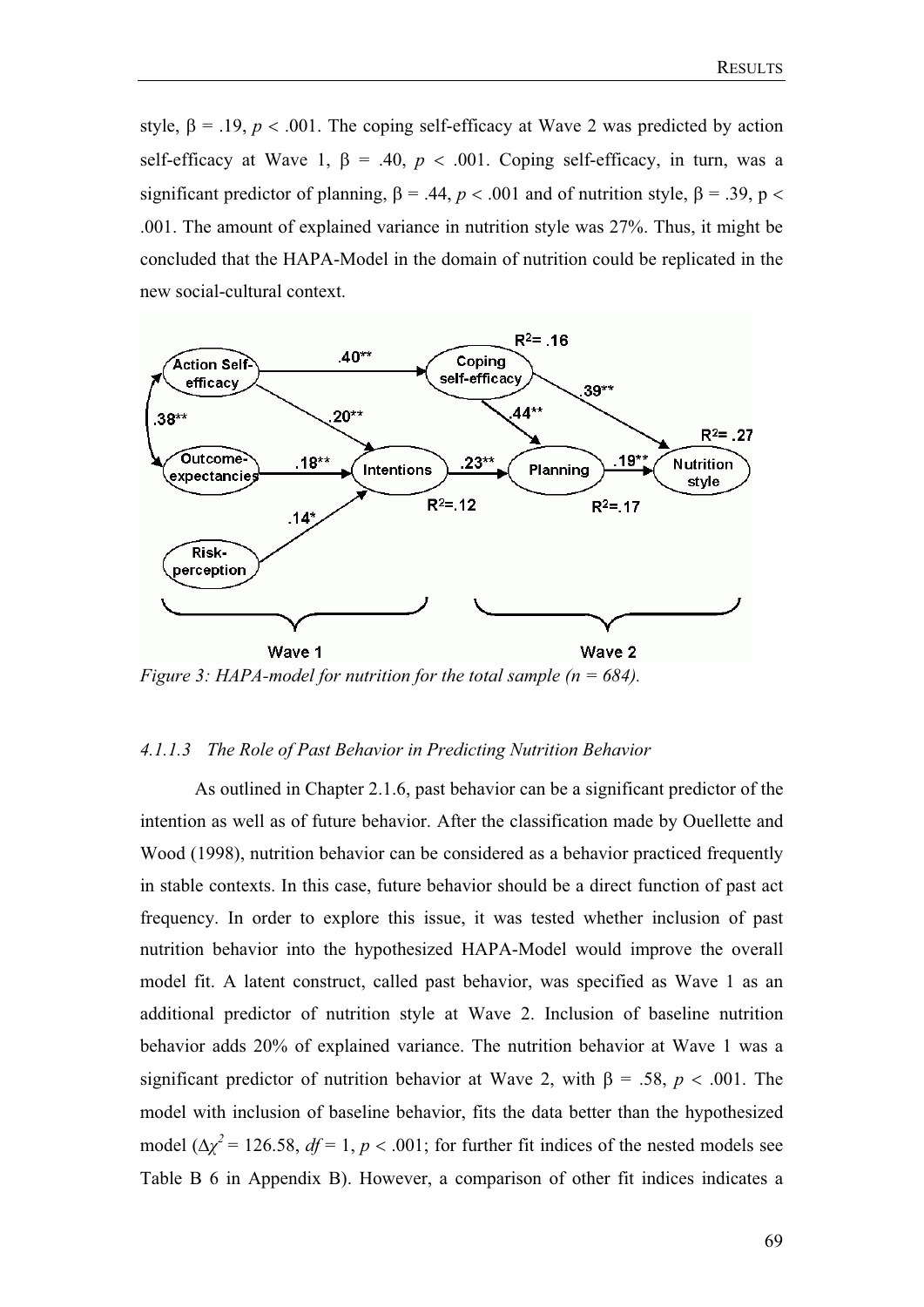rather unsubstantial improvement of fit. Moreover, as predicted, coping self-efficacy along with planning remained a significant predictor ( $\beta$  = .29, *p* < .001; and  $\beta$  = .10, *p*  .05, respectively) of nutrition behavior at Wave 2 after the past nutrition behavior was controlled for.

### 4.1.2 Applicability of HAPA to Health Promoting Behavior: Physical Activity

In this section, the results of the longitudinal relationships between physical activity-related health cognitions and physical activity are reported. The first part describes the bivariate relationships. In the second part, the structural relationships are examined. The main goal here was the replication of the structural relationships as suggested by the HAPA model between physical activity-related health cognitions and physical activity in a new social-cultural context.

#### *4.1.2.1 Correlational Relationships*

 Table 10 presents the correlations between physical activity-related health cognitions, i.e., risk perception, outcome expectancies, action self-efficacy, and intention at Wave 1, planning, coping self-efficacy, and physical activity at Wave 2.

| puysical activity           |         |         |         |         |         |               |         |         |      |
|-----------------------------|---------|---------|---------|---------|---------|---------------|---------|---------|------|
|                             | (1)     | (2)     | (3)     | (4)     | (5)     | (6)           | (7)     | (8)     | (9)  |
| 1. Risk perception          | 1.00    |         |         |         |         |               |         |         |      |
| 2. Outcome<br>expectancies  | $-.03$  | 1.00    |         |         |         |               |         |         |      |
| 3. Action self-efficacy     | $-.02$  | $.46**$ | 1.00    |         |         |               |         |         |      |
| 4. Intentions               | .01     | $.13**$ | $.22**$ | 1.00    |         |               |         |         |      |
| 5. Action planning          | .02     | $.14**$ | $.27**$ | $.23**$ | 1.00    |               |         |         |      |
| 6. Coping planning          | .00.    | $.11**$ | $25**$  | $.14**$ | $.73**$ | 1.00          |         |         |      |
| 7. Coping self-<br>efficacy | .00.    | $.16**$ | $.27**$ | $.17**$ | $.67**$ | $.65***$ 1.00 |         |         |      |
| 8. Physical activity        | $-.04$  | .07     | $.18**$ | $-.04$  | $.22**$ | $.26**$       | $.30**$ | 1.00    |      |
| $9. \text{Age}$             | $.20**$ | .08     | $.11**$ | $.11**$ | .00     | $-.01$        | .00     | $-14**$ | 1.00 |

*Table 10: Correlations between physical activity-related health cognitions and physical activity* 

 $n.s.; * p < .05; ** p < .01; *** p < .001.$ 

The correlations revealed the expected pattern of results. The intention to be physically active was positively associated with outcome expectancies and action selfefficacy. However, there was no association between risk perception and intentions. There were positive relations between action planning, coping planning, coping selfefficacy and physical activity. The relationship between action self-efficacy and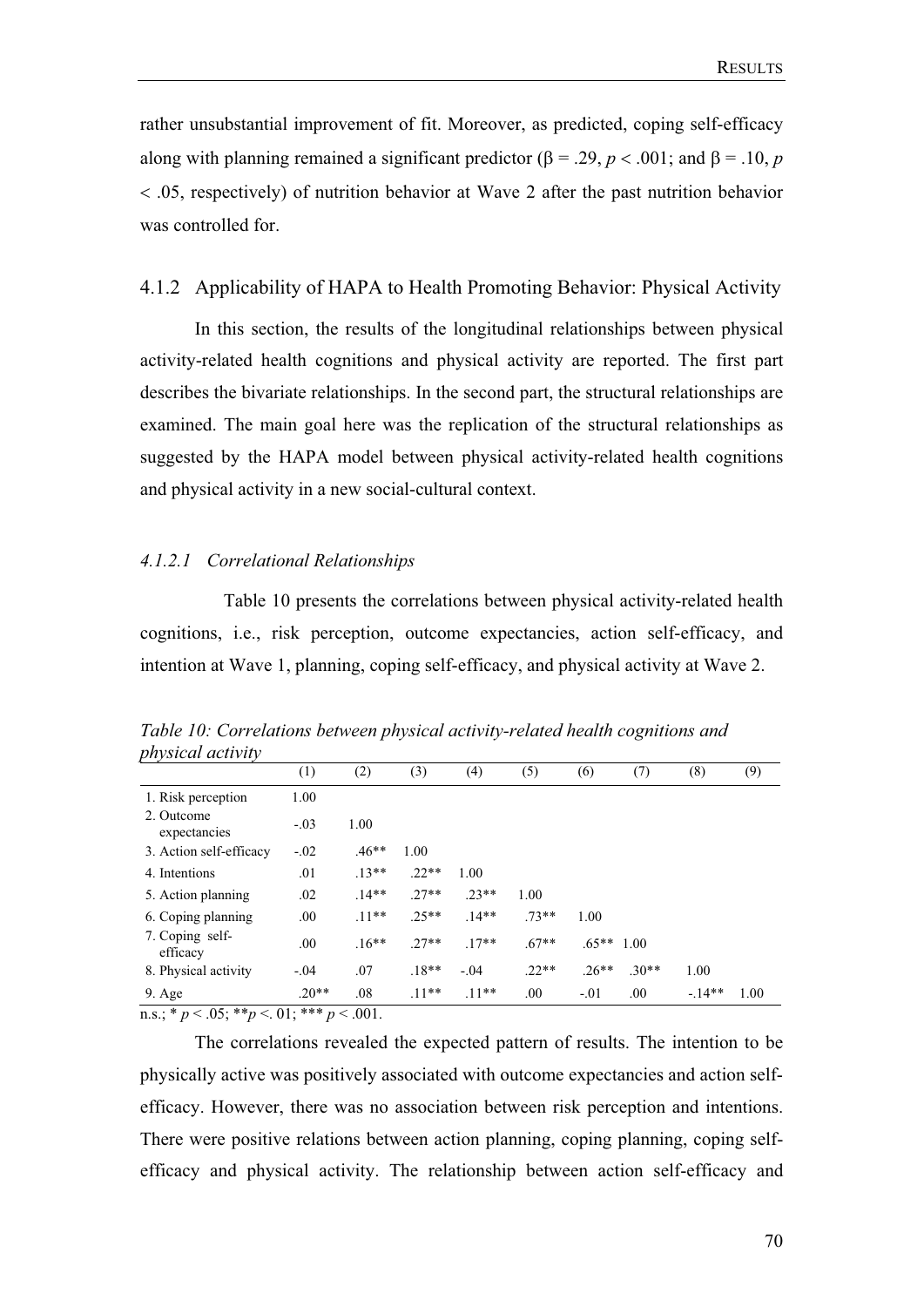physical activity was lower than the relationships between coping self-efficacy, action planning, coping planning and physical activity. This is probably due to the fact that the action self-efficacy was a more distal predictor of physical activity and was assessed half a year prior to the assessment of physical activity.

This pattern of results indicates that people with knowledge about contingencies between physical activity and health outcomes, and strong confidence in their own ability to be physically active were also the ones who built an intention to be physically active. Action planning, coping planning, and coping self-efficacy were facilitative of physical activity.

#### *4.1.2.2 Structural Relationships*

In this section, multivariate relationships between physical activity-related health cognitions and physical activity were investigated. For all constructs except risk perception, intention, and physical activity, parcels were used to create indicators for latent variables (for the composition of parcels and factor loadings see Table B2 in Appendix B). Since action and coping planning scales had a relatively high inter-scale correlation ( $r = .73$ ,  $p < .001$ ), both of them were used as indicators of the latent construct planning. Prior to the analyses, the data was screened for multiple outliers. Eight cases were detected as multiple outliers and were removed from further analysis.

Figure 4 presents the results of structural equation modeling of the HAPA-Model for physical activity. The model fit was adequate, with  $CFI = .92$ , RMSEA = .062, 90% CI = .056, .067, TLI = .90,  $\chi^2/df = 3.62$ , and  $\chi^2 = 590.58$ ,  $df = 163$ ,  $p <$ .001. Only action self-efficacy was a significant predictor of intention with  $\beta = .23$ , p  $\langle 0.01 \rangle$ . There was no significant association between risk perception and intention,  $\beta =$ .02, n.s., as well as between outcome expectancies,  $\beta = 0.01$ , n.s. and intention. The proportion of the variance that was explained by predictors amounted to 6%. Intention along with action self-efficacy were significant predictors of planning,  $\beta = .19$ ,  $p <$ .001 and  $\beta = 0.31$ ,  $p < 0.001$ , while planning failed to predict physical activity,  $\beta = 0.05$ , n.s<sup>5</sup>. The coping self-efficacy at Wave 2 was predicted by action self-efficacy at Wave

<sup>&</sup>lt;sup>5</sup> Because of a high inter-correlation between action and coping planning and coping self-efficacy, a more conservative model test was applied. Planning mediated the relationship between action selfefficacy and physical activity.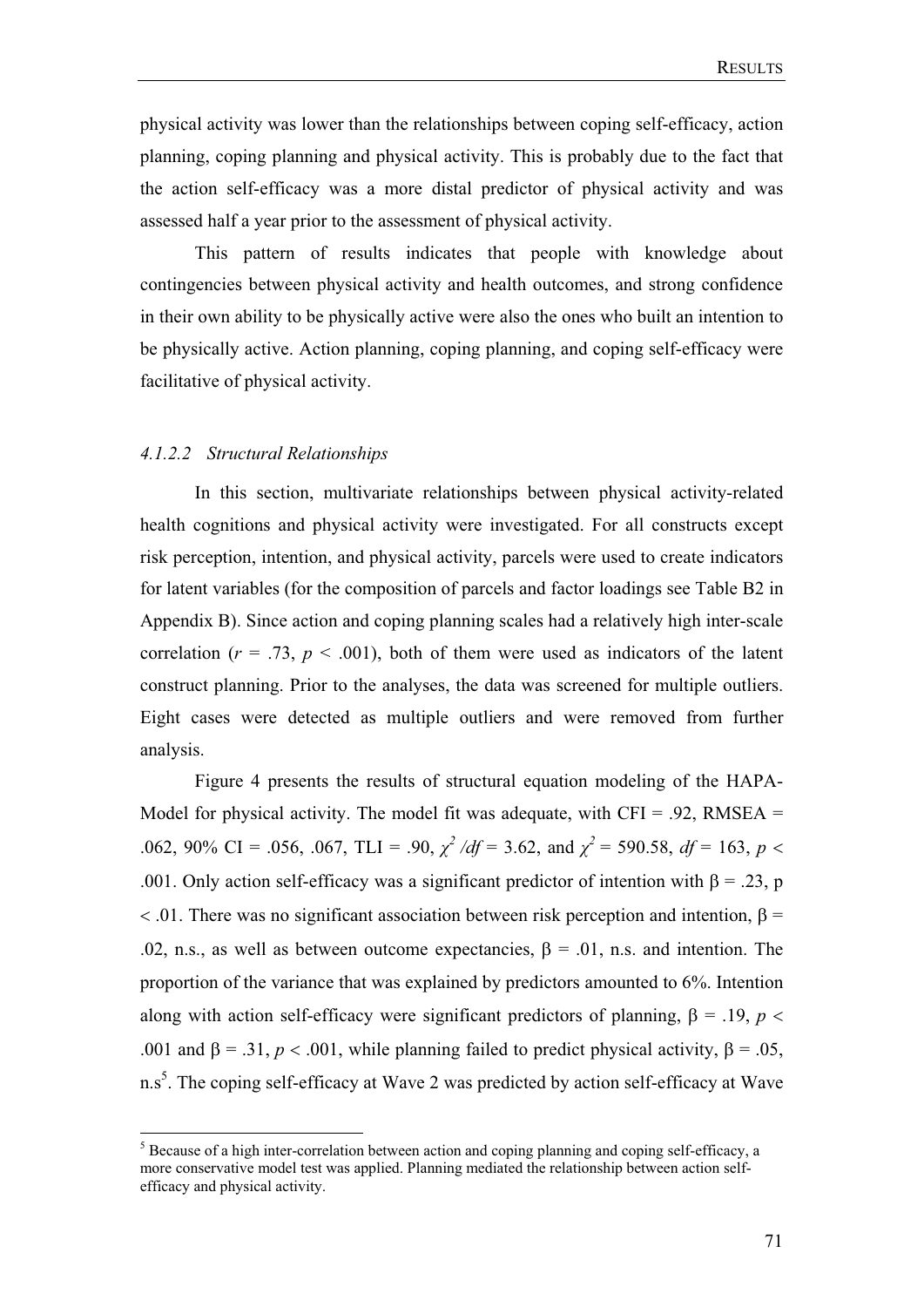1,  $\beta = .33$ ,  $p < .001$ . Coping self-efficacy, in turn, was a significant predictor of physical activity,  $\beta = .30$ ,  $p < .001$ . The amount of explained variance in physical activity was 9%. Thus, it might be concluded that the HAPA-Model did relatively poor at predicting physical activity by explaining a small albeit significant amount of the variance (Cohen, 1992).



*Figure 4: HAPA-Model for physical activity for total sample (n = 689).* 

## *4.1.2.3 The Role of Past Behavior in Predicting Physical Activity*

 The influence of past behavior on future behavior was further investigated. After the classification made by Ouellette and Wood (1998), physical activity is a behavior performed frequently in stable contexts. In this case future behavior should be a direct function of past act frequency. In order to explore this issue, it was tested whether inclusion of past physical activity into the hypothesized HAPA-Model would improve the overall model fit. A latent construct, called past behavior, was specified as the Wave 1 predictor of physical activity at Wave 2. The amount of explained variance in physical activity increased to 27 %. The model including past behavior, also improved the overall model fit  $(\Delta \chi^2 = 141.29, df = 1, p < .001$ ; further fit indices for the nested models are summarized in Table B 7 in Appendix B). However, a comparison of other fit indices indicated a rather unsubstantial improvement of fit. Physical activity at Wave 1 was a significant predictor of physical activity at Wave 2, with  $\beta = .47$ ,  $p < .001$ . However, coping self-efficacy remained a significant predictor of physical activity at Wave 2 after the past physical activity was controlled for  $\beta$  =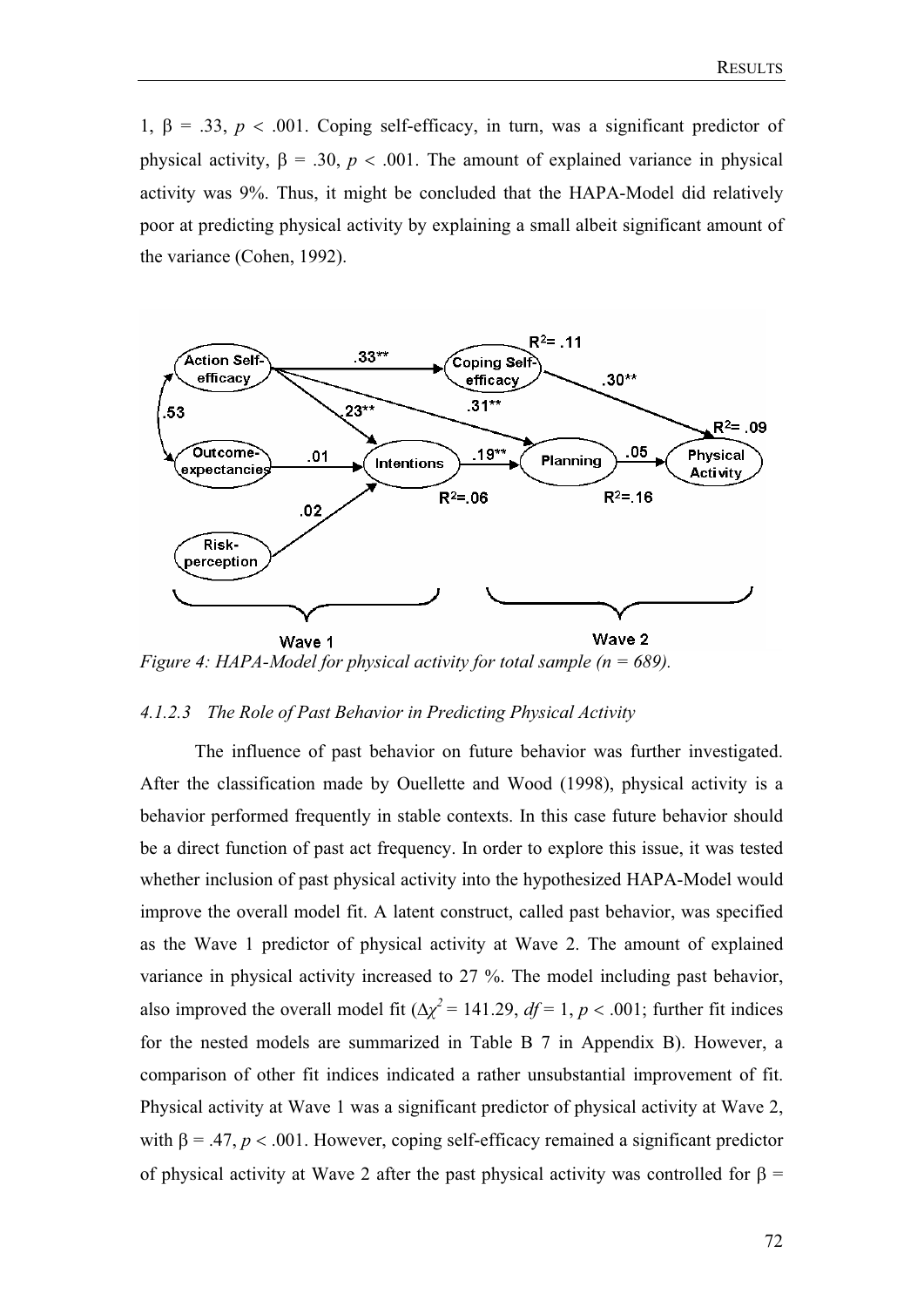.22,  $p < .001$ , and planning remained a non-significant predictor of physical activity  $\beta$ = .03, *n.s*. The present analysis is based on longitudinal data, but behavioral change was not analyzed. In all domains of human functioning, baseline behaviors are typically the best predictors of later behaviors, which mean that their inclusion in the analysis would mask the effects of social-cognitive variables (Bandura, 1997). Baseline behaviors are themselves a product of previous social-cognitive-behavioral processes that cannot be disentangled. Changes should be analyzed when interventions or critical events are at stake.

## 4.1.3 Applicability of HAPA to Addictive Behavior: Alcohol Consumption

In this section, the applicability of the HAPA-model to addictive behaviors such as alcohol and cigarette consumption is tested on the basis of South Korean sample. The results of the longitudinal relationships between alcohol-related health cognitions and alcohol consumption are reported. The first part describes the bivariate relationships. In the second part, the structural relationships are examined. The main goal here was the replication of the structural relationships as suggested by the HAPA model between alcohol-related health cognitions and alcohol consumption in a new social-cultural context.

#### *4.1.3.1 Correlational Analysis*

 Table 11 presents the correlations between alcohol-related health cognitions, i.e., risk perception, outcome expectancies, action self-efficacy, and intention at Wave 1, planning and alcohol consumption at Wave 2.

| cognitions                                                                            |         |         |         |                   |         |      |      |      |
|---------------------------------------------------------------------------------------|---------|---------|---------|-------------------|---------|------|------|------|
|                                                                                       | (1)     | (2)     | (3)     | $\left( 4\right)$ | (5)     | (6)  | (7)  | (8)  |
| 1. Risk perception                                                                    | 1.00    |         |         |                   |         |      |      |      |
| 2. Outcome expectancies: pros                                                         | .02     | 1.00    |         |                   |         |      |      |      |
| 3. Action self-efficacy                                                               | $-.10$  | $.37**$ | 1.00    |                   |         |      |      |      |
| 4. Intentions                                                                         | $-.03$  | $.11*$  | $.18**$ | 1.00              |         |      |      |      |
| 5. Action planning                                                                    | .09     | $.15**$ | $.16**$ | $.23**$           | 1.00    |      |      |      |
| 6. Coping planning                                                                    | .05     | $.13*$  | $.18**$ | $.18**$           | $.89**$ | 1.00 |      |      |
| 7. Alcohol consumption                                                                | $-.09$  | $-.04$  | $-.08$  | $-.02$            | .03     | .03  | 1.00 |      |
| 8. Age                                                                                | $.20**$ | $-12**$ | $-.02$  | .05               | .05     | .00  | .06  | 1.00 |
| ملومان ملو<br>$\sim$ $\sim$ $\sim$ $\sim$ $\sim$ $\sim$<br>$\sim$ 0.1<br>$\mathbf{a}$ | . 001   |         |         |                   |         |      |      |      |

*Table 11: Correlations between alcohol consumption and alcohol-related health cognitions*

n.s.;  $* p < .05$ ;  $* p < .01$ ;  $* * p < .001$ .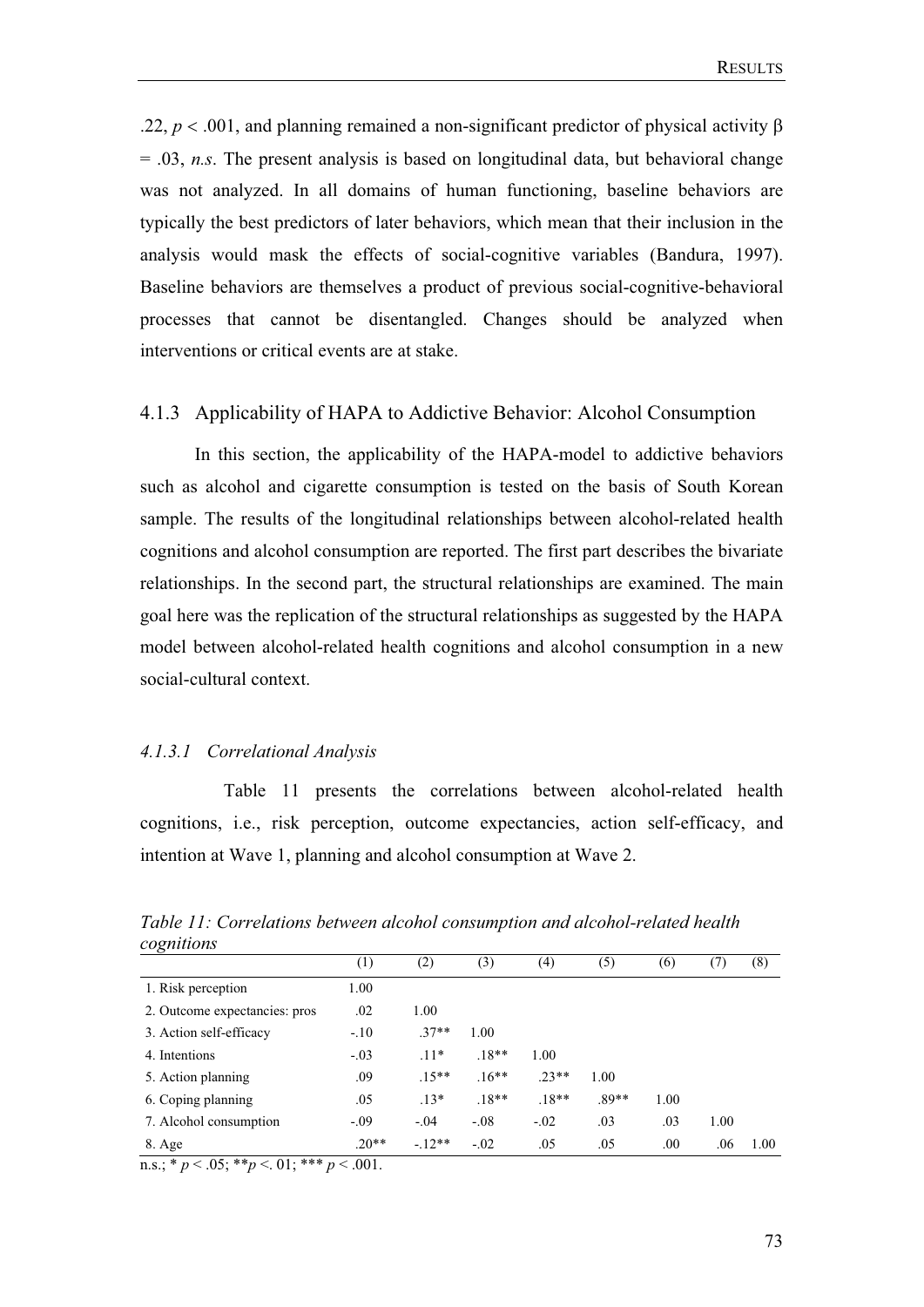The correlations partly revealed the expected pattern of results. Intention to reduce alcohol consumption was positively associated with outcome expectancies and action self-efficacy. No association was found between risk perception and intention to reduce alcohol consumption. Contrary to the expectation there were no relationships between intention, action self-efficacy, action or coping planning and alcohol consumption respectively.

 To conclude, as discussed in Chapter 2.1.5, intention was expected to correlate with risk perception, outcome expectancies and self efficacy. Further, if intention and self-efficacy are assessed as quitting intention and as confidence to limit alcohol consumption only weak correlations were expected between these two constructs and actual alcohol consumption. In the present study, no relationship could be found between alcohol consumption and health cognitions, pointing to the fact that alcohol behavior in South Korea might be directly controlled by environmental factors, e.g., social norms.

## *4.1.3.2 Structural Relationships*

In this section, multivariate relationships between alcohol-related health cognitions and alcohol consumption were investigated. Since action and coping planning scales had a high inter-scale correlation ( $r = .89$ ,  $p < .001$ ), both of them were used as indicators of the latent construct planning (Appendix B, Table B 3 gives the detailed information about factor loadings of the indicators for the latent constructs). Prior to the analyses, the data was screened for multiple outliers. Four cases were detected as multiple outliers and were removed from further analysis.

Figure 5 presents the results of structural equation modeling of the HAPA-Model for alcohol consumption. The model fit was adequate, with  $CFI = .98$ , RMSEA  $= .037,90\%$  CI =  $.023, .050, TLI = .97, \chi^2/df = 1.57,$  and  $\chi^2 = 111.26, df = 71, p < .01$ . Only action self-efficacy was a significant predictor of intention with  $\beta = .19$ ,  $p < .01$ . There was no significant association between risk perception and intention,  $\beta = -0.01$ , n.s., as well as between outcome expectancies and intention,  $\beta = .01$ , n.s. The proportion of the variance that was explained by predictors amounted to 4%. Intention along with action self-efficacy were significant predictors of planning,  $\beta = .16$ ,  $p < .01$ and  $\beta = .21$ ,  $p < .001$ , while planning failed to predict alcohol consumption,  $\beta = .01$ . n.s. Whereas, action self-efficacy was a significant predictor of alcohol consumption,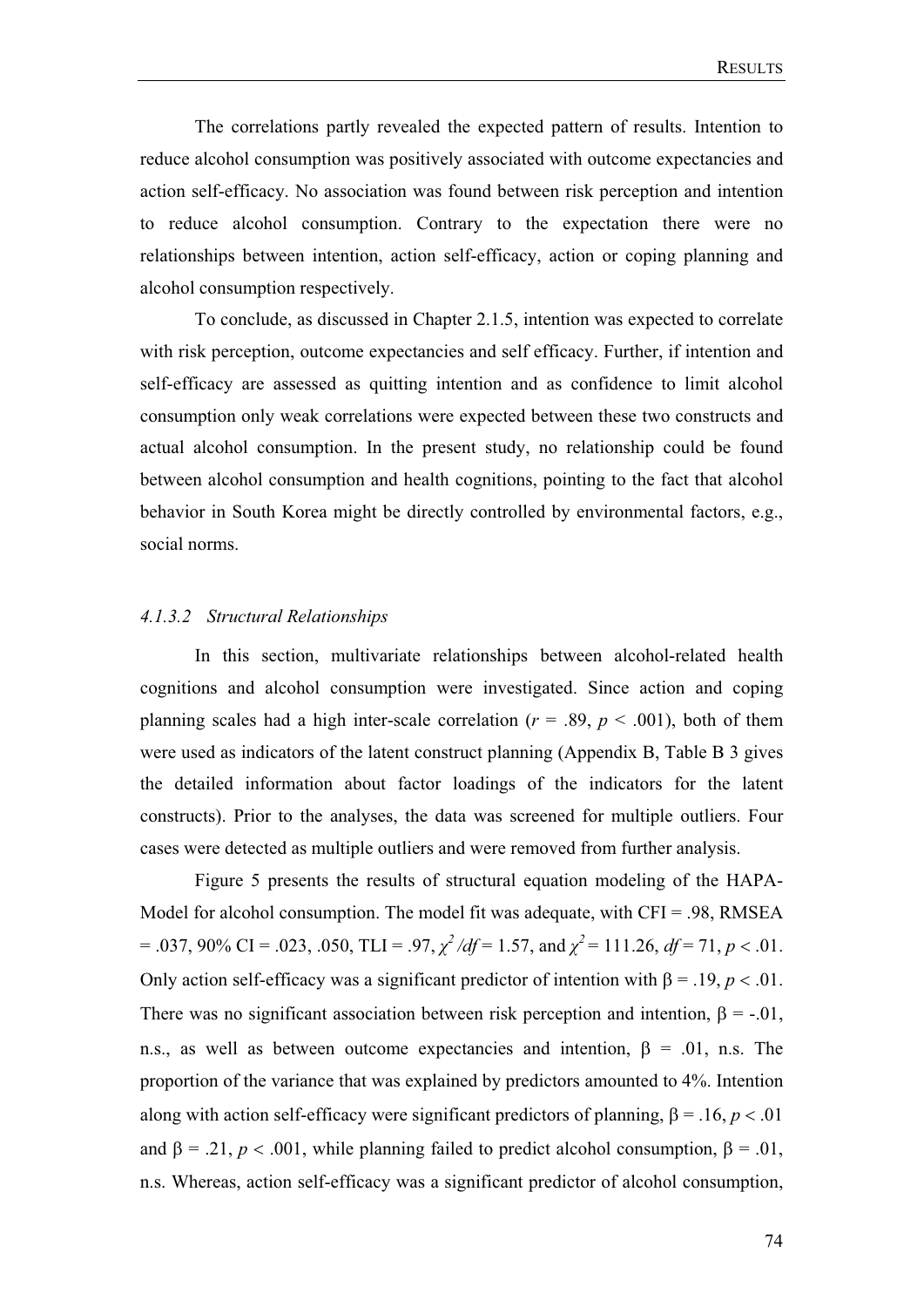$\beta$  = -.16,  $p < .01$ . The amount of explained variance in alcohol consumption was 3%. Thus, it might be concluded that the HAPA-Model only poorly predicted alcohol consumption.



*Figure 5: HAPA-Model for alcohol consumption for the total sample (n = 412).* 

## *4.1.3.3 The Role of Past Behavior in Predicting Alcohol Consumption*

 The influence of past behavior on future behavior was further investigated. After the classification made by Ouellette and Wood (1998), alcohol consumption is a behavior performed frequently in stable contexts. In this case future behavior should be a direct function of past act frequency. In order to explore this issue, it was tested whether inclusion of past drinking habits into the hypothesized HAPA-Model would improve the overall model fit. A latent construct, called past behavior, was specified as the Wave 1 predictor of alcohol consumption at Wave 2. The amount of explained variance in alcohol consumption increased to 17 %. The model including past behavior also improved the overall model fit  $(\Delta \chi^2(1) = 49.22, p < .01)$ ; for further fit indices of the nested models see Table B 8 in Appendix B). However, a comparison of other fit indices indicated a rather unsubstantial improvement of fit. Alcohol consumption at Wave 1 was a significant predictor of alcohol consumption at Wave 2, with  $\beta = .39$ ,  $p < .001$ . However, action self-efficacy remained a significant predictor of alcohol consumption at Wave 2 after the past drinking habits were controlled for,  $\beta$  $=$  -.12,  $p < .05$ , and planning remained a non-significant predictor of alcohol consumption  $\beta$  = .00, *n.s.*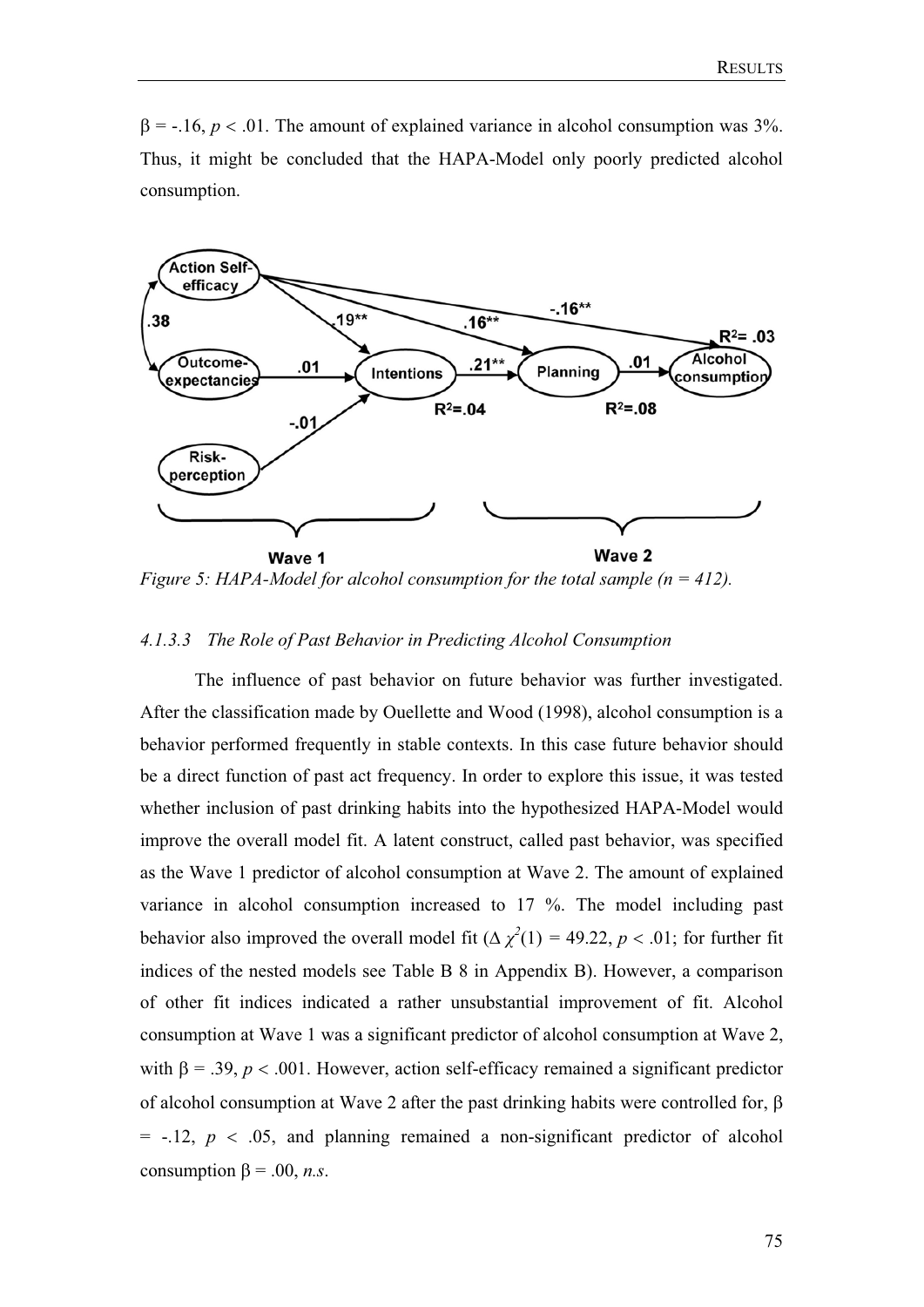#### 4.1.4 Applicability of HAPA to Addictive Behavior: Cigarette Consumption

In this section, the results of the longitudinal relationships between smokingrelated health cognitions and cigarette consumption are reported. The first part describes the bivariate relationships. In the second part, the structural relationships are examined. The main goal here was to test the structural relationships as suggested by the HAPA model between smoking-related health cognitions and cigarette consumption.

### *4.1.4.1 Correlational Relationship*

 Table 12 presents the correlations between smoking-related health cognitions, i.e., risk perception, outcome expectancies, action self-efficacy, and intention at Wave 1, planning and cigarette consumption at Wave 2.

*Table 12: Correlations between cigarette consumption and smoking-related health cognitions*

|                          | (1)    | (2)    | (3)     | (4)     | (5)     | (6)     | (7)    | (8)  | (9)  |
|--------------------------|--------|--------|---------|---------|---------|---------|--------|------|------|
| 1. Risk perception       | 1.00   |        |         |         |         |         |        |      |      |
| 2. Outcome expectancies  | .13    | 1.00   |         |         |         |         |        |      |      |
| 3. Action self-efficacy  | .08    | .13#   | 1.00    |         |         |         |        |      |      |
| 4. Intentions            | $.20*$ | $-.01$ | $.22**$ | 1.00    |         |         |        |      |      |
| 5. Action planning       | .05    | $.19*$ | $.28**$ | .10     | 1.00    |         |        |      |      |
| 6. Coping planning       | .00.   | $.19*$ | $.26**$ | .03     | $.85**$ | 1.00    |        |      |      |
| 7. Coping self-efficacy  | $.23*$ | $24**$ | $.36**$ | .09     | $.51**$ | $.44**$ | 1.00   |      |      |
| 8. Cigarette consumption | .07    | .04    | $-15#$  | .06     | $-18*$  | $-.17*$ | $-16#$ | 1.00 |      |
| $9. \text{Age}$          | $.29*$ | .07    | $.24**$ | $.36**$ | .00     | $-.03$  | .09    | .01  | 1.00 |

 $n.s.; * p < .05; ** p < .01; *** p < .001.$ 

The correlations partly revealed the expected pattern of results. Intention to reduce cigarette consumption was positively associated with risk perception and action self-efficacy. No association was found between intention to reduce cigarette consumption and outcome expectancies. Contrary to the expectation there was no relationship between intention to reduce cigarette consumption and actual consumption six months later. As expected, action and coping planning as well as coping self-efficacy correlated negatively with cigarette consumption.

This pattern of results indicates that people's beliefs in contingence between quitting smoking and health improvement had little impact on their actual intention to quit. However, strong confidence in one's own ability to quit smoking and the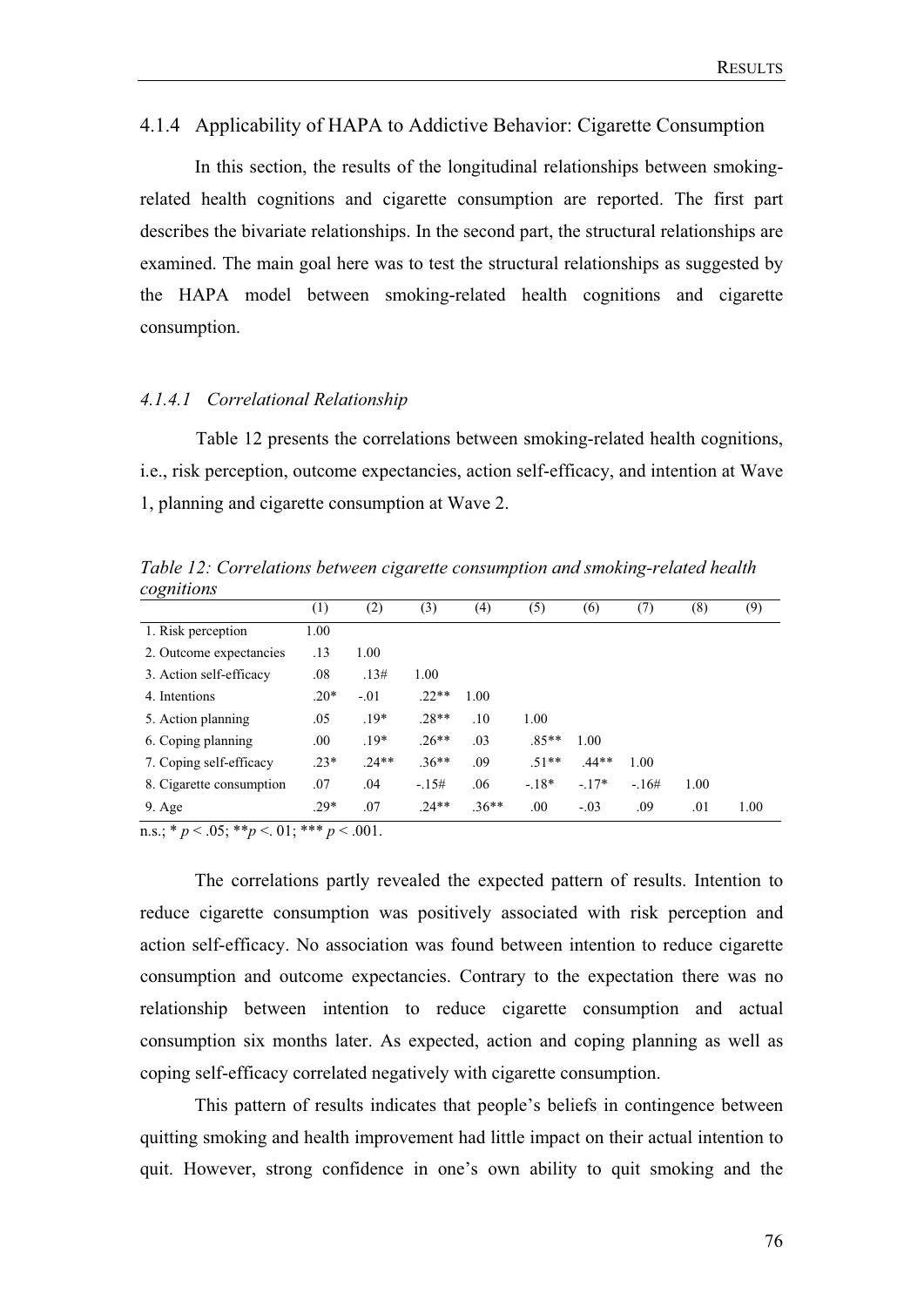perception of one's own vulnerability for cardio-vascular diseases were facilitative for the intention to quit. As expected due to the assessment of intention as quitting intention there was no relationship between intention and smoking behavior. All the volitional variables such as action and coping planning, and coping self-efficacy were facilitative for reducing cigarette consumption. However, as expected due to the assessment of self-efficacy as the confidence to quit, the relationship between coping self-efficacy and smoking behavior were only of a small effect size (Cohen, 1992).

## *4.1.4.2 Structural Relationships*

In this section, multivariate relationships between smoking-related health cognitions and cigarette consumption were investigated. Since action and coping planning scales had a high inter-scale correlation ( $r = .85$ ,  $p < .001$ ), both of them were used as indicators of the latent construct planning (the detailed description of factor loadings and parcel compositions is summarized in Table B 4 in Appendix B). Prior to the analyses, the data was screened for multiple outliers. Two cases were detected as multiple outliers and were removed from further analysis.

Figure 6 presents the results of structural equation modeling of the HAPA-Model for cigarette consumption. The model fit was adequate, with  $CFI = .98$ , RMSEA = .045, 90% CI = .022, .064, TLI = .97,  $\chi^2$  /df = 1.32, and  $\chi^2$  = 147.95, df = 112,  $p < .05$ . There were no association between risk perception,  $\beta = -.04$ , n.s., outcome expectancies,  $\beta$  = -.03, n.s. and intention. Action self-efficacy was a significant predictor of intention, with  $= .22$ ,  $p < .01$ . The proportion of the variance that was explained by predictors amounted to 5%. Intention was a non-significant predictor of planning,  $\beta = .05$ , n.s., and planning failed to predict cigarette consumption,  $\beta$  = -.12, n.s. Coping self-efficacy was a non-significant predictor of cigarette consumption,  $\beta$  = -.12, n.s. The amount of explained variance in cigarette consumption was 5%. Thus, it might be concluded that the HAPA-Model did relatively poor at predicting cigarette consumption.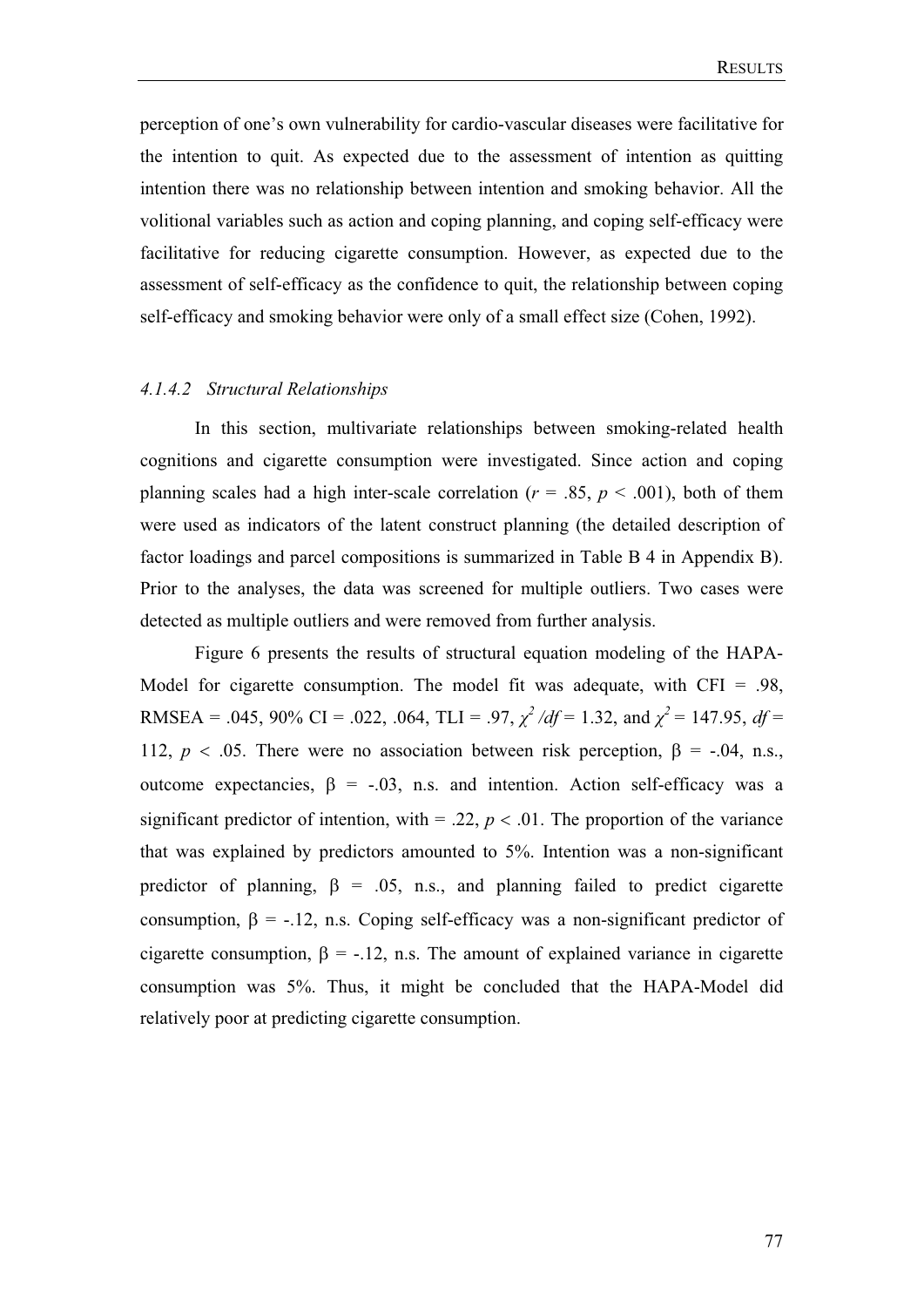

*Figure 6: HAPA-Model for cigarette consumption for the total sample of smokers (n = 159).* 

#### *4.1.4.3 The Role of Past Behavior in Predicting Cigarette Consumption*

The influence of past behavior on future behavior was further investigated. After the classification made by Ouellette and Wood (1998), smoking is a behavior performed frequently in stable contexts. In this case, future behavior should be a direct function of past act frequency. In order to explore this issue, it was tested whether inclusion of past smoking habits into the hypothesized HAPA-Model would improve the overall model fit. A latent construct, called past behavior, was specified as the Wave 1 predictor of cigarette consumption at Wave 2. The amount of explained variance in cigarette consumption increased to 47 %. The model including past behavior also improved the overall model fit  $(\Delta \chi^2(1) = 74.68, p < .001$ ; for further fit indices of the nested models see Table B 9 in Appendix B). However, a comparison of other fit indices indicated a rather unsubstantial improvement of fit. The cigarette consumption at Wave 1 was a significant predictor of cigarette consumption at Wave 2, with  $\beta = .67$ ,  $p < .001$ . Both coping self-efficacy ( $\beta = -.03$ , n.s.) and planning ( $\beta = -$ .12, n.s.) remained non-significant predictors of cigarette consumption.

To summarize the findings, the HAPA-model when tested in a Non-western cultural context was confirmed for nutrition behavior and to a lesser degree for physical activity. However, model was found to be less applicable to addictive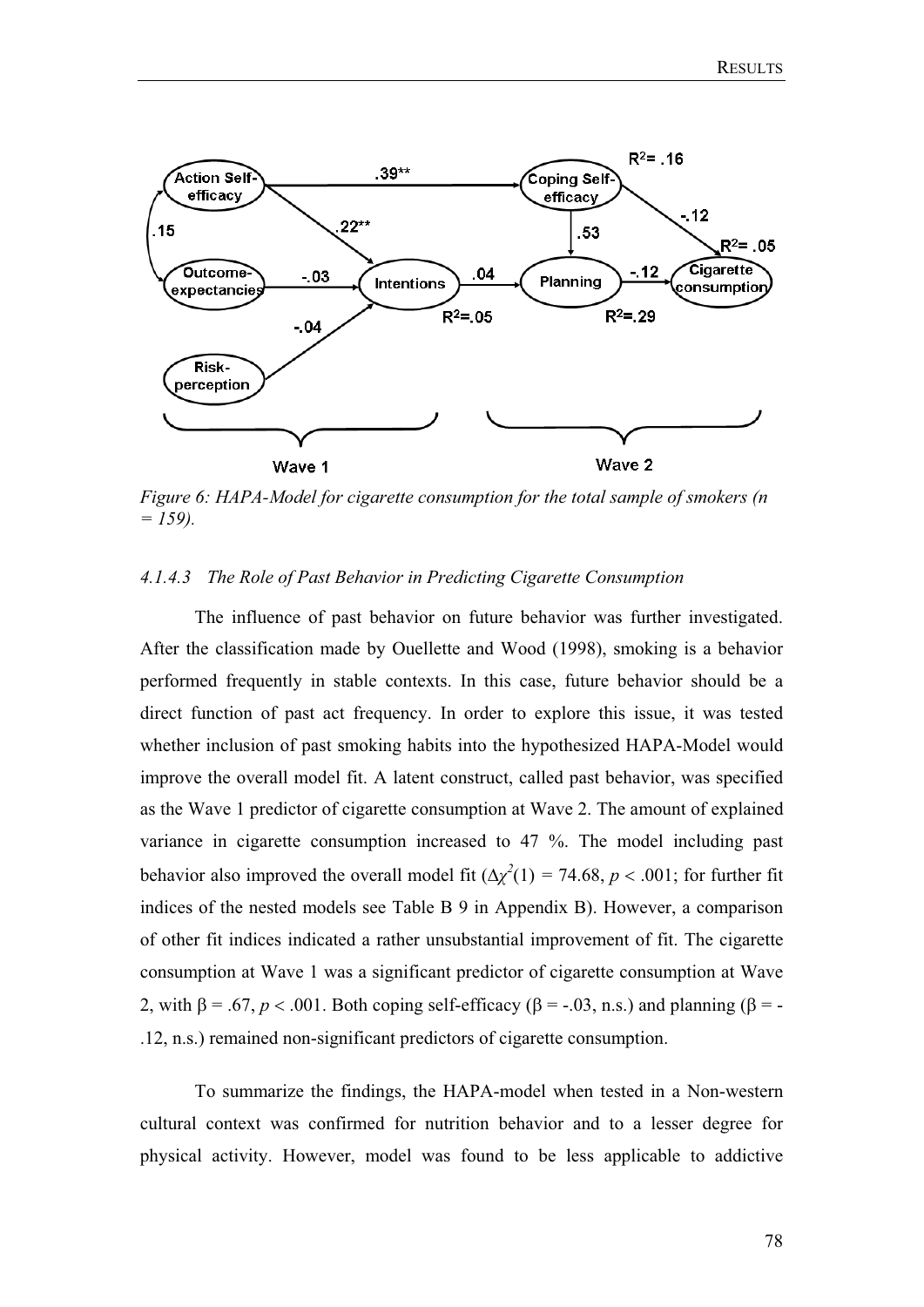behaviors such as smoking and alcohol consumption. As expected, past behavior was a strong predictor for future behavior in all behavior domains. However, socialcognitive variables remained significant predictors of behavior after inclusion of past behavior into the model.

## 4.2 APPLICABILITY OF THE HAPA-MODEL TO DIFFERENT AGE GROUPS: MEAN DIFFERENCES

From the life span perspective, age-related changes in health behaviors, health cognition and in motivational orientation were expected. In this section the applicability of the HAPA-Model to different age group across health behaviors is investigated. First, possible age differences in HAPA-related variables such as health behaviors, behavior patterns and health cognition are examined. Further the mediating role of age in predicting different health behavior is explored. The issue of whether the effect of intention on nutrition behavior was mediated by planning is addressed.

## 4.2.1 Age-Related Differences in Health Behaviors

Age differences in health behaviors were investigated separately for women and men in order to control for possible sex differences. Thus, a 2 X 2 ANOVA design was adopted, with the between subject factor "Sex" (male and female) and the between subject factor "Age" (younger and older adults). In the following, the results for four health behaviors are presented.

*Nutrition:* The 2 X 2 ANOVA yielded a significant sex difference,  $F(1, 599)$  = 28.42,  $p < .001$ ,  $\eta^2 = .05$ . As can be seen in Table 13 women had more favorable nutrition habits than men. Results also pointed to a significant main effect for age,  $F(1, 599) = 107.54$ ,  $p < .001$ ,  $\eta^2 = .15$ , indicating that older adults reported more favorable nutrition habits than younger adults. Interaction between sex and age was not significant  $F(1, 599) = 0.75$ , n.s.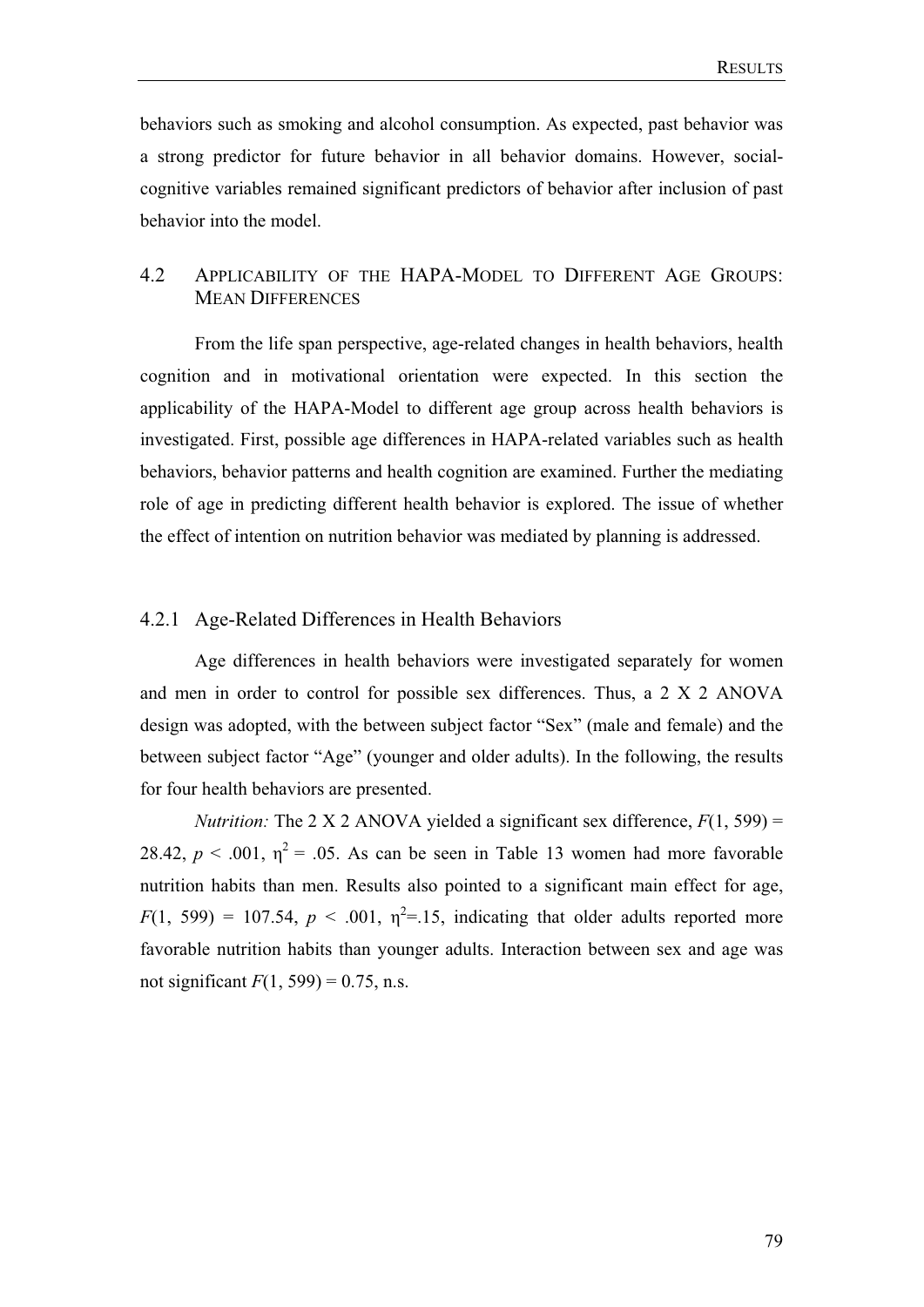| ana sex aggerences |      |      |        |      |     |     |  |
|--------------------|------|------|--------|------|-----|-----|--|
|                    |      | Male | Female |      |     |     |  |
|                    | M    |      |        | М    |     |     |  |
| Young adults       | 2.19 | .40  | 255    | 2.38 | .39 | 181 |  |
| Older adults       | 2.58 | .39  | 48     | 2.83 |     | 116 |  |

*Table 13: Nutrition behavior of younger and older adults: means, standard deviations and sex differences*

*Physical activity:* On average, participants reported fairly high levels of physical activity ( $M = 5.01$ ,  $Mdn = 4.25$ ,  $SD = 4.85$ ). Thus, they were performing different kinds of physical activities several times per week. Despite the high mean value for physical activity, its distribution was skewed, pointing to a large number of inactive persons in the sample. The 2 X 2 ANOVA yielded a significant sex difference,  $F(1, 584) = 8.13$ ,  $p < .01$ ,  $\eta^2 = .01$ . Thus, women were less physically active than men. There was also a significant main effect for age,  $F(1, 584) = 10.42$ , *p*  $\leq$  .01,  $n^2$  = .02. Older adults were less physically active than younger adults. As can be seen in Table 14 the significant main effects were complemented by a significant sex by age interaction,  $F(1, 584) = 10.14$ ,  $p < 0.01$ ,  $\eta^2 = 0.01$ . Accordingly, simple main effects were calculated. They revealed that age differences were restricted to the men's group,  $F(1, 584) = 16.63$ ,  $p < .001$ , indicating that younger men were physically more active than older men. The significant main effect for sex was restricted to the group of younger adults. Thus, younger women were physically less active than younger men  $F(1, 584) = 38.01, p < .001$ .

*deviations, and sex differences*  Male Female *M SD n M SD n* 

*Table 14: Physical activity (per week) of younger and older adults: means, standard* 

|              |      | Male |     | Female |      |     |
|--------------|------|------|-----|--------|------|-----|
|              | M    |      | n   | M      |      | n   |
| Young adults | 6.59 | 5.51 | 255 | 3.77   | 3.85 | 177 |
| Older adults | 3.59 | 3.84 | 48  | 2.75   | 3.65 | 105 |

*Alcohol consumption:* On average, participants reported low levels of alcohol consumption measured in weekly gram ethanol  $(M = 40.17, SD = 107.34)$ . Hence, participants had approximately four drinks a week. As can be seen in Table 15, there were no age differences regarding alcohol consumption,  $F(1, 469) = .32$ , n.s. Significant sex differences were found,  $F(1, 469) = 10.49$ ,  $p < .01$ ,  $\eta^2 = .02$ , indicating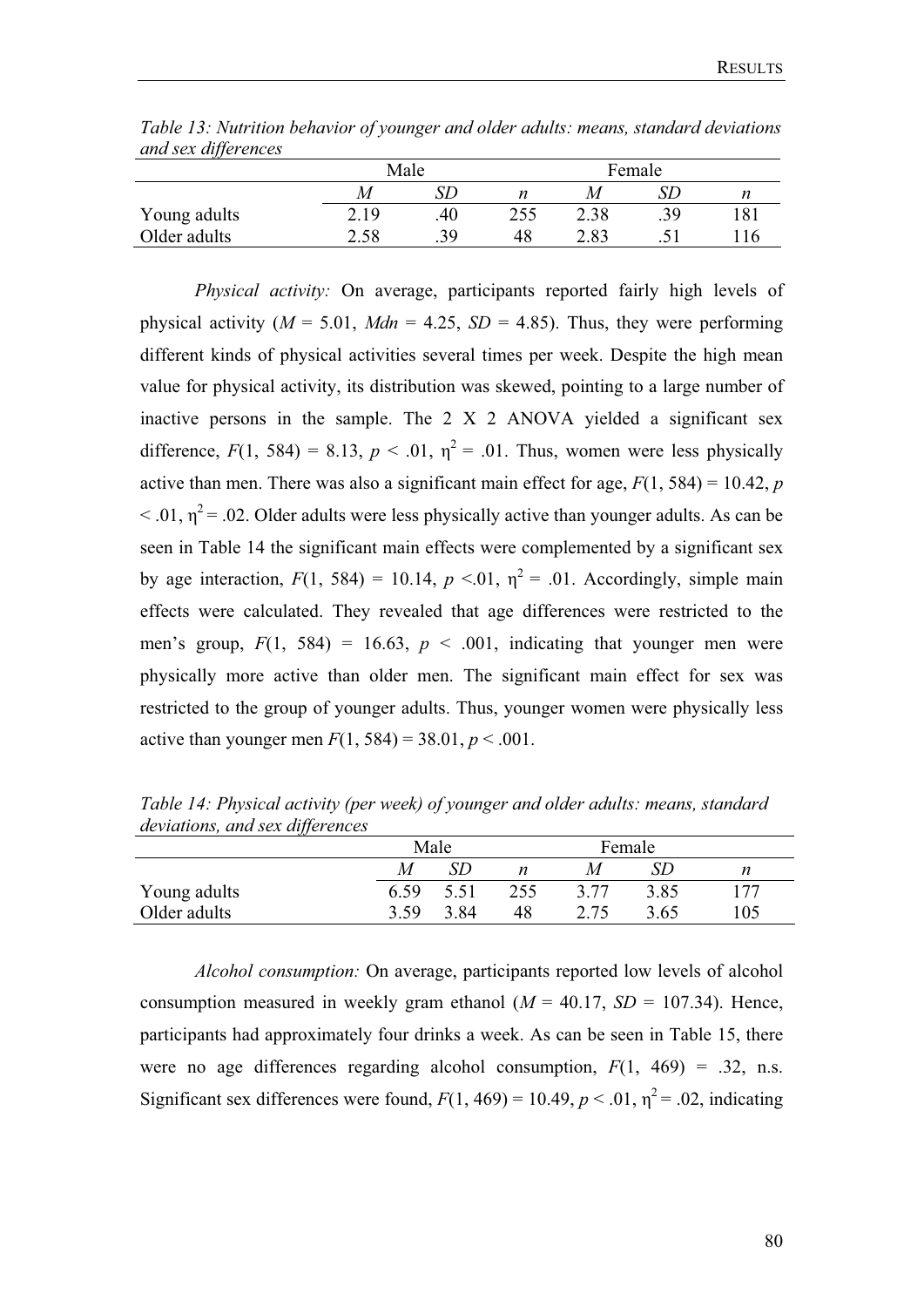that women consumed less alcohol than men. The sex by age interaction was not significant,  $F(1, 469) = .11$ , n.s<sup>6</sup>.

*Table 15: Alcohol consumption of younger and older adults: means, standard deviations, and sex differences* 

|              | Male  |        |     | Female |       |     |
|--------------|-------|--------|-----|--------|-------|-----|
|              | M     |        | n   | Μ      | SD    |     |
| Young adults | 57.67 | 138.57 | 216 | 22.18  | 74.55 | 152 |
| Older adults | 54.76 | 75.56  | 40  |        | 40.77 | 62  |

*Smoking:* One hundred and thirty-six participants (25.3%) were regular smokers. Only 8 of them (5.9%) were women. A further 21 (3.9%) participants were occasional smokers, with only 3  $(14.3\%)$  of them women. Thirty-three  $(6.1\%)$ participants were ex-smokers, 7 (21.2%) of them were women. The majority of the sample were non-smokers 347 (64.6%), thereof 235 (67.7%) were women. Moreover, the age differences in the distribution of smokers versus non-smokers were explored. As expected, there were more regular smokers in the group of younger adults  $(n =$ 134; 32.9%) in comparison to the group of older adults ( $n = 26$ ; 19.4%),  $\chi^2 = 8.85$ ,  $p <$ .01.

Further analyses were carried out for smokers only. For this purpose, the categories smoker and occasional smoker were collapsed. Since only 11 women were smokers, sex differences were not explored further. As can be seen in Table 16, no significant age differences concerning the amount of consumed cigarettes were found  $F(1, 150) = .39$ , n.s..

| Table 10: Daily cigarette consumption among younger and otder smokers |       |      |     |  |  |  |  |  |  |
|-----------------------------------------------------------------------|-------|------|-----|--|--|--|--|--|--|
|                                                                       | M     |      |     |  |  |  |  |  |  |
| Young adults                                                          | 13.94 | 5.97 | 126 |  |  |  |  |  |  |
| Older adults                                                          | 13.12 | 5.79 |     |  |  |  |  |  |  |

 $Table 16: Daih, i$ 

To sum up, as expected, older adults, especially older women, had better nutrition behavior in comparison to younger adults. Older participants were also less physically active. However, women regardless of age were less physically active than men. Contrary to the findings in Western samples, older adults did not differ with regard to their alcohol consumption from younger adults. As expected, there was a considerable sex difference in alcohol consumption: women consumed less alcohol

<sup>&</sup>lt;sup>6</sup> The Levene's Test of equality of error variance was significant, the  $p < 0.01$  significance level was used for the analysis.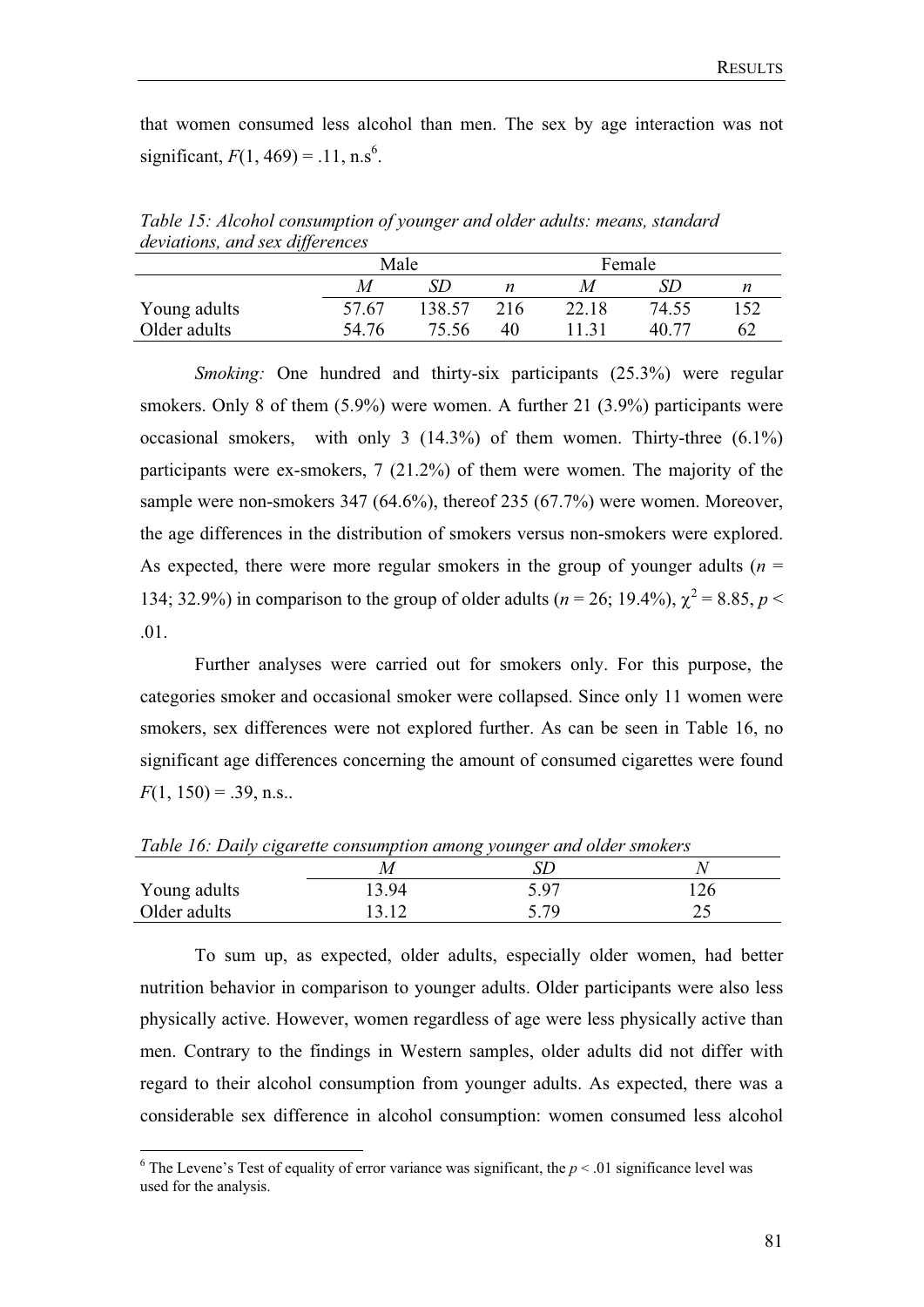than men. These results are in line with findings from others studies with South Korean samples. Alcohol consumption is socially widely accepted for men, but not for women. This explains the higher amount and larger variance in the alcohol consumption among men. Moreover, in the course of industrialization, alcohol becomes more acceptable among younger women. Indices for this are the higher amount of consumed alcohol and the larger variance in the group of younger women in comparison to the older women. Probably due to unequal variances, the interaction between sex and age did not reach significance. The distribution of smoking behavior in the present sample is untypical for the South Korean population. According to a Korean Gallup survey, in 1999, about 66.6% (cf. 51.4%) of men and 3.3% (cf. 4.3%) of women over the age of 20 were smokers (Kang et al, 2003). In line with the findings in Western countries, older people were more frequently among nonsmokers. However, there were no age differences with regard to the amount of consumed cigarettes among smokers.

#### 4.2.2 Bivariate Relationships among Different Health Behaviors

Do people that perform one health behavior also perform other health behaviors? The question of whether different health behaviors are interrelated can be approached in two ways. One way is to look at bivariate associations between different health behaviors. As expected there were either no associations or smalleffect size associations among health behaviors (see Table 17). Only alcohol consumption correlated negatively with nutrition behavior and positively with smoking. Smoker-status exhibited a negative association with nutrition behavior. Thus, the praxis of one health behavior was only weakly related to the praxis of other health behaviors.

| Tuble 17. Denambris mucredi chanons |           |                   |          |         |  |
|-------------------------------------|-----------|-------------------|----------|---------|--|
|                                     | Nutrition | Physical activity | Alcohol  | Smoking |  |
| Nutrition                           | 1.00      |                   |          |         |  |
| Physical activity                   | .02       | 1.00              |          |         |  |
| Alcohol                             | $-18***$  | .01               | 1.00     |         |  |
| Smoking                             | $-25***$  | .00               | $.17***$ | 1.00    |  |
| *** $\sim$ 001                      |           |                   |          |         |  |

*Table 17: Behaviors intercorrelations* 

 $p < .001$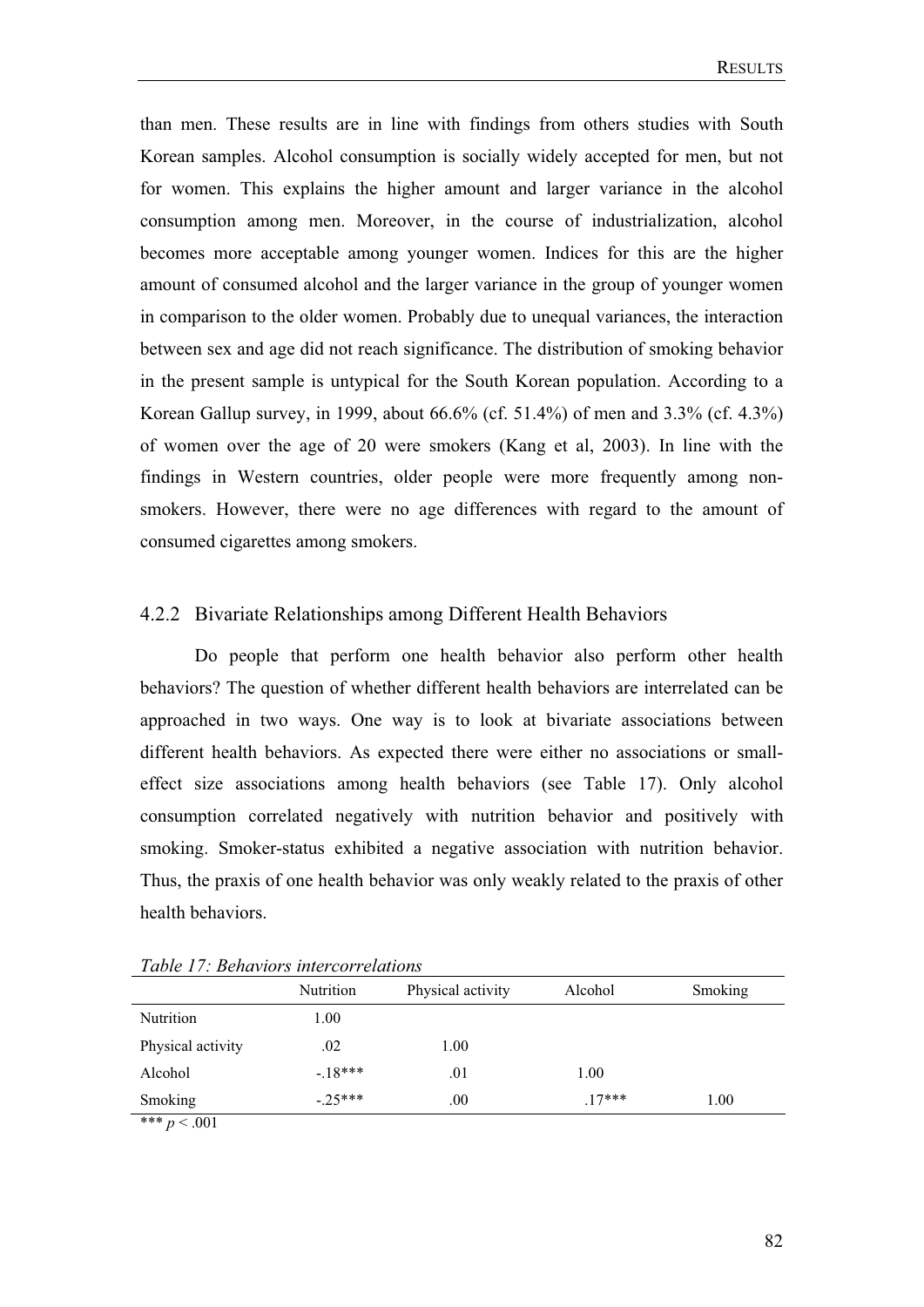## 4.2.3 Identification and Description of Different Health Behaviors Patterns

Another way to examine the interrelationship between health behaviors is by investigating the clustering of health behaviors. Thus, one general objective of the present study was to determine meaningful subgroups of individuals with distinct patterns of health behaviors. Specifically, a three-stage latent class (LC) clustering technique was applied using LatentGold 4.0 statistic software which represents the methodological standard in the literature (for review see Lazarsfeld and Henry, 1968; Vermunt & Magidson, 2002; for recent application in research see Dierker, Vesel, Sledjeski, Costello, & Perrine, 2007; Grant, Scherrer, Neuman, Todorov, Price, & Bucholz, 2006; Ploubidis, Abbott, Huppert, Kuh, Wadsworth, & Croudace, 2007).

Exploratory LC cluster analysis is a model-based clustering approach which uses estimated membership probabilities to classify cases into the appropriate cluster (Vermunt & Magidson, 2005). In the first step the ideal number of clusters is obtained using maximum likelihood estimates (MLE) of the latent class probabilities (Goodman, 1974). The *latent class probabilities* describe the distribution of classes (levels) of the latent variable within which the observed measures are (locally) independent of one another. Thus, there are two important aspects of the latent class probabilities: the number of classes and the relative sizes of these classes. The *number of classes (T)* in the latent variable (X) represents the number of latent types defined by the latent class model for the observed crosstabulation. Thus, for example if the latent variable has three classes, the population can be described as being either three "types" or three levels of an underlying (latent) continuum. The *relative sizes* of the latent class probabilities indicate whether the population is relatively evenly distributed among the *T* classes, or whether some latent classes represent relatively large segments of the population while other classes represent relatively small segments. The model assumes that the input variables are mutually independent given X (the so-called axiom of local independence).

The advantage of the LC analysis is that it provides several statistics to determine the number of clusters. An overall model fit index is the likelihood ratio chi-square  $(L^2)$  statistic that indicates the amount of the association among the variables that remains unexplained after estimating the model; the lower the value, the better the fit of the model to the data. The decision criterion is set at  $p > .05$ . Generally, among models for which p-value is greater than 0.05, the one that is most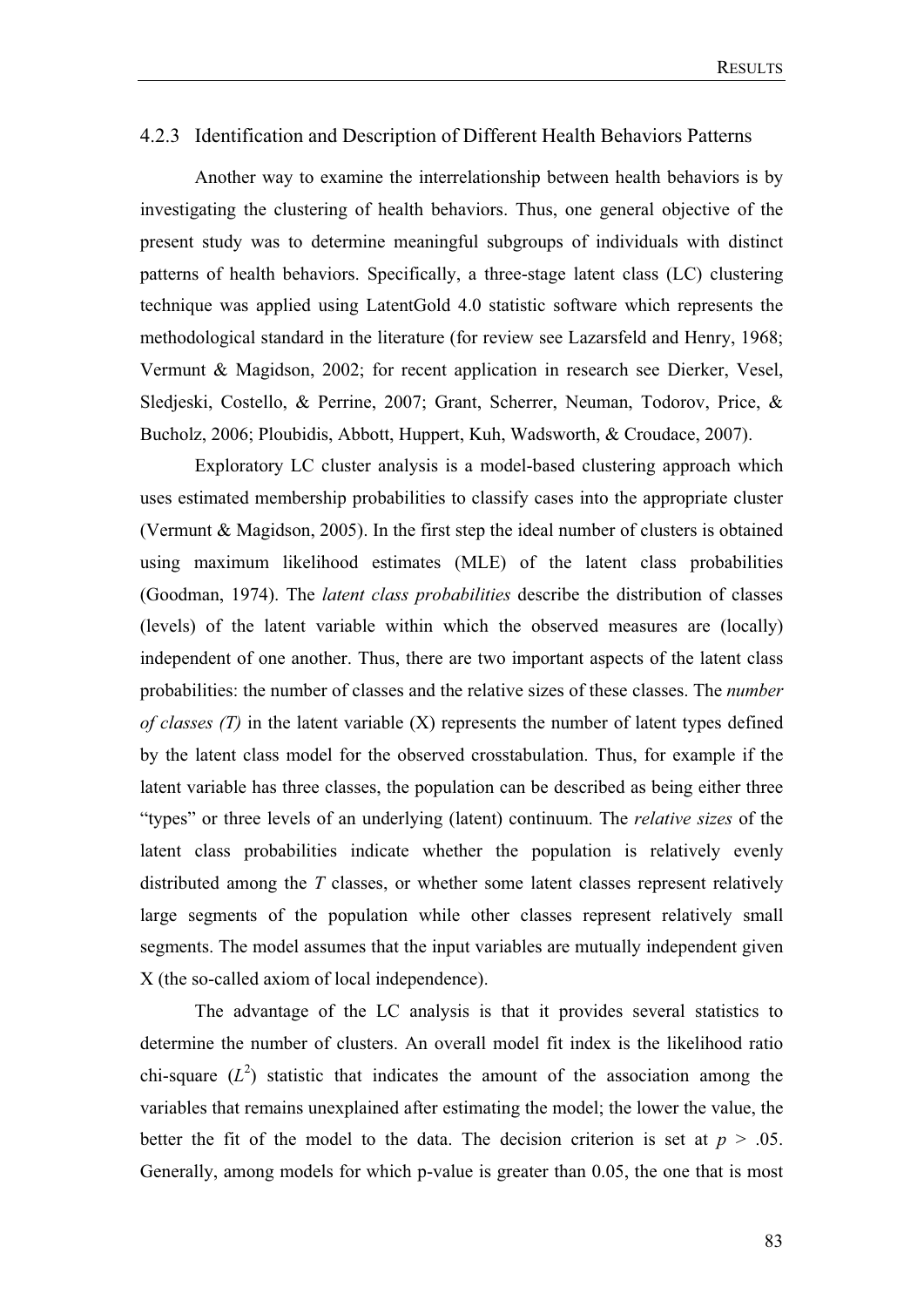parsimonious would be selected. In addition to the model fit, *AIC*, *AIC3* and *BIC*statistics take into account the parsimony of the model. They differ from one another according to how much weight is applied to penalize for each additional model parameter. When comparing models, the lower the value of the *BIC* (or *AIC, AIC3*) the better the model. Further, the magnitude of the classification errors, reduction of errors, entropy  $R^2$  and Standard  $R^2$  across models can be compared. When classification of cases is based on modal assignment (to the class with the highest membership probability) the proportion of cases that are estimated to be misclassified are reported in the classification errors statistic. The closer the value is to 0 the better. Reduction of errors (lambda), entropy  $R^2$  and standard  $R^2$  statistics indicate how well one can predict class membership based on the observed variables. The closer these values are to 1, the better the predictors (Vermunt  $& Magidson, 2005$ ).

In the second step, the conditional probabilities that are comparable to the factor loading in factor analysis are attained via maximum likelihood estimates. These parameters represent the probability of an individual in class *t* of the latent variable (X) to be at a particular level of the observed variables. The conditional probabilities allow us to characterize the nature of the types defined by each of the latent classes and hence the nature of the latent variable (McCutcheon, 1987).

In the third step, the cases are classified into the appropriate latent classes. For any given response pattern, estimates for the posterior membership probabilities are obtained using Bayes theorem. Cases are then assigned to the class for which the posterior probability is highest. Magidson and Vermunt (2001) and Vermunt and Magidson (2002) refer to this kind of model as a LC cluster model because the goal of classification into *T* homogeneous groups is identical to that of cluster analysis. In contrast to an ad hoc measure of distance used in cluster analysis to define homogeneity, LC analysis defined homogeneity in terms of probabilities. Cases in the same latent class are similar to each other because their responses are generated by the same probability distribution.

 Four health behavior variables build the basis for the LC cluster analysis: nutrition style (with excellent nutrition [1], good nutrition [2], modest nutrition [3], and poor nutrition [4]), physical activity (with regularly physical active [1], physically inactive [2]), alcohol consumption (with non-consumer [1], regular consumer [2]) and cigarette consumption (with non-smoker [1], ex-smoker [2], occasional smoker [3], and smoker [4]). These four variables net a (4 x 2 x 2 x 4) 64 cell cross-tabulation.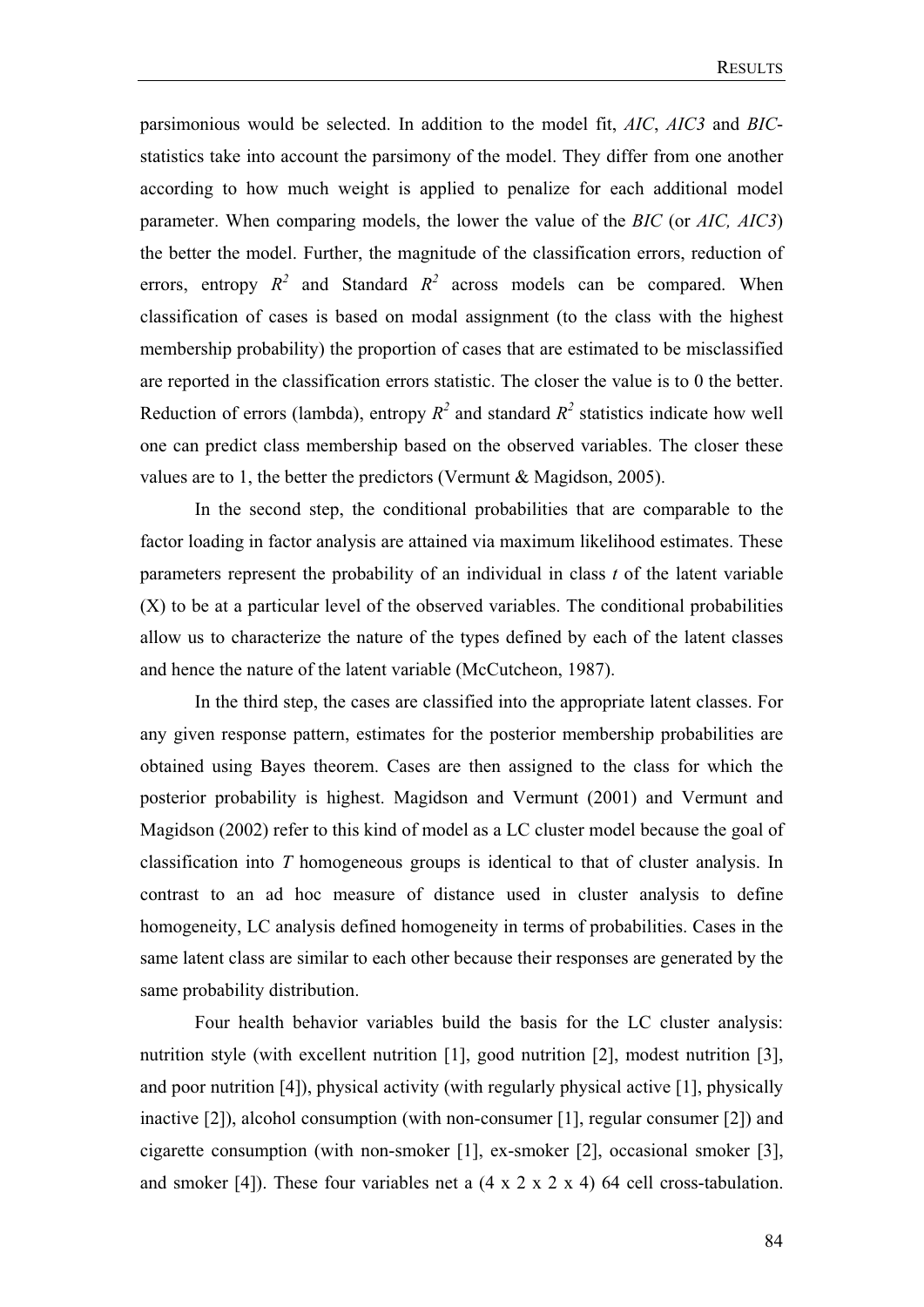The most positive response category was designated as 1, with increasingly negative responses in ascending order. Participants with missing data for any of the four variables were excluded from the analysis. Therefore, the following analysis could only be computed with 447 participants.

Table 18 reports the statistical criteria from an application of maximum likelihood estimation to the baseline assessment of the health behaviors in the present sample. The likelihood-ratio statistic  $L^2$  indicates that either the model with two, three, four, five or six latent classes is satisfactory. The *BIC, AIC and AIC3* values, on the other hand, give the clear preference for the model with three latent classes. The three-class model also yielded the highest percentage of participants (85%) that were correctly allocated in the latent classes, while the highest lambda measure of prediction (.76). Thus, predictability is more certain with the three-class model. In addition, the model with three latent classes appeared to have pretty equal distribution of participants to the latent classes. Thus, the solution can be considered robust because it assures sufficient sample sizes within each group. A first subgroup was found to be the largest comprising almost half of the sample  $(n = 178)$ . The other two subgroups were also reasonably large  $(n = 140; n = 129)$ . Considerations of fit, parsimony, and predictability all favor the three class solution.

| $L^2$ (df); p                                       | $-2LL$ diff  | BIC                      | AIC   |                             | AIC3 Classific. Reduct. Entropy Stand. |         |       |       |
|-----------------------------------------------------|--------------|--------------------------|-------|-----------------------------|----------------------------------------|---------|-------|-------|
|                                                     | (p)          |                          |       |                             | error                                  | Errors  | $R^2$ | $R^2$ |
|                                                     |              |                          |       |                             |                                        | (lamda) |       |       |
| 2 Clusters 57.3 (50); .22                           |              | $-247.8$                 |       | $-42.7 -92.7$               | .19                                    | .54     | .37   | .43   |
| 3 Clusters 28.8 (45); .97                           | $28.6***$    |                          |       | $-245.8$ $-.61.2$ $-.106.2$ | .15                                    | .76     | .60   | .64   |
| 4 Clusters 23.0 (40); .99                           | $5.7$ (n.s.) | $-221.1 - 57.0$          |       | $-.97.0$                    | .16                                    | .72     | .65   | .65   |
| 5 Clusters 19.1 (35); .99                           | $4.3$ (n.s.) | -194.5                   | -50.9 | $-.85.9$                    | .19                                    | .69     | .65   | .62   |
| 6 Clusters $16.3(30)$ ; .98                         | $2.4$ (n.s.) | $-166.8$ $-43.7$ $-73.7$ |       |                             | .21                                    | .63     | .62   | .59   |
| n.s.; * $p < .05$ ; ** $p < .01$ ; *** $p < .001$ . |              |                          |       |                             |                                        |         |       |       |

*Table 18: Goodness of fit indices to determine the optimum number of clusters* 

## *4.2.3.1 Description of the Three Cluster Solution*

The results of latent cluster analysis can be described and labeled in terms of their configuration on the different health behaviors variables (see Figure 7 and Table 19, for exact probabilities see Table B 5 in Appendix B). Participants grouped in cluster I were likely to have modest nutrition habits, be physically inactive, not to consume alcohol regularly and not to smoke. Participants in cluster II were likely to have poor nutrition habits, be physically inactive, not to consume alcohol on a regular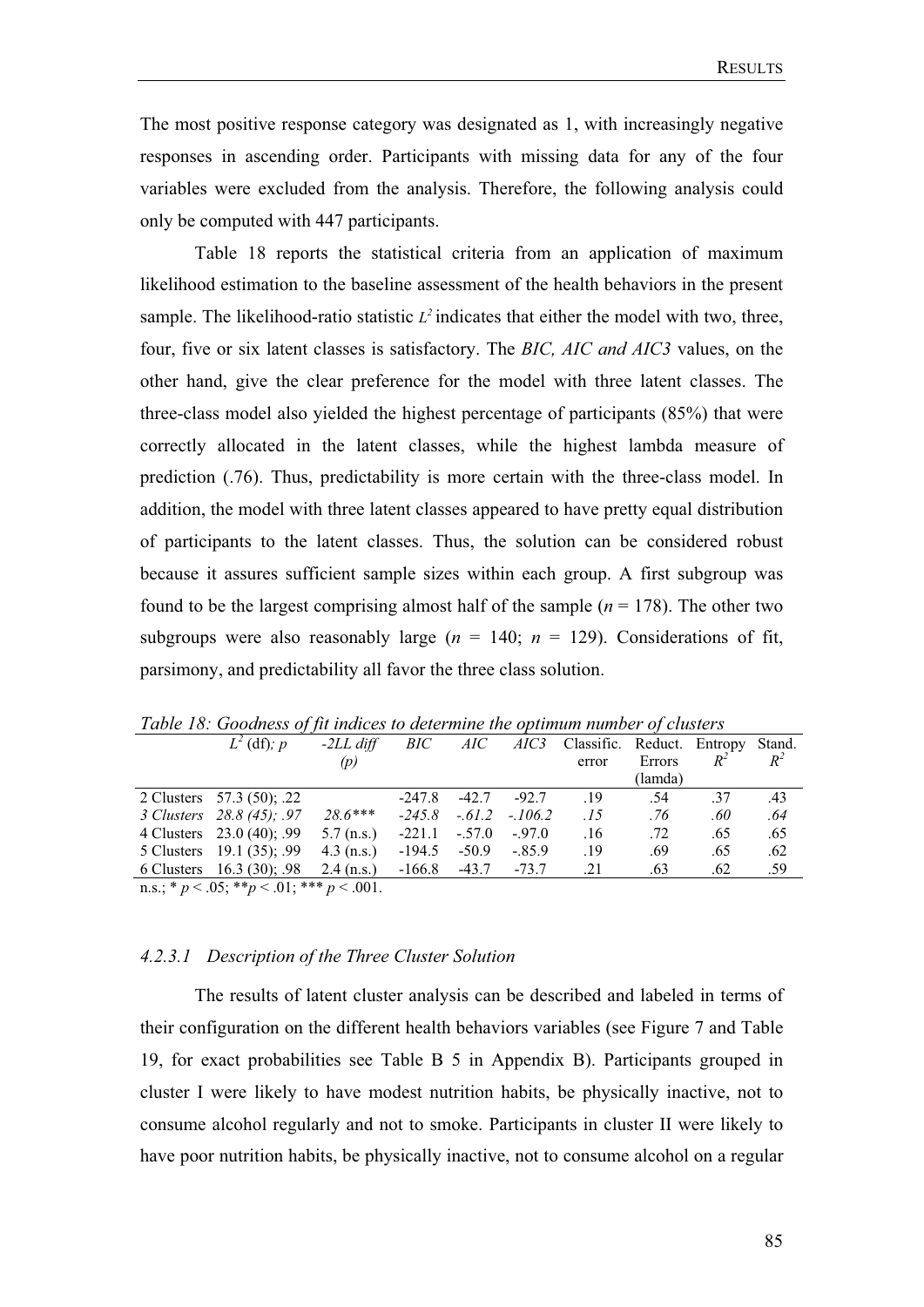basis but were very likely smokers. Participant in cluster III, finally, had an overall positive profile: they were likely to have favorable nutrition habits, be physically active, not to consume alcohol regularly and not to smoke. The three clusters can thus, in a necessarily simplifying manner, to be labeled as "compensatory behavior pattern" (cluster I), "unfavorable pattern, but non drinker" (cluster II) and "overall favorable pattern" (cluster III).



*Figure 7: Conditional probabilities of having favorable characteristics on different health behaviors given a certain cluster membership.*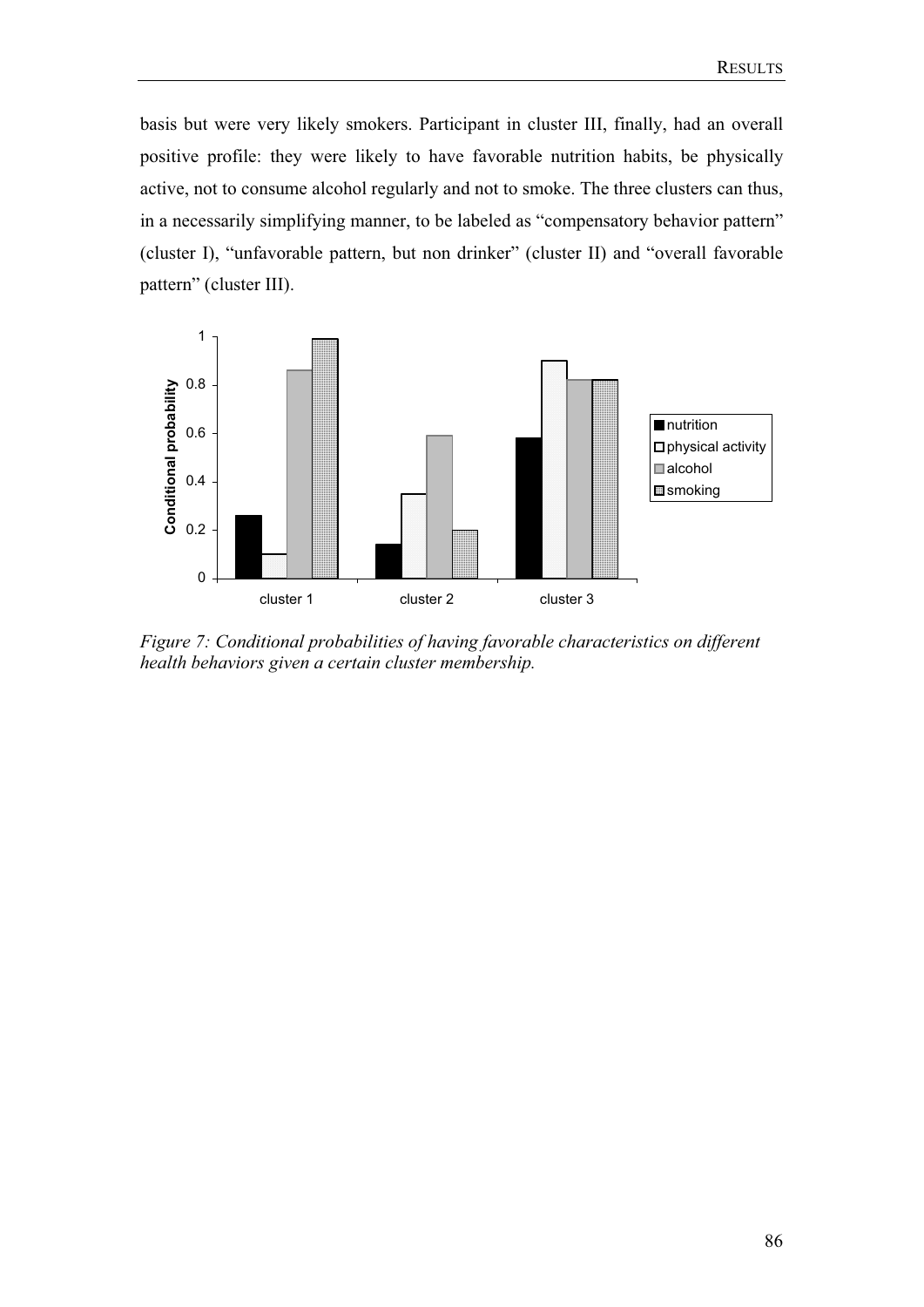| alfferences between cluster means and percentages, respectively | $\boldsymbol{n}$ | $M/$ % |              | Univariate $F$ , pairwise comparison |                                              |  |  |  |  |
|-----------------------------------------------------------------|------------------|--------|--------------|--------------------------------------|----------------------------------------------|--|--|--|--|
| Nutrition                                                       |                  |        |              |                                      | $F(2) = 43.7$ <sup>**</sup> , $\eta^2 = .16$ |  |  |  |  |
| Cluster I                                                       | 178              | 2.34   |              | $\bf{I}$                             | П                                            |  |  |  |  |
| Cluster II                                                      | 140              | 2.62   | П            | **                                   |                                              |  |  |  |  |
| Cluster III                                                     | 129              | 2.14   | $\rm III$    | **                                   | $**$                                         |  |  |  |  |
| Physical activity                                               |                  |        |              |                                      | $\chi$ 2 (2) = 314.1**                       |  |  |  |  |
| Cluster I                                                       | 178              | 0.0    |              | I                                    | $\rm II$                                     |  |  |  |  |
| Cluster II                                                      | 140              | 35.0   | $_{\rm II}$  | $***$                                |                                              |  |  |  |  |
| Cluster III                                                     | 129              | 100.0  | Ш            | **                                   | **                                           |  |  |  |  |
| Alcohol consumption                                             |                  |        |              |                                      | $\chi^2$ (2) = 31.1**                        |  |  |  |  |
| Cluster I                                                       | 178              | 83.1   |              | $\bf{I}$                             | $\mathbf{I}$                                 |  |  |  |  |
| Cluster II                                                      | 140              | 58.6   | $\mathbf{I}$ | $***$                                |                                              |  |  |  |  |
| Cluster III                                                     | 129              | 82.9   | Ш            | n.s.                                 | $**$                                         |  |  |  |  |
| Smoking                                                         |                  |        |              |                                      | $\chi$ 2 (2) = 342.2**                       |  |  |  |  |
| Cluster I                                                       | 178              | 100    |              | $\mathbf{I}$                         | $\rm II$                                     |  |  |  |  |
| Cluster II                                                      | 140              | 12.9   | $\mathbf{I}$ | $***$                                |                                              |  |  |  |  |
| Cluster III                                                     | 129              | 95.3   | Ш            | $7\phantom{.0}$                      | $**$                                         |  |  |  |  |

*Table 19: Clustering variable profiles: cluster size, means or percentage of*  participants with favorable characteristic on respective behavior, t-test and  $\chi^2$  tests of *differences between cluster means and percentages, respectively* 

n.s.;  $* p < .05; ** p < .01; *** p < .001$ .

#### *4.2.3.2 Age-group Differences in the Likelihood of Cluster Membership.*

Did younger and older participants differ in their likelihood of belonging to each of the three clusters? Table 20 shows the numbers and percentages of younger and older adults in each of the three clusters (see also Figure 5).

|                     |                                                      |                      |              |                                               | subsample |                  | younger older |      | age-group<br>Subsample difference <sup>(a)</sup> |
|---------------------|------------------------------------------------------|----------------------|--------------|-----------------------------------------------|-----------|------------------|---------------|------|--------------------------------------------------|
|                     | nutrition                                            | physical<br>activity |              | alcohol Smoking $n \leq \frac{9}{6}$ $n \leq$ |           |                  |               | $\%$ | $\boldsymbol{p}$                                 |
| $\frac{Cluster}{I}$ | "unfavorable" "inactive" "no"                        |                      |              | $\cdot$ "no"                                  |           | 147 43.2 30 28.8 |               |      | $\ast$                                           |
| Cluster             | "unfavorable" "inactive" "no" "yes" 118 34.7 21 20.2 |                      |              |                                               |           |                  |               |      | $\ast$                                           |
| Cluster<br>Ш        | "favorable" "active"                                 |                      | $\cdot$ "no" | " $no$ "                                      | 75        | 22.1 53          |               | 51.0 | $***$                                            |

*Table 20: Age-group differences in the frequency of cluster membership* 

 $*p < .006; **p < .001;$  (alpha adjustment for eight repeated single cell tests)

(a) Fuchs-Kennett test (testing age-group differences in frequency of cluster membership)

 $\frac{7}{2}$   $\chi$ <sup>2</sup>- statistics could not be calculated, hence more than 20% of the cell had expected cell count less than 5.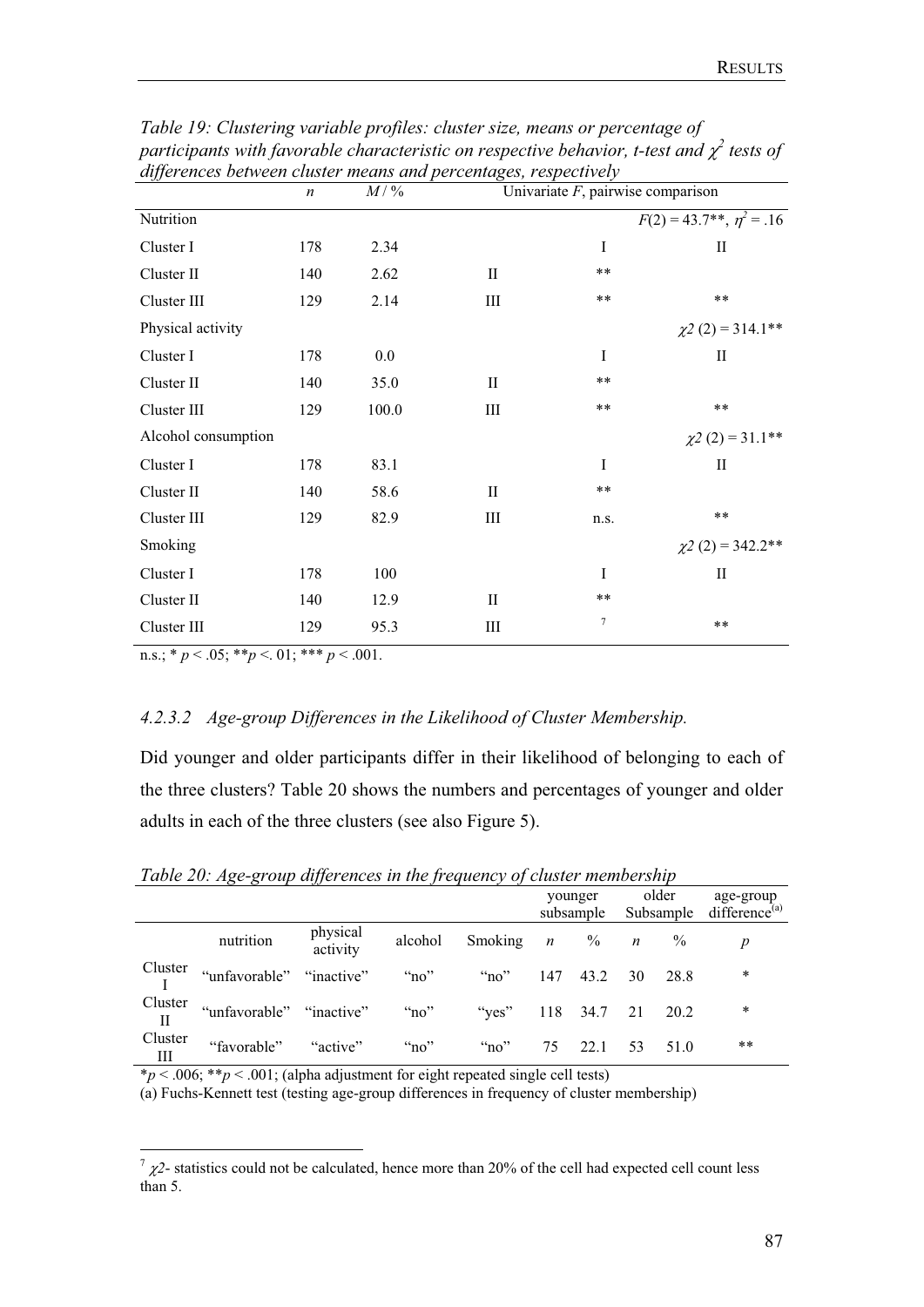There was a significant relationship between age group and cluster membership ( $\chi^2(2) = 32.57$ ,  $p < .01$ ). Follow-up analyses with the Fuchs-Kennett test (Fuchs-Kennett-Ausreißer-Einfeldertest; see Bortz & Lienert, 2003) showed that this relationship from differential probabilities for young and older adults to belong to different clusters. After the Bonferoni adjustment for multiple comparisons, older participants were significantly more likely to be members of cluster III than were younger participants. Younger participants, in contrast, were significantly more likely to belong to cluster I and II than were older participants. Older adults were unequally distributed across three clusters  $(\chi^2(2) = 15.71, p < .001)$ . Pairwise comparison of the frequencies of cluster membership within the older subsample revealed that significantly more older participants were members of cluster III in comparison to cluster I  $(\chi^2 (1, n = 83) = 6.37, p < .02^8)$  and II  $(\chi^2 (1, n = 74) = 13.84, p < .001)$ . There were also differences in the distribution of younger adults to different clusters  $(\chi^2(2) = 23.16, p < .001)$ . Pairwise comparison of the frequencies of cluster membership within the younger subsample revealed that significantly fewer younger participants were members of cluster III in comparison to cluster I  $(\chi^2(1, n = 222))$ 23.35,  $p < .001$ ) and II ( $\chi^2$  (1,  $n = 193$ ) = 9.58,  $p < .01$ ).



*Figure 8: Percentage of younger and older participants in the three clusters* 

 $^8$  i.e.,  $p < 0.02$ , critical value after Bonferoni adjustment for three repeated analysis.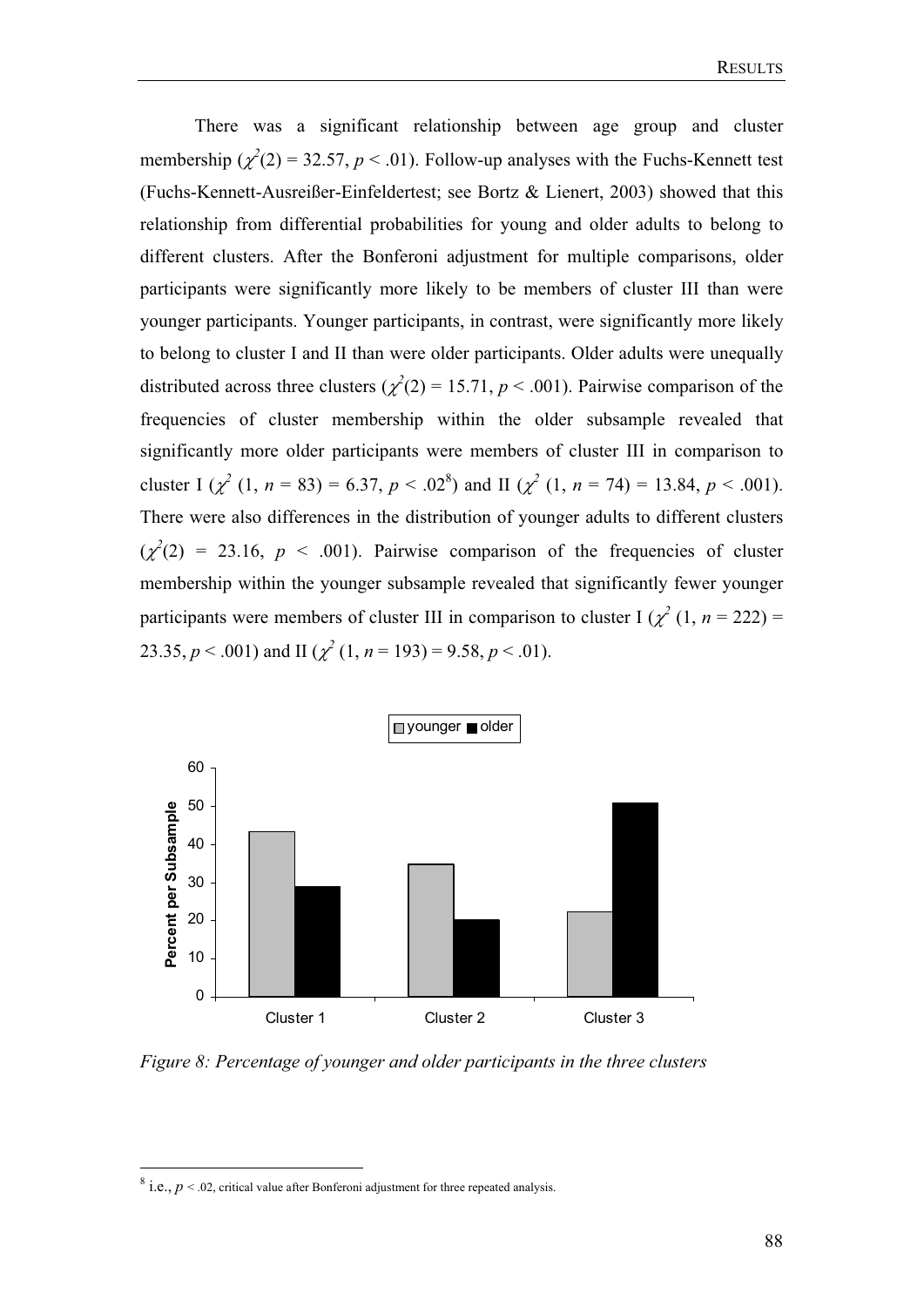In summary, taking an exploratory cluster-analytic approach, three subgroups with different health behavior patterns were identified: a group of  $n = 178$  participants that were likely to have modest nutrition habits, be physically inactive, not to consume alcohol regularly and not to smoke, a group of *n* = 140 participants that were likely to have modest nutrition habits, be physically inactive, not to consume alcohol on a regular basis but were very likely smoker, and a group of  $n = 129$  participants that were likely to have favorable nutrition habits, be physically active, not to consume alcohol regularly and not to smoke. Older adults were more often members of cluster III than of the other two clusters, whereas younger adults were less often members of cluster III than of the other two clusters. The observed age-groups differences can thus be specified in terms of benignity of health behaviors configurations. In line with the expectations, older adults were more likely to report an overall favorable lifestyle (i.e., to belong to cluster III), and less likely to report "compensatory" lifestyle (i.e., to belong to cluster I) or "unfavorable lifestyle but not to drink alcohol regularly" (i.e., to belong to cluster II) than younger adults

#### 4.2.4 Age Difference in Health Cognitions

#### *4.2.4.1 Nutrition-Related Health Cognitions*

In the following, age differences in health cognitions such as risk perception, outcome expectancies, self-efficacy, intention, and planning in the domain of nutrition will be explored. In order to examine age differences in health cognitions, the 2 X 2 ANOVA design was adopted. Sex was included as a second between subject factor in the analyses in order to control for possible sex differences.

*Risk perception*: As Table 21 shows, women did not differ in their absolute risk perception from men,  $F(1, 510) = 0.89$ , n.s. With respect to age, it was expected that older adults would feel more vulnerable for cardiovascular diseases than younger adults. Results from an ANOVA support this assumption, showing a main effect for age  $F(1, 510) = 8.28$ ,  $p < .01$ ,  $\eta^2 = .02$ . The interaction between sex and age did not reach significance  $F(1, 510) = 0.33$ , n.s.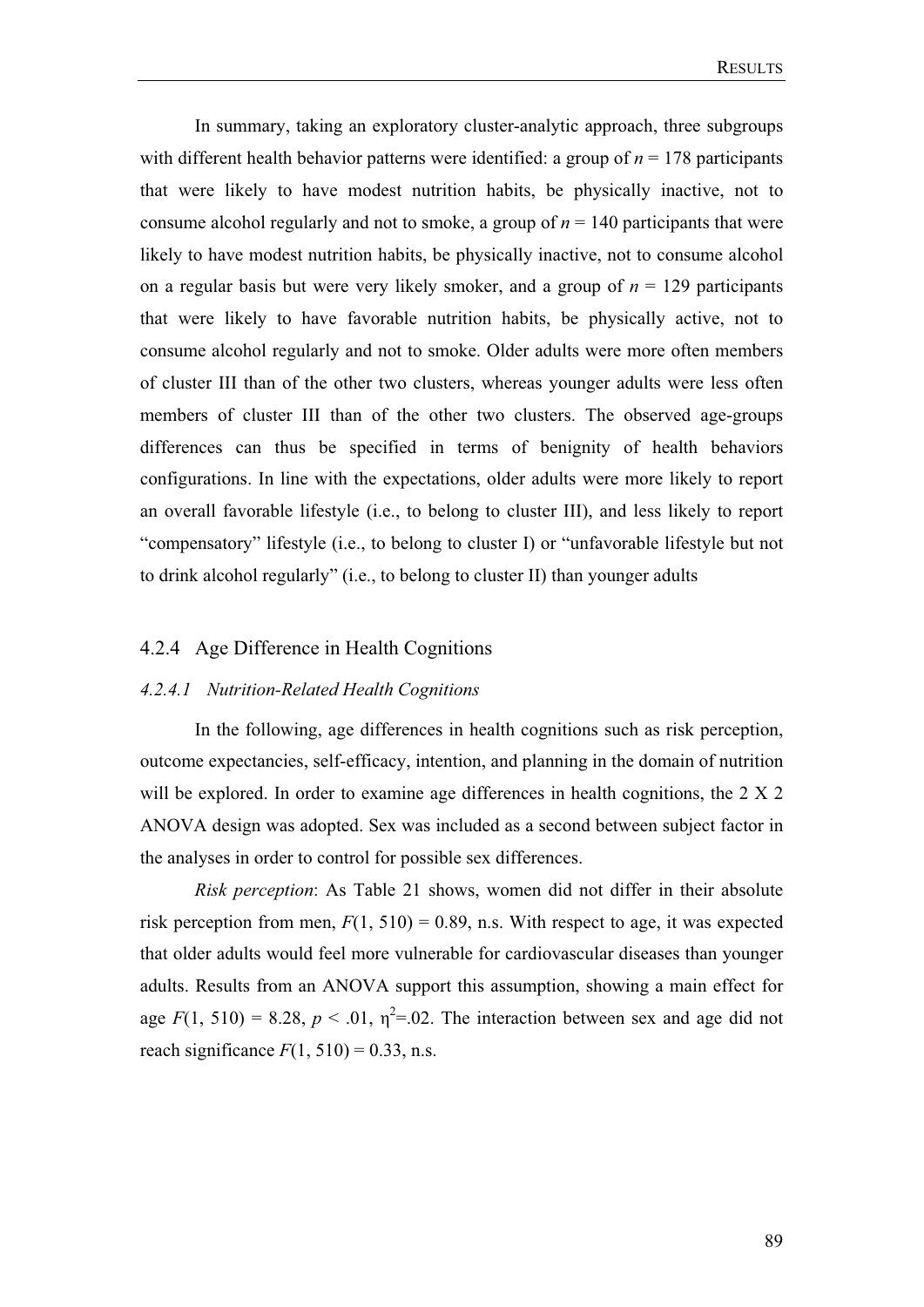| $\ldots$ $\ldots$ $\ldots$ |       |    |        |    |     |  |
|----------------------------|-------|----|--------|----|-----|--|
|                            | Male  |    | Female |    |     |  |
|                            | M     |    | M      |    |     |  |
| Young adults               | 3.43  | 78 | 3.48   |    | 189 |  |
| Older adults               | 3 7 A |    | 395    | 24 | 101 |  |

*Table 21: Risk perception of younger and older adults: means, standard deviations, and sex differences* 

*Nutrition-related outcome expectancies*: With regard to nutrition-related outcome expectancies, there was a significant main effect for sex,  $F(1, 589) = 6.83$ , *p*  $< .01$ ,  $\eta^2 = .01$ , indicating that females scored higher than males on nutrition-related outcome expectancies. The means for outcome expectancies are summarized in Table 22. There was also a significant main effect for age,  $F(1, 589) = 3.71$ ,  $p = .05$ ,  $p^2 =$ .01. Thus, older adults scored higher on outcome expectancies in comparison to younger adults. The interaction between sex and age was not significant,  $F(1, 589) =$ 2.37, n.s.

*Table 22: Nutrition-related outcome expectancies of younger and older adults: means, standard deviations, and sex differences* 

|              | Male |     |     | Female |  |     |
|--------------|------|-----|-----|--------|--|-----|
|              | M    |     | n   | M      |  |     |
| Young adults | 2.64 | .68 | 252 | 2.91   |  | 181 |
| Older adults | 2.86 | .68 | 47  | 2.93   |  |     |

*Nutrition-related perceived self-efficacy:* As can be seen in Table 23, the 2 X 2 ANOVA yielded a significant main effect for age with regard to *action self-efficacy*,  $F(1, 583) = 10.47$ ,  $p < .001$ ,  $p^2 = .02$ , indicating that older adults scored higher on action self-efficacy in comparison to younger adults. No other effects reached statistical significance. Similar results were attained with regard to coping selfefficacy. Again, only the main effect for age reached significance,  $F(1, 583) = 11.71$ ,  $p \leq 0.01$ ,  $\eta^2 = 0.02$ . Thus, older adults scored higher on coping self-efficacy in comparison to younger adults.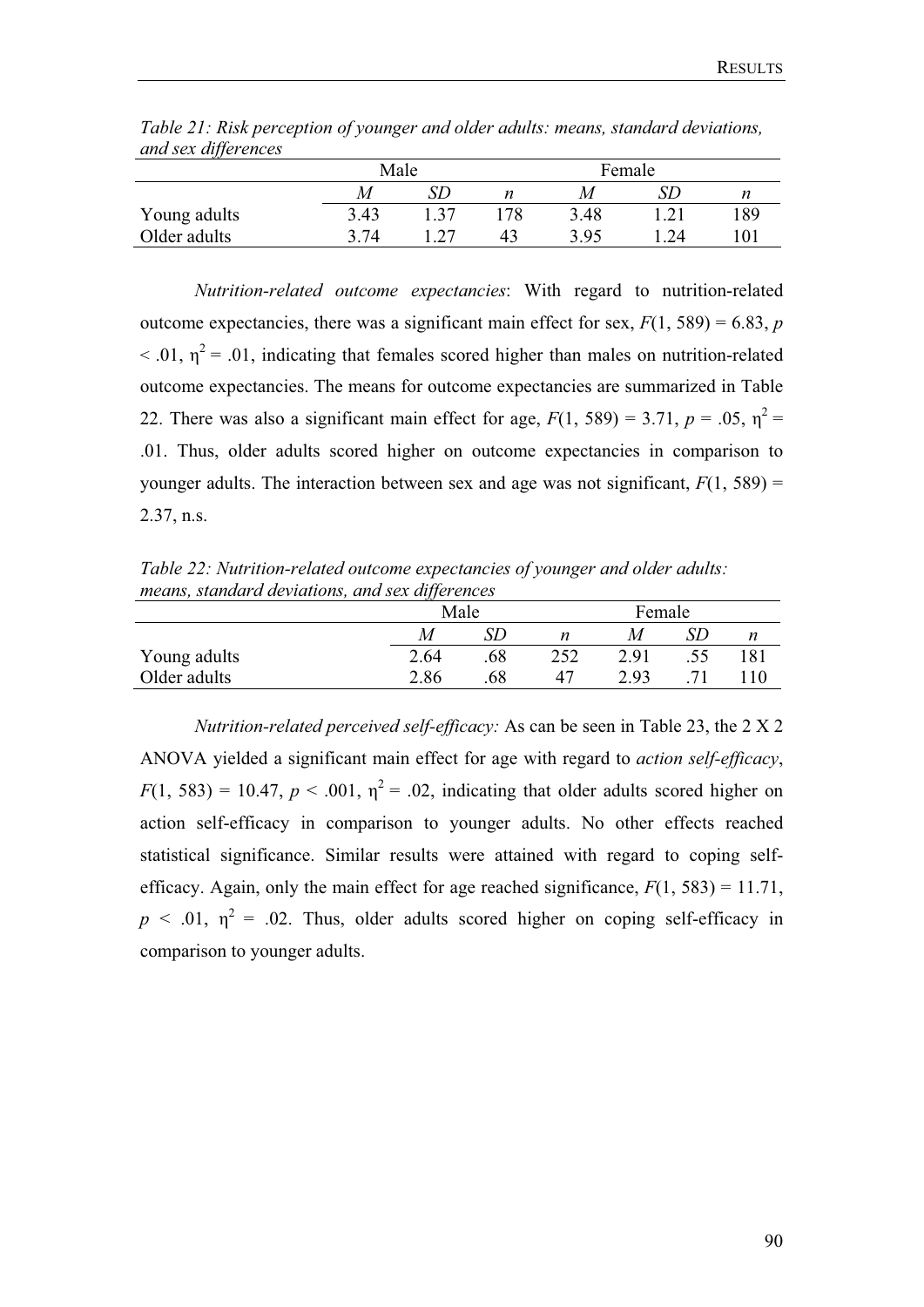| $\cdot$              | Male |     |                  | Female |     |     |
|----------------------|------|-----|------------------|--------|-----|-----|
|                      | M    | SD  | $\boldsymbol{n}$ | M      | SD  | n   |
| Action self-efficacy |      |     |                  |        |     |     |
| Young adults         | 2.54 | .76 | 254              | 2.63   | .70 | 175 |
| Older adults         | 2.84 | .63 | 47               | 2.80   | .75 | 108 |
| Coping self-efficacy |      |     |                  |        |     |     |
| Young adults         | 2.56 | .73 | 254              | 2.54   | .63 | 175 |
| Older adults         | 2.76 | .62 | 47               | 2.83   | 77  | 108 |

*Table 23: Nutrition-related self-efficacy of younger and older adults: means, standard deviations, and sex differences* 

*Intention to adopt a healthy nutrition:* There was a significant main effect for age,  $F(1, 601) = 17.39$ ,  $p < .001$ ,  $\eta^2 = .03$ , indicating that older adults had a stronger intention to adopt a healthy diet in comparison to younger adults (see Table 24). No other effects reached statistical significance, with  $F(1, 601) = 01$ , n.s. for sex and  $F(1, 601) = 01$  $601$ ) = 1.42, n.s. for interaction.

*Table 24: Intention to adopt a healthier diet: means, standard deviations, age and sex differences*

|              | Male |     |     | Female |     |     |
|--------------|------|-----|-----|--------|-----|-----|
|              |      | SD  |     | M      |     |     |
| Young adults | 3.72 | -37 | 255 | 3.89   |     | 183 |
| Older adults | 4.43 | .16 | 48  | 4.28   | .54 | 116 |

*Nutrition-related action planning:* The ANOVA revealed a significant main effect for age  $F(1, 584) = 27.76$ ,  $p < .001$ ,  $p^2 = .05$ , indicating that older adults scored higher on action planning in comparison to younger adults. The means for nutritionrelated action and coping planning are summarized in Table 25. The sex effect *F*(1, 584) = .02, n.s. and the interaction effect  $F(1, 584) = .19$ , n.s. turned out to be nonsignificant.

*Nutrition-related coping planning:* The same pattern of results emerged for coping planning. There was a significant main effect for age  $F(1, 584) = 22.94$ ,  $p <$ .001,  $\eta^2$  = .04. Thus, older adults scored higher on coping planning that younger adults did. The main effect for sex,  $F(1, 584) = .53$ , n.s., and the interaction effect,  $F(1, 584)$ = .48, n.s., did not reach significance.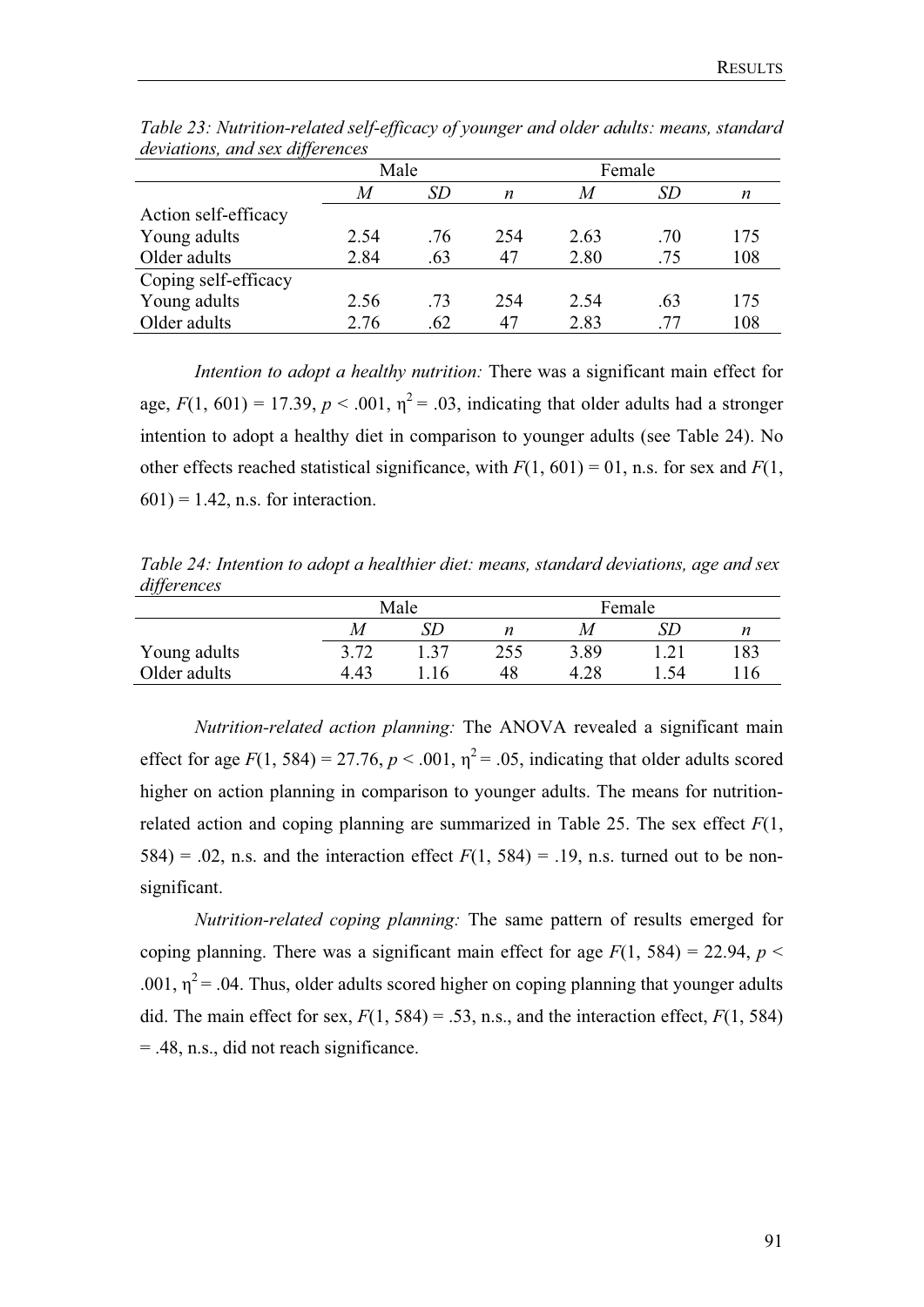| means, siamaara ac <i>ri</i> anons, ana sex aljerences |      |     |                  |        |     |     |
|--------------------------------------------------------|------|-----|------------------|--------|-----|-----|
|                                                        | Male |     |                  | Female |     |     |
|                                                        | M    | SD  | $\boldsymbol{n}$ | M      | SD  | n   |
| <b>Action Planning</b>                                 |      |     |                  |        |     |     |
| Young adults                                           | 2.11 | .88 | 254              | 2.16   | .90 | 176 |
| Older adults                                           | 2.63 | .88 | 47               | 2.60   | .96 | 108 |
| <b>Coping Planning</b>                                 |      |     |                  |        |     |     |
| Young adults                                           | 2.14 | .83 | 254              | 2.26   | .85 | 176 |
| Older adults                                           | 2.60 | .78 | 47               | 2.60   | .85 | 108 |

*Table 25: Nutrition-related action and coping planning of younger and older adults: means, standard deviations, and sex differences* 

## *4.2.4.2 Physical Activity-Related Health Cognitions*

*Physical activity-related outcome expectancies*: As Table 26 shows, the analysis of variance showed no sex  $F(1, 589) = 1.91$ , n.s., or age  $F(1, 589) = .33$ , n.s., differences in the magnitude of physical activity-related outcome expectancies. The sex-by-age interaction did not reach significance  $F(1, 589) = .07$ , n.s.

*Table 26: Physical activity-related outcome expectancies of younger and older adults: means, standard deviations, and sex differences* 

|              | Male |     |     | Female |     |     |
|--------------|------|-----|-----|--------|-----|-----|
|              | M    |     | n   | M      |     | n   |
|              |      |     |     |        |     |     |
| Young adults | 3.27 | .53 | 254 | 3.31   | .54 | 179 |
| Older adults | 3.31 | .54 | 48  | 3.37   | 60  | 109 |

*Physical activity-related perceived self-efficacy:* The physical activity-related self-efficacy construct was further differentiated in *action and coping self-efficacy* depending on point of time within a self-regulatory goal attainment process. The means and standard deviations for both types of self-efficacies can be found in Table 27. The main effect for sex fell only short of reaching significance, *F*(1, 578) = 3.42,  $p = .06$ ,  $\eta^2 = .01$ , indicating that in trend men scored higher on the *action self-efficacy* scale than women. There was an age difference with regard to action self efficacy,  $F(1, 578) = 6.29$ ,  $p < .05$ ,  $\eta^2 = .01$ . Thus, older adults scored higher on action selfefficacy than the younger adults did. The sex-by-age interaction was not significant,  $F(1, 578) = .00$ , n.s.

The same was true for *coping self-efficacy*. The 2 X 2 ANOVA yielded the significant main effects for sex  $F(1, 594) = 6.78$ ,  $p < .01$ ,  $p^2 = .01$  and age  $F(1, 594) =$ 12.54,  $p < .001$ ,  $\eta^2 = .02$ . Men scored higher on coping self-efficacy scale than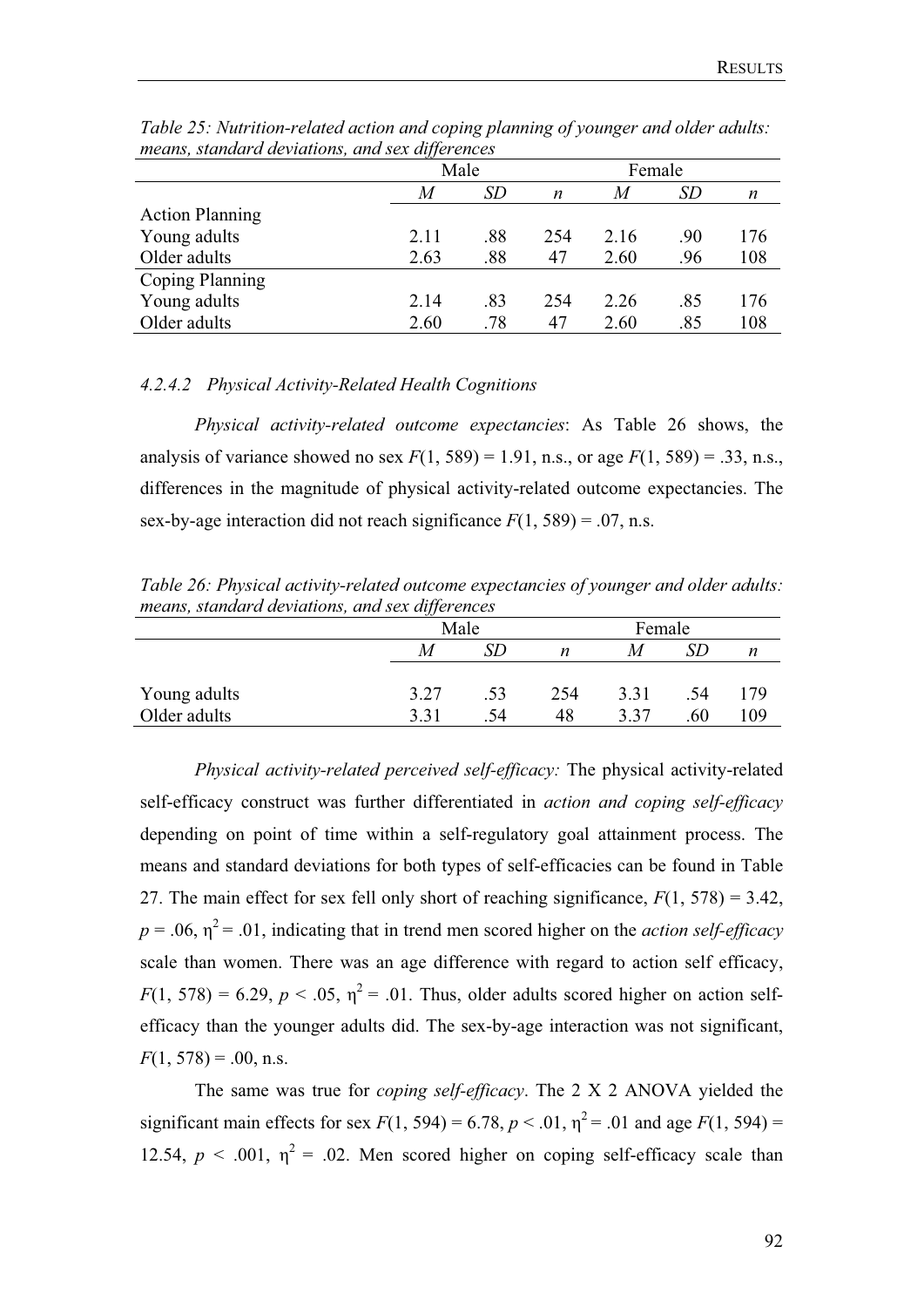women. Younger adults scored lower on coping self-efficacy scale in comparison to older adults. The sex by age interaction was not significant,  $F(1, 594) = .02$ , n.s.

|                      | Male |     |     | Female |     |     |
|----------------------|------|-----|-----|--------|-----|-----|
|                      |      |     |     |        |     |     |
|                      | M    | SD  | n   | M      | SD  | n   |
| Action self-efficacy |      |     |     |        |     |     |
| Young adults         | 3.18 | .72 | 248 | 3.05   | .72 | 179 |
| Older adults         | 3.37 | .66 | 46  | 3.23   | .80 | 106 |
| Coping self-efficacy |      |     |     |        |     |     |
| Young adults         | 2.70 | .58 | 254 | 2.53   | .58 | 181 |
| Older adults         | 2.91 | .48 | 48  | 2.76   | .82 | 112 |
|                      |      |     |     |        |     |     |

*Table 27: Physical activity-related self-efficacy of younger and older adults: means, standard deviations, and sex differences* 

*Intention to be physically active*: With regard to the intention to be physically active in the next couple of months the 2 X 2 ANOVA indicated a non-significant main effect for sex,  $F(1, 601) = 3.71$ ,  $p = .06<sup>9</sup>$  (see Table 28). The main effect for age fell only short of being significant,  $F(1, 601) = 4.30$ ,  $p = .04$ , indicating that in trend older adults had built a higher intention to be physically active than younger adults. There was no interaction effect,  $F(1, 601) = 2.09$ , n.s.

*Table 28: Intention to be physically active: means, standard deviations, age and sex differences*

|              | Male |      |     | Female |      |     |
|--------------|------|------|-----|--------|------|-----|
|              | M    |      |     | M      |      | N   |
| Young adults |      |      | 255 | 4.85   | .64  | 183 |
| Older adults | 4.88 | . 47 |     | 497    | 2.06 | !16 |

*Physical activity-related planning:* With regard to *action planning,* the 2 X 2 ANOVA revealed a non-significant main effect for sex  $F(1, 594) = 2.06$ , n.s., but a significant main effect for age  $F(1, 594) = 6.59$ ,  $p < .05$ ,  $\eta^2 = .01$ . Thus, as can be seen in Table 29, older adults scored higher on action planning in comparison to younger adults. There was no interaction effect,  $F(1, 594) = .02$ , n.s.

The results with regard to *coping planning* were similar. The 2 X 2 ANOVA indicated a non-significant main effect for sex  $F(1, 594) = 1.99$ , n.s. and a significant main effect for age  $F(1, 594) = 12.98$ ,  $p < .001$ ,  $\eta^2 = .02$ , pointing that older adults

<sup>&</sup>lt;sup>9</sup> Levene's test ( $p < .001$ ) indicated departures from the assumption of equality of error variances. Thus, the significance niveau of .01 was adopted for further analysis.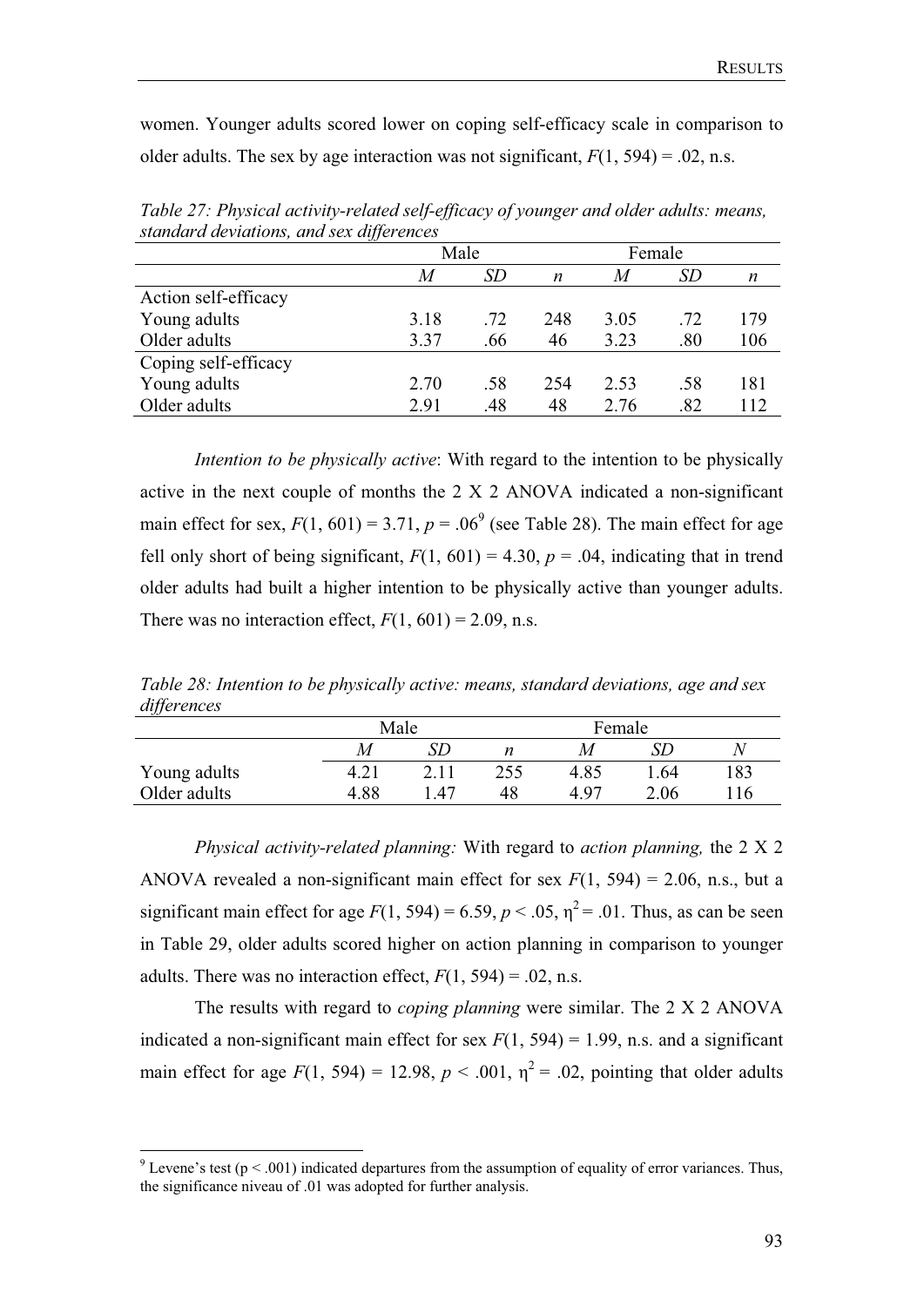scored higher on coping planning in comparison to younger adults. There was no interaction effect,  $F(1, 594) = 2.65$ , n.s.

| Male |     |     | Female |     |     |  |
|------|-----|-----|--------|-----|-----|--|
| M    | SD  | n   | M      | SD  | n   |  |
|      |     |     |        |     |     |  |
| 2.56 | .70 | 254 | 2.47   | .77 | 181 |  |
| 2.76 | .64 | 48  | 2.65   | .83 | 112 |  |
|      |     |     |        |     |     |  |
| 2.35 | .70 | 254 | 2.13   | .75 | 181 |  |
| 2.50 | .68 | 48  | 2.51   | .81 | 112 |  |
|      |     |     |        |     |     |  |

*Table 29: Physical activity-related planning of younger and older adults: means, standard deviations, and sex differences* 

 To conclude, there were considerable age differences with regard to health cognitions concerning health promoting behaviors such as healthy nutrition and physical activity. Older adults felt more vulnerable for cardiovascular diseases than younger adults. They also had a stronger intention to adopt healthy nutrition and to be physically active. Moreover, they reported higher self-regulation resources (action self-efficacy, coping self-efficacy, action and coping planning) for transforming their intentions into action. Both younger and older adults were aware of the outcomes these two behaviors might have on their health, although older adults scored slightly higher on nutrition-related outcome expectancies. Sex differences in the health cognitions regarding health promoting behaviors were for the most part negligible and will not be considered further.

#### *4.2.4.3 Alcohol-Related Health Cognition*

*Alcohol-related outcome expectancies*: The 2 X 2 ANOVA yielded a nonsignificant main effect for sex,  $F(1, 475) = 1.03$ , n.s., (see Table 30). There was a significant main effect for age,  $F(1, 475) = 9.62$ ,  $p < .01^{10}$ ,  $p^2 = .02$ . The sex by age interaction was also significant,  $F(1, 475) = 4.90$ ,  $p = .027$ ,  $n^2 = .01$ . Accordingly, further simple main effects of age were assessed within each of the sex categories. There was a significant age difference among women,  $F(1, 475) = 14.54$ ,  $p < .001$ ,  $p<sup>2</sup>$ = .02 indicating that younger women scored higher on outcome expectancies than older women did. Thus, the significant main effect for age was restricted to women.

 $10$  Due to violation of equality of error variance effects were tested at .025 significance level (Tabachnick and Fidell, 2001)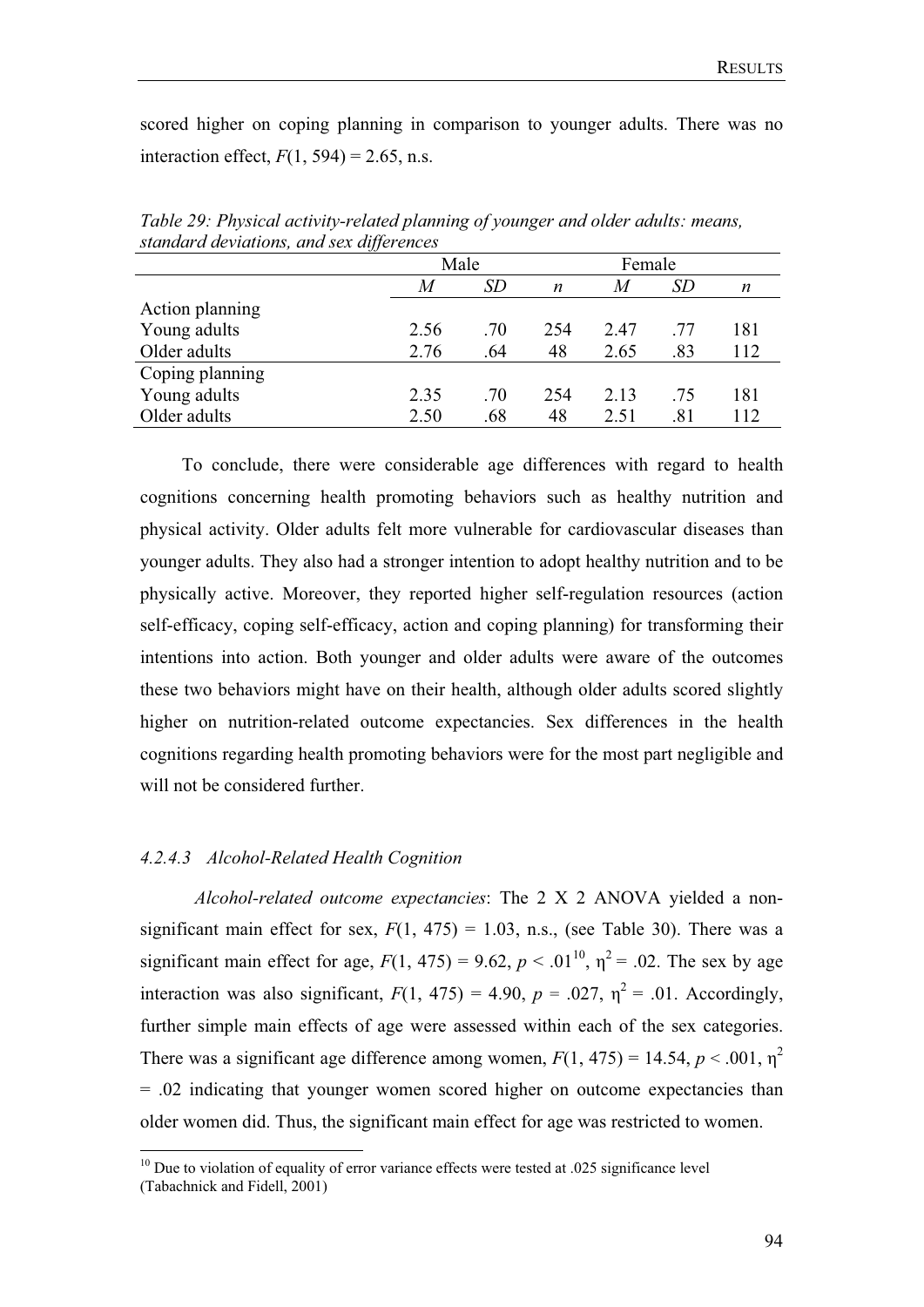| sianuara deviduons, una sex differences |      |        |      |  |     |
|-----------------------------------------|------|--------|------|--|-----|
|                                         | Male | Female |      |  |     |
|                                         | M    |        |      |  |     |
| Young adults                            | 3.01 | 232    | 3.13 |  | 152 |
| Older adults                            | 2.92 | 42     | 2.59 |  |     |

*Table 30: Alcohol-related outcome expectancies of younger and older adults: means, standard deviations, and sex differences* 

*Alcohol-related perceived self-efficacy:* There were no sex  $F(1, 466) = 2.54$ , n.s., or age  $F(1, 466) = 1.50$ , n.s., (see Table 31) differences with regard to alcohol self-efficacy. The sex by age interaction was also non-significant,  $F(1, 466) = 2.10$ , n.s.

*Table 31: Alcohol-related self-efficacy of younger and older adults: means, standard deviations and sex differences* 

|              | Male |     |     | Female |     |  |
|--------------|------|-----|-----|--------|-----|--|
|              | M    |     | n   |        |     |  |
| Young adults | 2.83 | 94  | 230 | 3.17   | .84 |  |
| Older adults | 2.86 | .83 | 42  | 2.87   | 14  |  |

*Intention to reduce alcohol consumption:* The 2 X 2 ANOVA indicated that both main effects turned out to be non-significant: with  $F(1, 601) = .30$ , n.s. for sex, and with  $F(1, 601) = 1.63$ , n.s. for age (see Table 32). However, there was a significant sex by age interaction,  $F(1, 601) = 10.60$ ,  $p < .01$ ,  $n^2 = .02$ . The inspection of the simple main effects revealed that there was an age difference among men with regard to the intention to reduce alcohol consumption  $F(1, 601) = 8.06$ ,  $p < .01$ . Thus, older men built a stronger intention to reduce alcohol consumption than younger men did. Moreover, younger women built a stronger intention to reduce alcohol consumption than younger men,  $F(1, 601) = 14.95$ ,  $p < .001$ .

*Table 32: Intention to reduce alcohol consumption: means, standard deviations, age and sex differences* 

|              |      | Male | Female |      |      |     |
|--------------|------|------|--------|------|------|-----|
|              | M    |      | n      |      |      | N   |
| Young adults | 3.38 | l 97 | 255    | 4.09 | l.81 | 183 |
| Older adults | 4.23 | .64  | 48     | 3.72 | .92  |     |

*Alcohol-related action planning:* With regard to action planning, the 2 X 2 ANOVA yielded a non-significant main effect for sex,  $F(1, 451) = 2.36$ , n.s., and a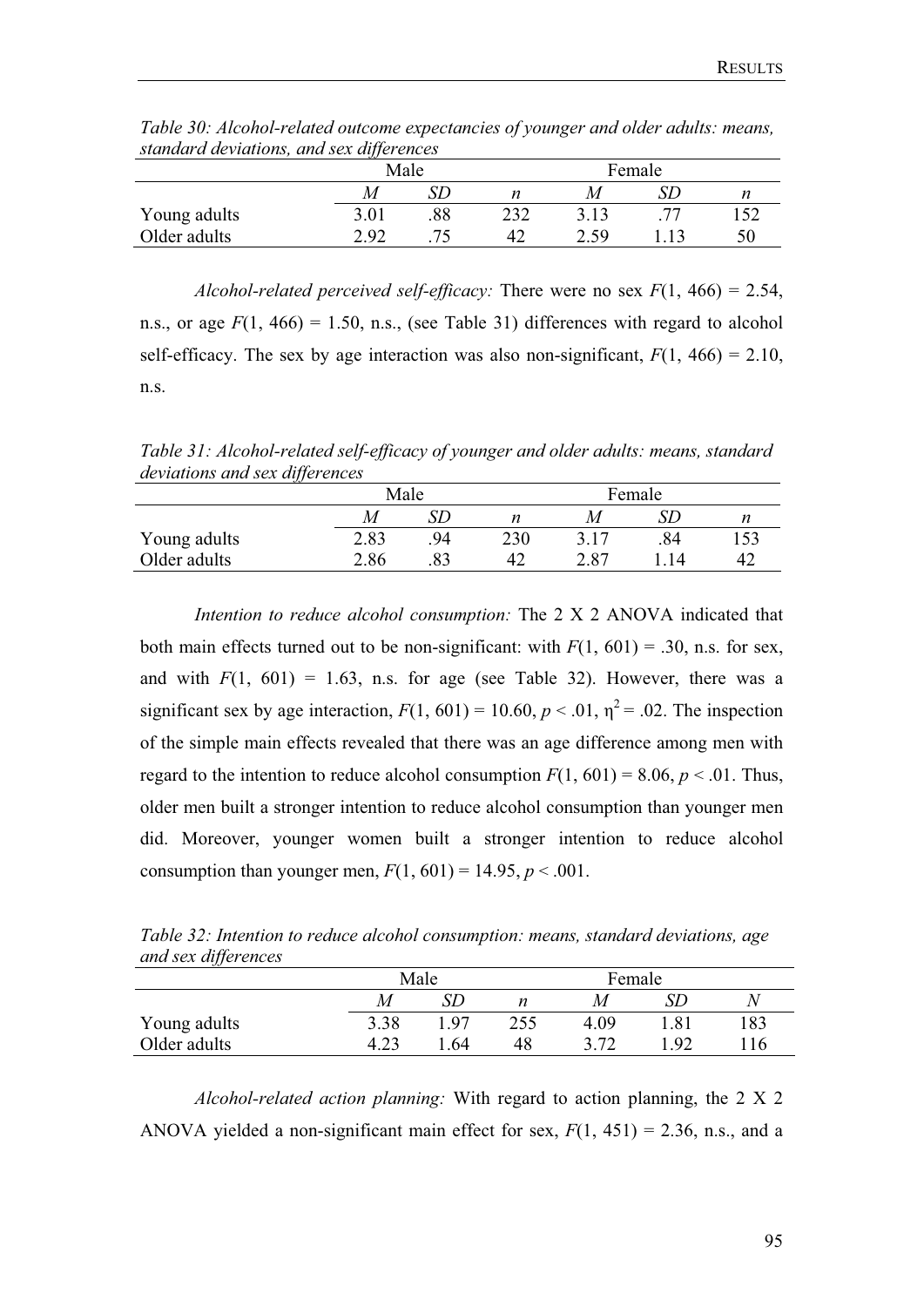non-significant main effect for age,  $F(1, 451) = .01$ , n.s., (see Table 33). The sex by age interaction did not reach significance as well,  $F(1, 451) = 1.77$ , n.s.

*Alcohol-related coping planning:* A similar pattern of results emerged also for coping planning. Both main effects did not reach significance with  $F(1, 450) = .73$ , n.s. for sex and with  $F(1, 450) = .31$  n.s. for age (see Table 29). The sex by age interaction was also non-significant,  $F(1, 450) = .19$ , n.s.

| $\alpha$ . The control is the second $\alpha$ in the control of $\alpha$ |      |      |     |        |      |     |
|--------------------------------------------------------------------------|------|------|-----|--------|------|-----|
|                                                                          |      | Male |     | Female |      |     |
|                                                                          | M    | SD   | n   | M      | SD   | n   |
| Action planning                                                          |      |      |     |        |      |     |
| Young adults                                                             | 2.14 | 1.03 | 227 | 2.11   | 1.05 | 149 |
| Older adults                                                             | 2.32 | 1.02 | 38  | 1.95   | 1.09 | 38  |
| Coping planning                                                          |      |      |     |        |      |     |
| Young adults                                                             | 2.19 | 1.03 | 227 | 2.13   | 1.05 | 149 |
| Older adults                                                             | 2.17 | 1.00 | 37  | 2.00   | 1.15 | 38  |

*Table 33: Alcohol-related planning of younger and older adults: means, standard deviations, and sex differences* 

## *4.2.4.4 Smoking-Related Health Cognitions*

 Since only 11 women were smokers, only age differences were further explored. The analyses were also restrained to current smokers.

*Smoking-related outcome expectancies*: There were no age differences with regard to smoking-related outcome expectancies  $t(157) = .62$ , n.s. The means and standard deviations for smoking-related outcome expectancies can be found in Table 34.

*Table 34: Smoking-related outcome expectancies of younger and older adults: means and standard deviations* 

| Young adults | $\gamma$ $\gamma$<br>ر ر | .v∠ | $\Omega$<br>1 J J |
|--------------|--------------------------|-----|-------------------|
| Older adults | റ റി<br>ر∠.د             |     | ∠∪                |

*Smoking-related perceived self-efficacy*: As can be seen in Table 35 there was a significant age difference with regard to smoking related action and coping selfefficacy,  $t(156) = 2.14$ ,  $p < .05$  and  $t(156) = 2.44$ ,  $p < .05$  respectively. Thus, older adults scored higher on the self-efficacy scales than the younger adults.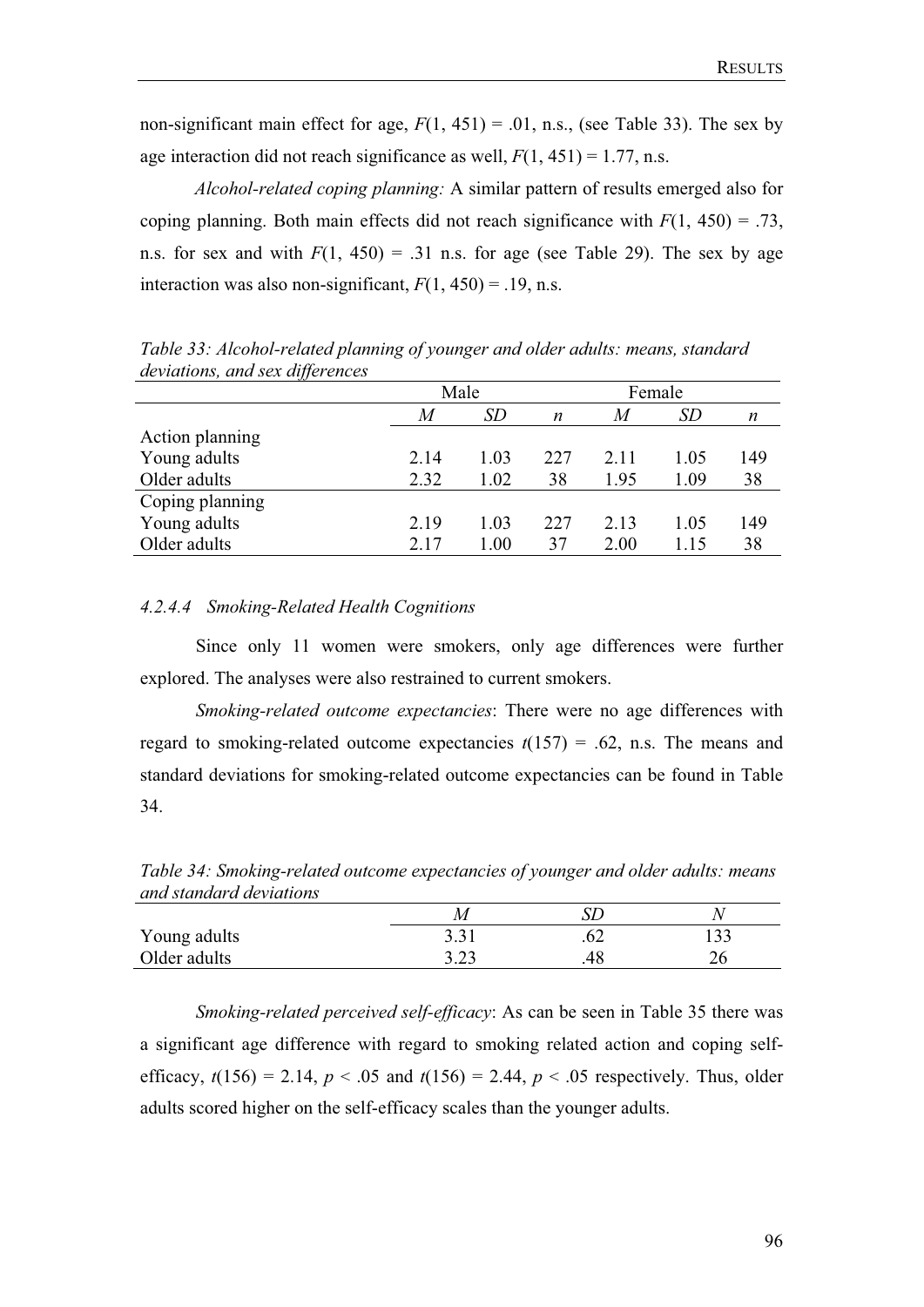| suanaan a acrianons  |      |     |     |
|----------------------|------|-----|-----|
|                      |      |     |     |
| Action self-efficacy |      |     |     |
| Young adults         | 2.35 | .86 | 132 |
| Older adults         | 2.73 | .68 | 26  |
| Coping self-efficacy |      |     |     |
| Young adults         | 2.41 | .92 | 132 |
| Older adults         | 2.87 |     | 26  |

*Table 35: Smoking-related self-efficacy of younger and older adults: means and standard deviations* 

*Intention to quit smoking:* There was an age difference in the strength of intention to quit smoking,  $t(156) = 3.97$ ,  $p < .001$ , indicating that older adults had a stronger intention to quit than younger adults (see Table 36).

*Table 36: Intention to quit smoking: means, standard deviations and age differences* 

| Young adults | 2.62 | 1.93 | 22<br>1 J J |
|--------------|------|------|-------------|
| Older adults |      | 4.IV | ر ب         |

*Smoking-related planning:* As can be seen in Table 37, there were no age differences with regard to *smoking-related action planning*, *t*(156) = .43, n.s. and *smoking-related coping planning*, *t*(155) = 1.26, n.s.

*Table 37: Smoking-related planning of younger and older adults: means, standard deviations*

| Action planning |      |      |     |
|-----------------|------|------|-----|
| Young adults    | 2.27 | 1.04 | 132 |
| Older adults    | 2.36 | 1.00 | 26  |
| Coping planning |      |      |     |
| Young adults    | 2.13 | .95  | 132 |
| Older adults    | 2.39 | 86.  | 25  |

To summarize, a differential picture emerged with regard to health cognitions concerning health impairing behaviors, such as alcohol and smoking. Thus, older women in comparison to other groups were more aware of the positive health consequences that limitation of alcohol consumption might have. Moreover, older men along with younger women, built stronger intentions to reduce alcohol consumption in comparison to younger men. Contrary to health promoting behaviors, there were no age differences in the self-regulatory skills regarding the limitation of alcohol consumption. However, older adults perceived themselves as more capable of quitting smoking than younger adults. They also had a stronger intention to do so.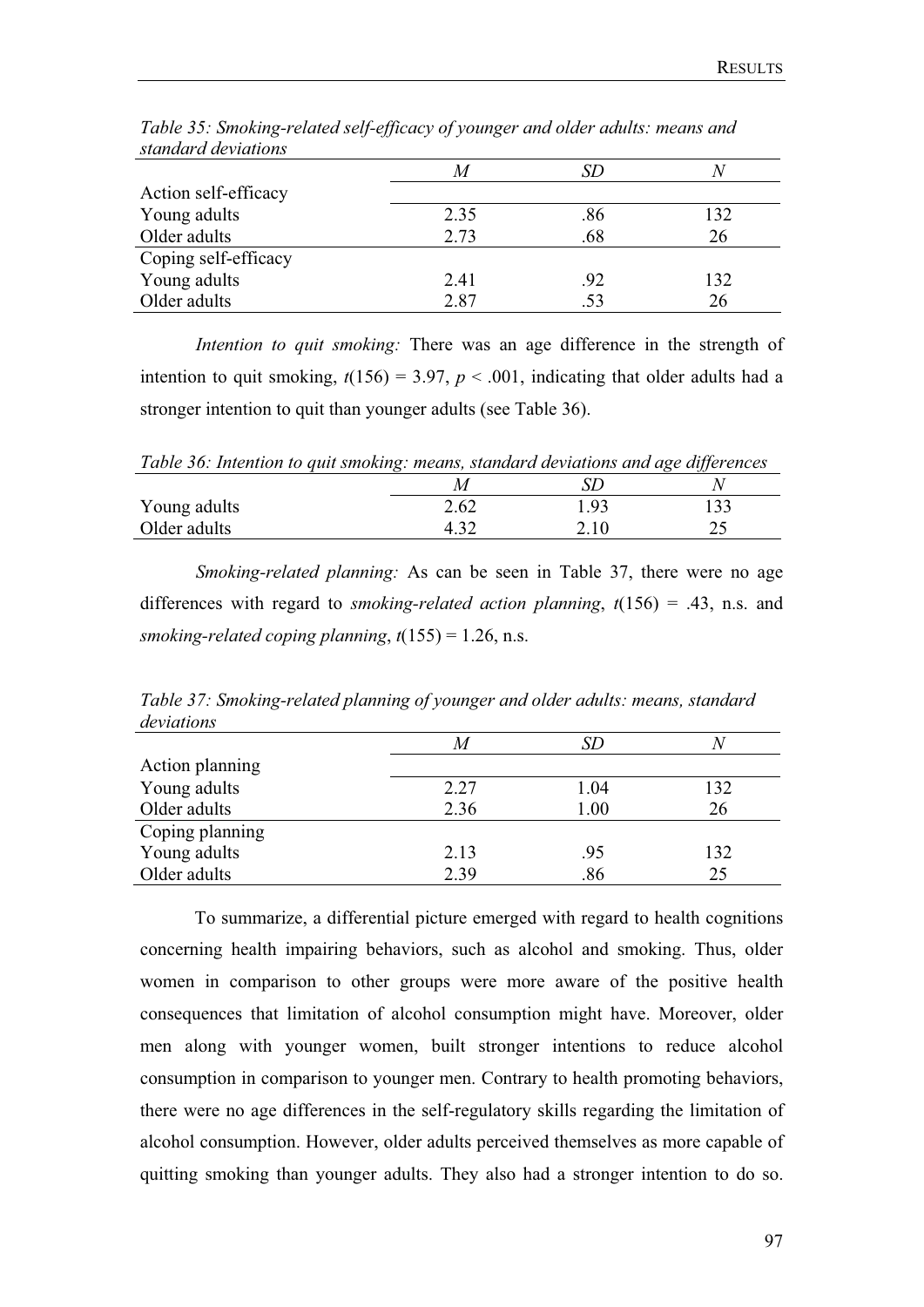Thus, in general older adults had stronger intentions toward a healthier life style than younger adults.

## 4.3 APPLICABILITY OF THE HAPA-MODEL TO DIFFERENT AGE-GROUPS: STRUCTURAL DIFFERENCES

From the life span perspective, age-related changes in motivational orientation were expected. Therefore, in the last part of the results section, possible age differences in the structure of HAPA variables were investigated. The main interest was to explore whether there were age-related differences in the interplay of factors that facilitate health behavior. Given that only 25 of older adults were smokers, the investigation of possible age differences in the structure of smoking-related HAPA variables were abandoned due to the lack of statistical power. Further, the mediating role of planning between intention and behavior was explored for different age groups. An alternative hypothesis was tested that might explain structural differences between age groups.

## 4.3.1 Age-Related Structural Difference by Predicting Nutrition Behavior

The applicability of HAPA in the domain of nutrition for different age groups was tested via multiple group comparison. The procedure of testing for parameter invariance between different groups proposed by Byrne (2001) was applied. The precondition for a multiple group comparison is the adequateness of the model when tested for each group separately. Only if the hypothesized model is sufficient in all sub-samples, may the model work well in the multiple group analysis. Therefore, the HAPA-Model for nutrition was tested separately for each age group. Goodness-of-fit indices for the different age groups are summarized in Table 38.

*Table 38: Goodness of Fit statistics for the groups of young and older adults* 

| Twore bord about the station of the groups of young and older additional |             |                |  |  |      |     |     |                                      |         |
|--------------------------------------------------------------------------|-------------|----------------|--|--|------|-----|-----|--------------------------------------|---------|
| Sample                                                                   | $\mathbf n$ |                |  |  |      |     |     | df $\chi^2/df$ p CFI TLI RMSEA CI90% |         |
| Young adults $479^{11}$ 307.9 161 1.91 < 001 .97                         |             |                |  |  |      |     | .96 | .044                                 | .036051 |
| Older adults                                                             | 199         | 218.1 161 1.35 |  |  | < 01 | .96 | .95 | .042                                 | .027056 |

<sup>&</sup>lt;sup>11</sup> Six participants did not indicate their age, therefore the total sample under consideration of age does not sum-up to 684 participants.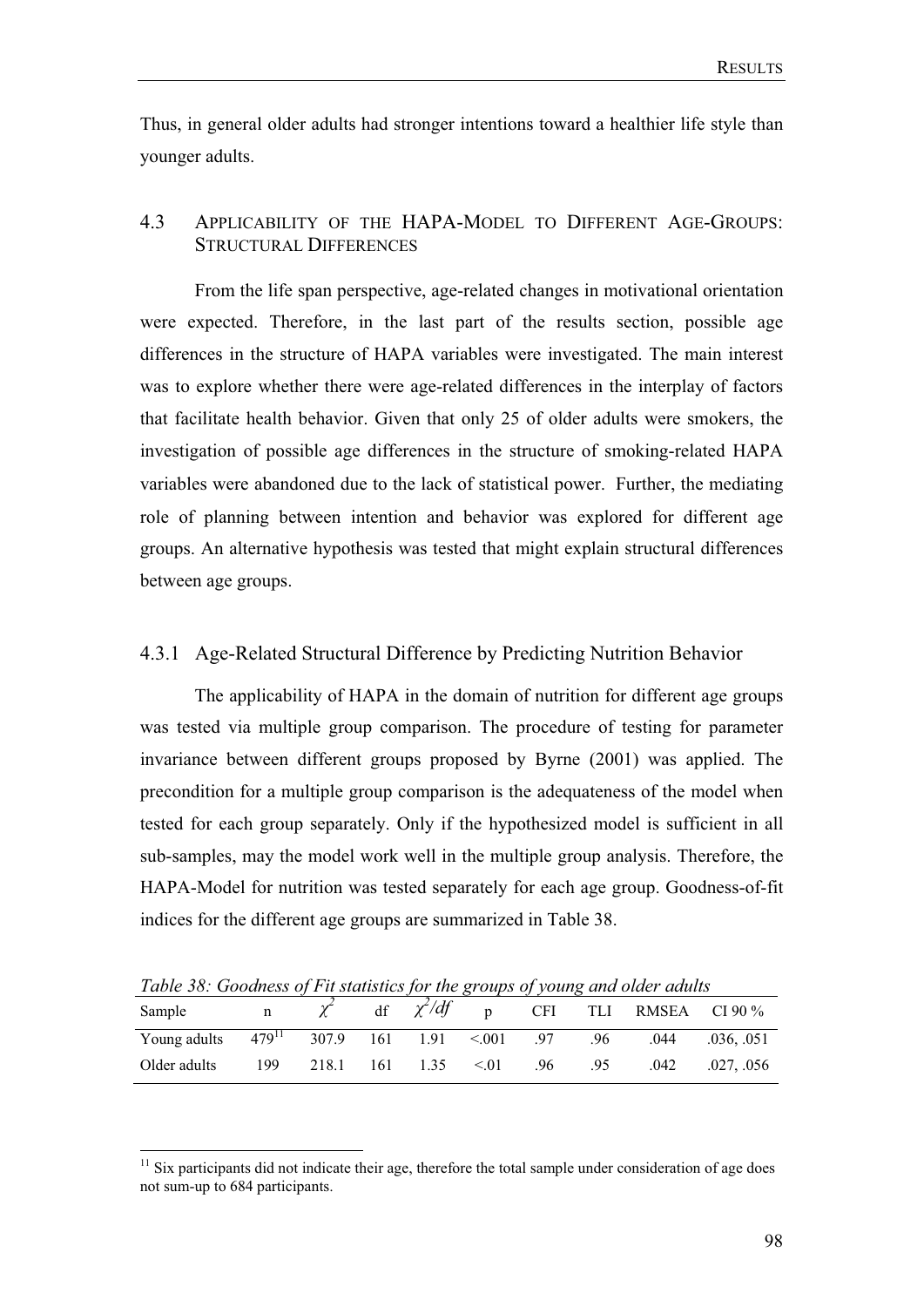As can be seen in Table 38, the hypothesized model represented the data well across different age groups. Consequently, because the model offered a reasonable fit in all samples, the multiple groups structural equation model was employed next.

# *4.3.1.1 Testing for Multiple Group Invariant Factorial Structure of Measurement Instruments*

Testing for group differences requires a sequence of nested models ranging from the unconstrained multiple group model (M1 as baseline model) with the parameter estimates free to vary across sub-samples to more parsimonious nested models. In a first step, the baseline model is tested in both age groups *simultaneously*. The fit of this simultaneously estimated model provides the baseline value against which all subsequently specified models are compared. This multiple group model reflects the extent to which the structure of the HAPA model for nutrition fits the data when no cross-group constraints are imposed. As can be seen in Table 39, the fit indices for the baseline model indicate that the hypothesized HAPA structure is well represented across both age groups.

In a second step, measurement invariance between age groups was investigated. Thus, the question whether items or parcels assess the same constructs in different age-groups was examined. A common practice is to constrain the factor loadings to be equal across the samples and then to constrain factor variances. By additionally constraining factor variance, the equality in factor variability between age groups can be tested. Accordingly, a model (M2) constraining all factor loadings to be equal was tested against a model that allowed the factor loadings to vary across subsamples. With a  $\chi^2$ -difference value of 13.24 and  $df = 13$  ( $p = .43$ ), the assumption of factorial invariance across different age groups was confirmed. This model (M2) was tested against a model (M3) that additionally constrained the factorial variance. Again, no difference between groups was found, with a  $\chi^2$ -difference value of 2.39 and  $df = 3 (p = .50)$ .

After the measurement model equivalence across age groups was substantiated, the invariance (i.e., equivalence) of the structural model across groups was investigated in the third step. Accordingly, a model (M4) fixing all regression weights to be equal across groups was tested against model M3. If the nested-model comparison suggests a significant difference between these two models, the patterns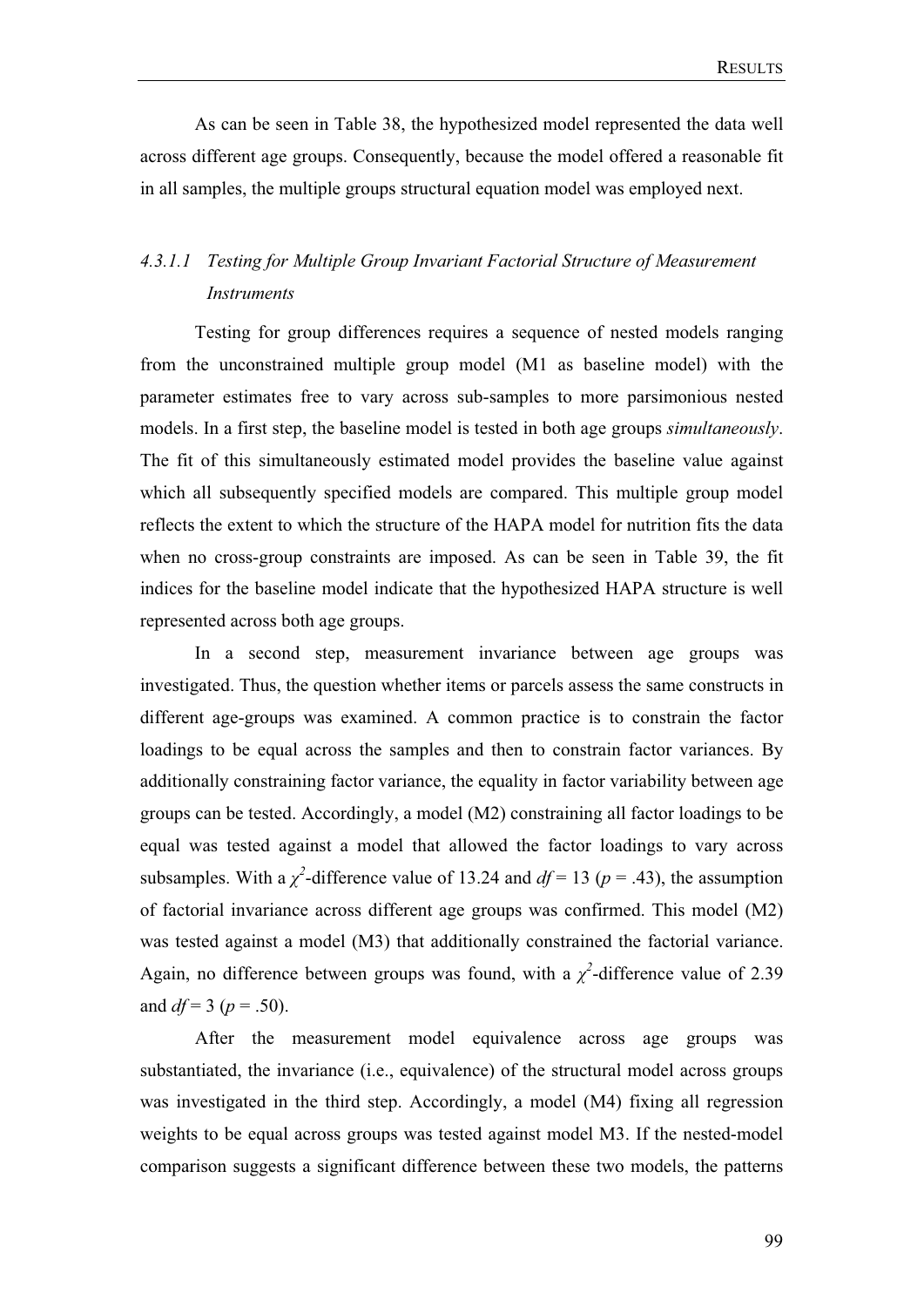of social-cognitive variables between younger and older adults can be regarded as being different. The results were not significant, with a  $\chi^2$ -difference value of 12.44 and  $df = 8$  ( $p = .13$ ), indicating no apparent differences in the prediction pattern of nutrition behavior between age groups. Since the results fell only short of being significant, single path differences were investigated in the following step.

Lastly, by examining group differences in the single paths, the unique prediction patterns for age groups were identified. This was done by setting equality constraints on each single path and comparing this model to model M4. Significant difference between groups was found in the risk perception, with a  $\chi^2$ -difference value of 8.43 and  $df = 1$  ( $p < .01$ ). Figure 9 displays the standardized solution.

*Table 39: Goodness of Fit indices for nested models* 

| Model                                                                     |                                 |  |                                                     |  |      | $\chi^2$ df $p \chi^2/df$ CFI TLI RMSEA CI90% |
|---------------------------------------------------------------------------|---------------------------------|--|-----------------------------------------------------|--|------|-----------------------------------------------|
| Baseline (M1)                                                             |                                 |  | $526.23$ $322$ $\leq 001$ $1.63$ $.96$ $.95$ $.031$ |  |      | .026, .035                                    |
| Constrained factor loadings (M2)                                          |                                 |  | $539.48$ $335 \le 0.01$ $1.61$ $.96$ $.96$          |  | .030 | .025, .035                                    |
| Constrained factor variance (M3)                                          | $541.87$ 338 < 001 1.60 .96 .96 |  |                                                     |  | .030 | .025, .034                                    |
| Constrained regression weights (M4) $554.31$ $346$ < 001 $1.60$ 0.96 0.96 |                                 |  |                                                     |  | .030 | .025, .034                                    |

As these results show (see Figure 9), there was a significant difference between the older and younger groups in the motivation to adopt a healthy nutrition. For younger adults, action self-efficacy along with outcome expectancies was sufficient for the intention formation. In the group of older adults, all three health cognitions (risk perception, action self-efficacy, and to a lower degree outcome expectancies) were facilitative for intention formation. Generally, the variance explained in intention was much lower in the group of younger adults. Intention was associated with planning. The strength of the associations between intention and planning was lower in the group of younger adults than in the group of older adults. Coping self-efficacy and planning jointly predicted nutrition behavior in both age groups. It can be concluded that the perception of one's own vulnerability serves as a motivational source for intention formation in the group of older adults but not in the group of younger adults.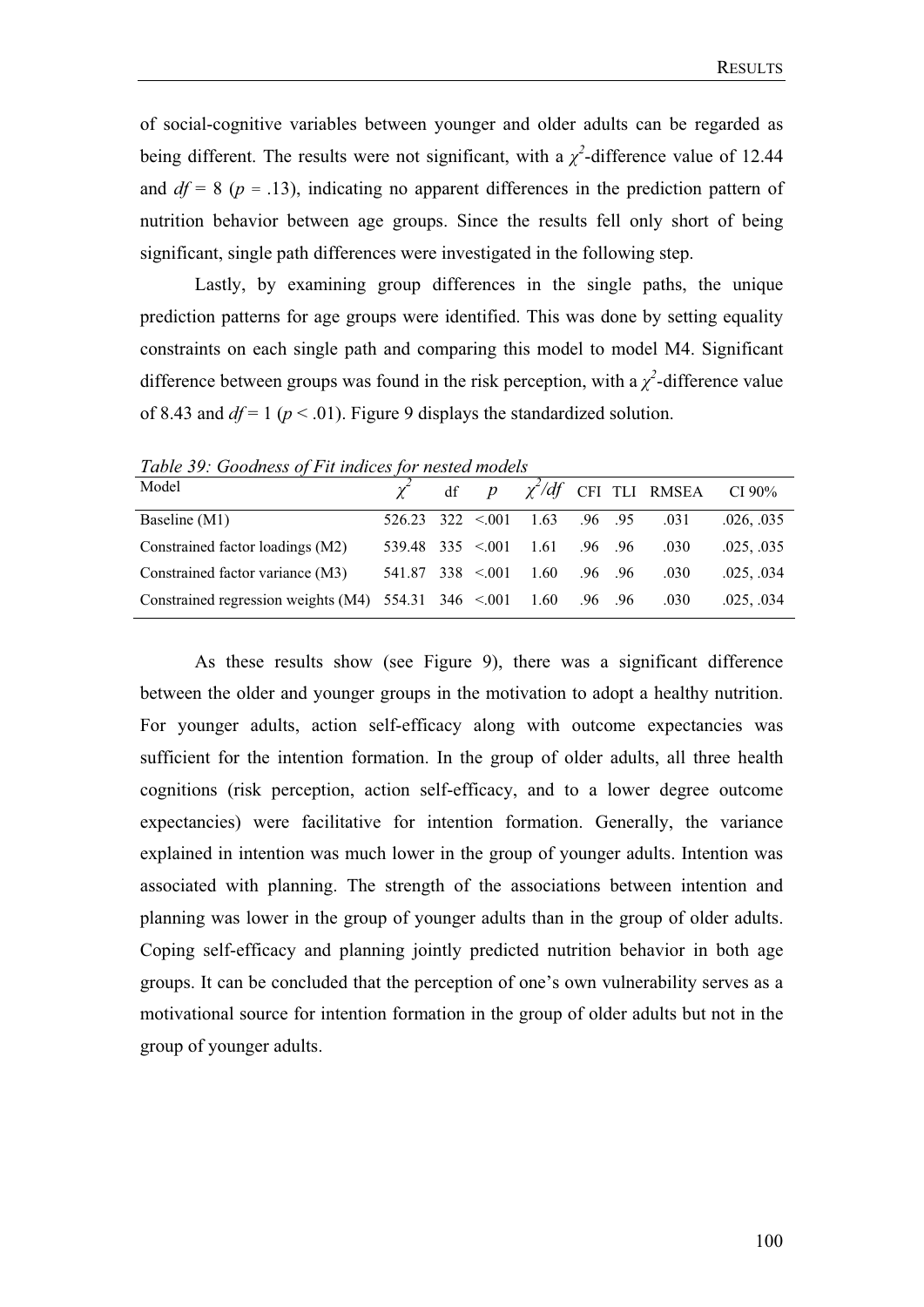

*Figure 9: HAPA-Model for nutrition in different age groups: In italics are coefficients for the older group.* 

## *4.3.1.2 Testing Mediation*

In this section, the results aimed at testing the mediation effect of planning in different age groups are reported. Mediation analyses were performed in order to test whether the adoption of favorable nutrition was motivated by health-related reasons in both age groups. The general procedure for testing mediation was proposed by Baron and Kenny (1986). A variable functions as a mediator when it meets the following conditions: the independent variable should correlate with the proposed mediator variable and with the dependent variable, and the mediator variable should correlate with the dependent variable. When this is the case, then the strength of association between independent and dependent variables should decrease significantly when controlling for the mediator variable.

To test the proposed mediation hypotheses, it was necessary to ascertain a relationship between predictors (intention and planning) and the proposed outcome variable nutrition style. Initially, Pearson correlations were inspected. Correlations revealed anticipated bivariate relationships between intention (t1), planning (t2), and nutrition style (t2). Intention was significantly correlated with nutrition style in the group of younger and older adults respectively  $(r = .17, p < .01; r = .32, p < 0.01)$  and planning correlated positive with nutrition style (with  $r = 0.32$ ,  $p < 0.001$  for younger adults; with  $r = 0.32$ ,  $p < 0.001$  for older adults). Further, the relationship between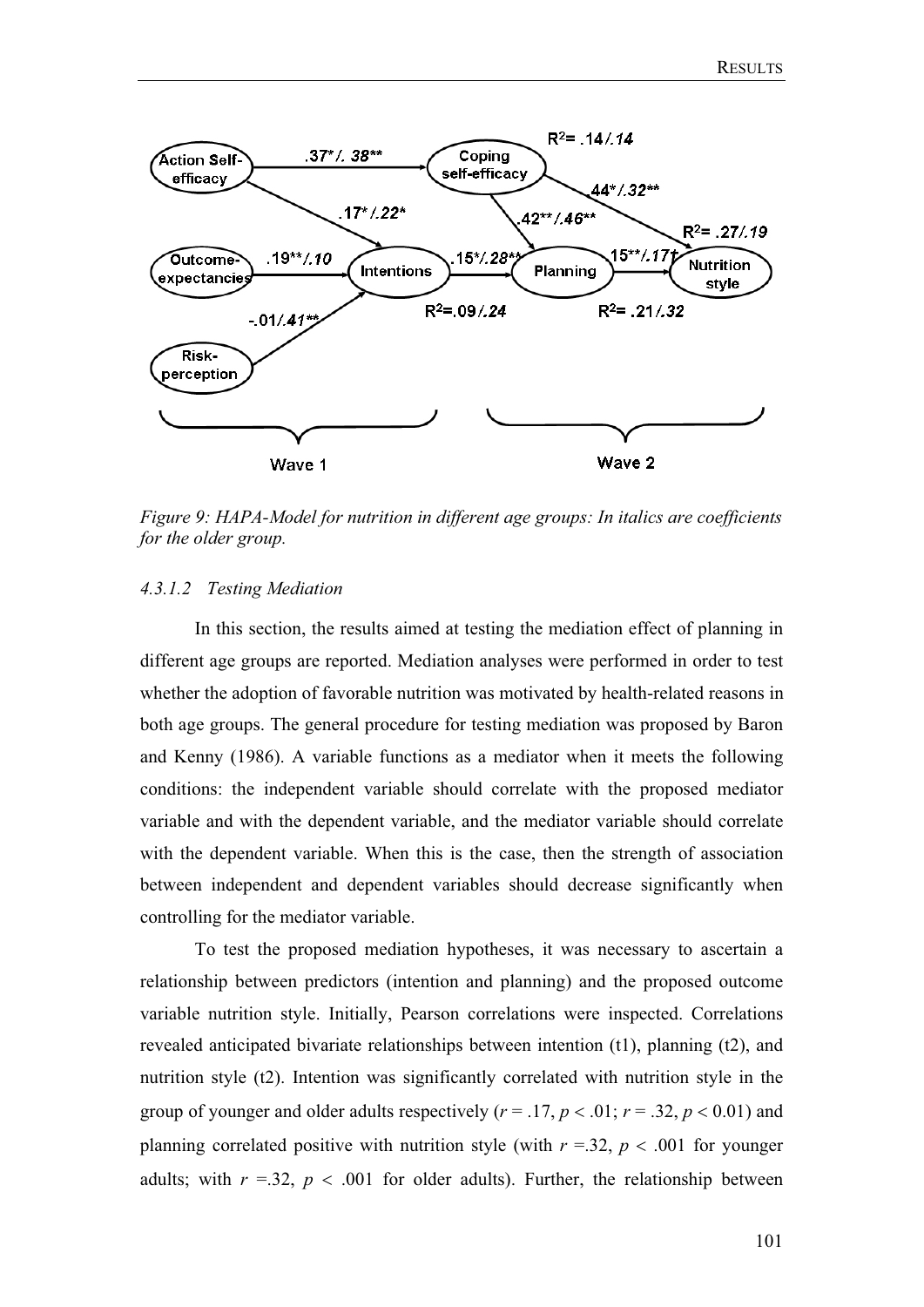intention and planning was examined. The simple correlations were inspected and revealed, as expected, a positive association between intention and planning in the groups of younger and older adults respectively  $(r = .18 \, p < .001; r = .32 \, p < .001)$ .

Figures 10 and 11 present the results of the hierarchical regression analysis that was aimed at testing the mediation effect of planning. Using a multiple regression analysis the intention-nutrition style relationship can be divided into two parts, one part mediated through planning (indirect effect of intention on nutrition style) and one part unrelated to planning (the direct effect of intention on nutrition style). To demonstrate mediation, the indirect effect should be relatively large. The indirect effect is large when there is a significant drop in the strength of the association between intention and nutrition style. The results pointed to the mediation model, Sobel test = 2.60,  $p < .01$  for the young adults and Sobel test = 2.87,  $p < .01$  for the older adults. Thus, the relationship between intention and nutrition style is partially mediated through planning, indicating that people who intend to adopt a healthier diet do so partly by making concrete plans of how and when they want to start changing their nutrition habits. However, the direct effect of intention on nutrition style was stronger in the older adults group in comparison to younger adults. Thus, the adoption of favorable nutrition in the younger age group is more likely to be performed for reasons other than health-related ones.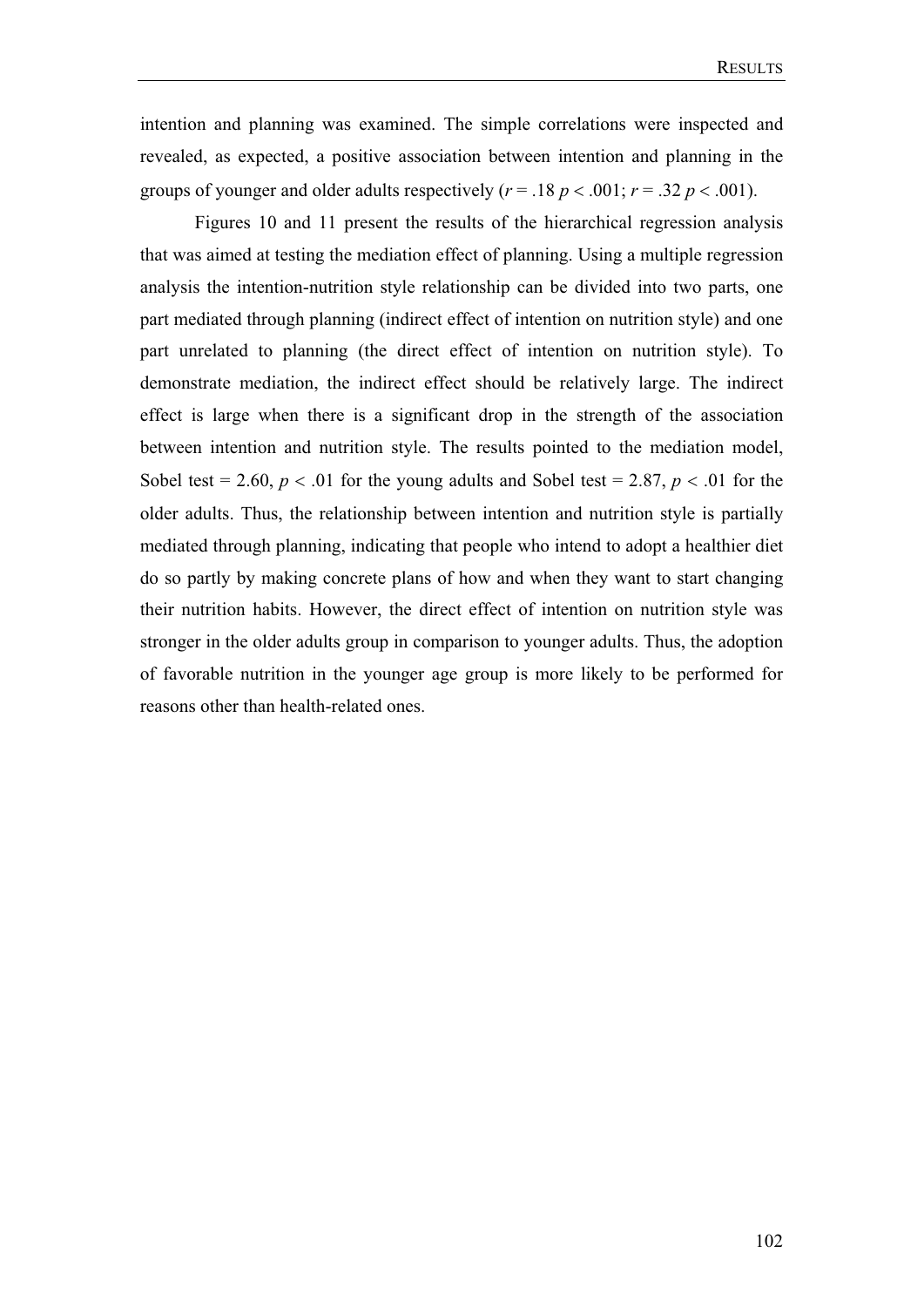

*Figure 10: Relationship among intention to adopt healthier nutrition, planning and nutrition style for younger adults. The coefficient for direct effect after controlling for indirect effect is in bold, (n = 394).* 



*Figure 11: Relationship among intention to adopt healthier nutrition, planning and nutrition style for older adults. The coefficient for direct effect after controlling for indirect effect is in bold, (n = 131).* 

#### *4.3.1.3 Alternative Explanation: Intenders vs. Nonintenders.*

Older adults had a stronger intention to adopt favorable nutrition in comparison with younger adults ( $M = 4.32$ ,  $SD = 1.42$  vs.  $M = 3.79$ ,  $SD = 1.30$ ;  $t(610)$ )  $= 19.42$ ;  $p < .001$ ). Thus, it could be argued that the cause of structural differences lies in the stage of change people are in and not in the age-related changes in goal orientation (cf. Chapter 2.1.3). In order to examine this line of reasoning, two extreme groups of nonintenders and intenders were established. The group of nonintenders (n  $= 123$ ) was created by applying the same method as used by Renner & Schwarzer (2005) by combining the first three response categories of the seven-point intention score. The group of intenders  $(n = 120)$  was created by combining the last two response categories.

A comparison of the two groups confirmed the mean differences between nonintenders and intenders. Intenders in comparison with nonintenders scored higher on outcome expectancies  $(M = 3.01; SD = .68$  versus  $M = 2.59; SD = .76$   $t(238) =$ 19.72; *p* < .001), action self efficacy (*M* = 2.97; *SD* = .75 versus *M* = 2.57; *SD* = .81;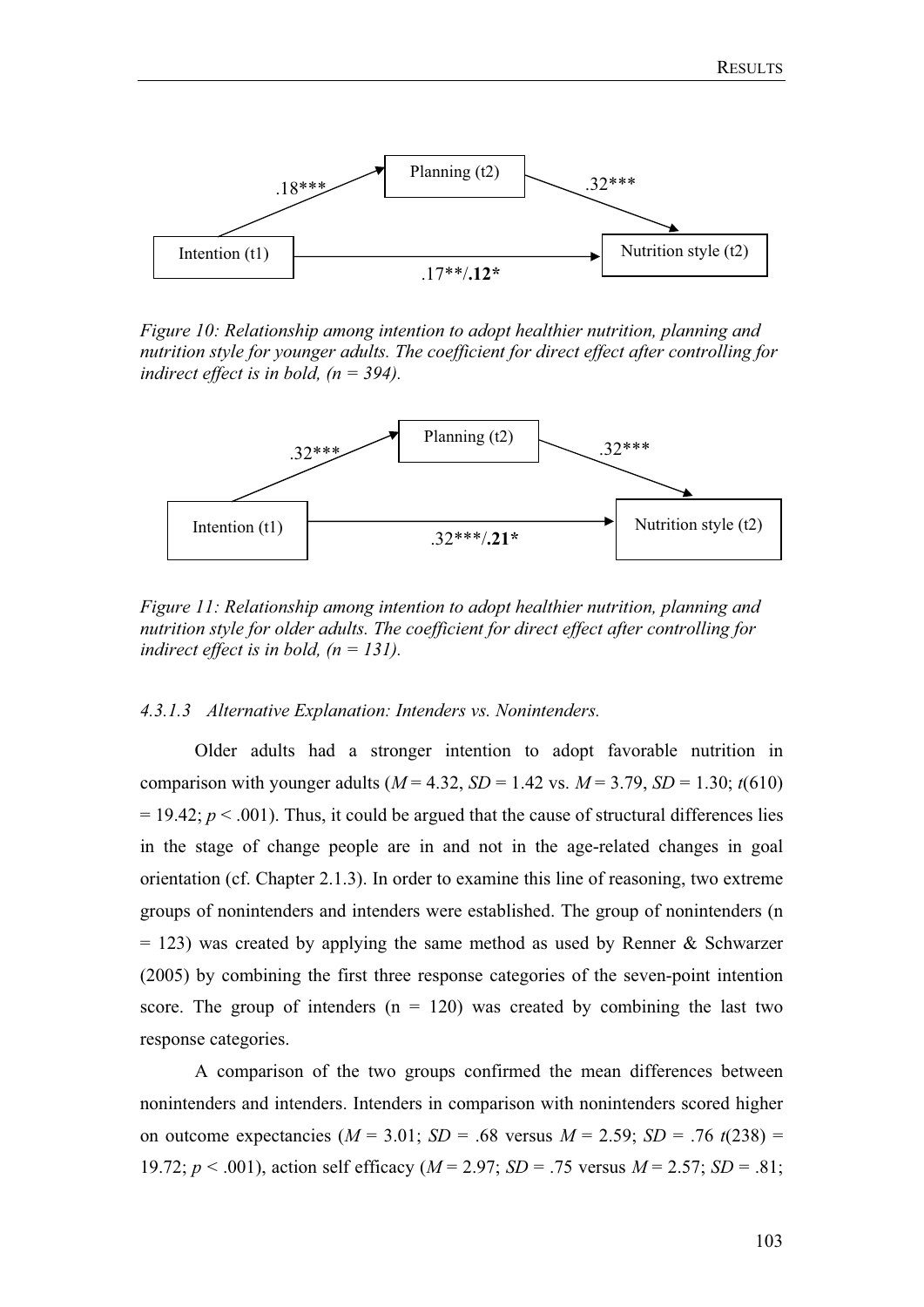$t(235) = 15.44$ ;  $p < .001$ ), coping self-efficacy ( $M = 2.96$ ;  $SD = .69$  versus  $M = 2.47$ ; *SD* = .79;  $t(235) = 25.42$ ;  $p < .001$ ), planning ( $M = 2.59$ ; *SD* = .89 versus  $M = 2.03$ ; *SD* = .93;  $t(236) = 22.06$ ;  $p < .01$ ) and nutrition behavior at Wave 1 ( $M = 2.60$ ; *SD* = .51 versus  $M = 2.24$ ;  $SD = .50$ ;  $t(242) = 29.69$ ;  $p < .001$ ). However these two groups did not differ with regard to risk perception ( $M = 3.55$ ;  $SD = 1.48$  versus  $M = 3.27$ ; *SD*  $= 1.32$ ;  $t(169) = 1.51$ , *n.s.*).

The next question was whether the adoption of healthy nutrition within the group of intenders is motivated differently than within the group of nonintenders and whether these differences mirror the age-related structural difference described in 4.1.2. In order to investigate structural differences between intenders und nonintenders multiple-group comparisons were conducted. No structural differences in the interplay of social-cognitive variables were found between intenders and nonintenders (for details of multiple group analysis see Section 7.3.1 in Appendix C). Thus, it was age-related changes in motivation and not the stage of change that moderated the interplay of social-cognitive variables by prediction of healthy eating.

## 4.3.2 Age-Related Structural Difference by Predicting Physical Activity

 In order to investigate age differences in the structure of social-cognitive variables at predicting physical activity, a multiple group comparison was carried out. The procedure of testing for parameter invariance between different groups proposed by Byrne (2001) was again applied. The precondition for a multiple group comparison is the adequateness of the model when tested for each group separately. Therefore, the HAPA-Model for physical activity was tested separately for each age group. The model for younger adults ( $n = 484$ ) yielded a reasonable fit to the data,  $\chi^2 = 528.8$ , *df*  $= 164, p < .001, \chi^2/\text{df} = 3.22, \text{CFI} = .91, \text{TLI} = .88, \text{RMSEA} = .068, 90\% \text{ CI} = .062,$ .075. The fit of the model for older adults ( $n = 199$ ) was also satisfactory,  $\chi^2 = 261.9$ ,  $df = 164$ ,  $p < .001$ ,  $\chi^2$  /df = 1.60, CFI = .94, TLI = .92, RMSEA = .055, 90% CI = .043, .067. Thus, the hypothesized model represented the data well within each age group.

The predicted relationships were confirmed. A large amount of variance was accounted for within the older sample, 20% of physical activity, 55% of planning, and 19% of intention variance. In the younger sample, the corresponding amounts were only 6% of physical activity, 4% of planning, and only 3% of intention variance. The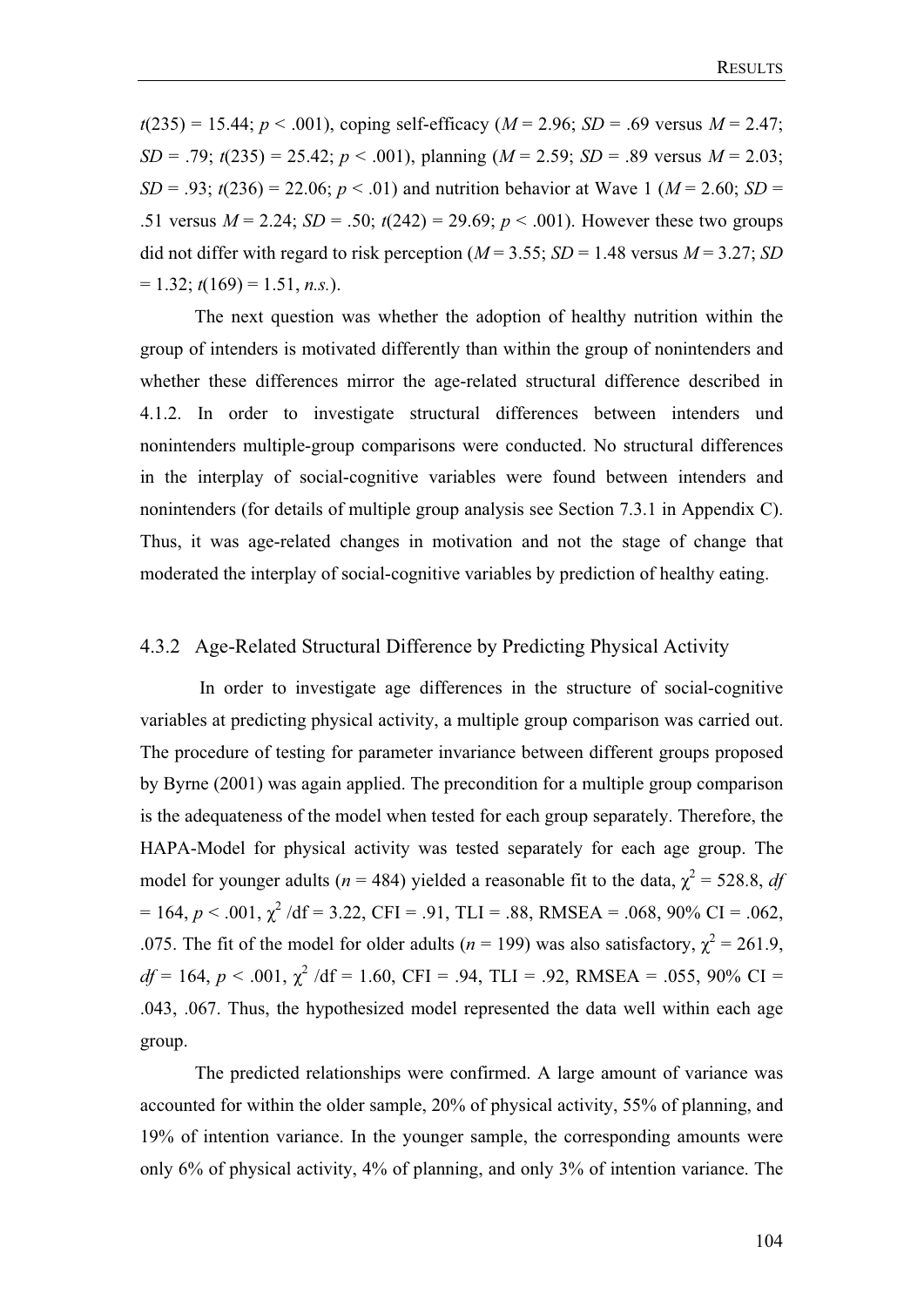question whether age moderates the specified relations was investigated in the next set of analyses.

# *4.3.2.1 Testing for Multiple Group Invariant Factorial Structure of Measurement Instruments*

In order to investigate whether these age differences represent significant differences in the structure of social-cognitive variables across age groups, multiplegroup analyses were further pursued. The goodness of fit indices for the models with different constraints are summarized in Table 40. The fit indices for the baseline model indicate that the hypothesized HAPA structure is well represented across both age groups.

In a second step, measurement invariance between age groups was investigated. Accordingly, a model (M2) constraining all factor loadings to be equal was tested against a model that allowed the factor loadings to vary across subsamples. With a  $\chi^2$ -difference value of 11.24 and  $df = 13$ ,  $p = .59$ , the assumption of factorial invariance across different age groups was confirmed. This model (M2) was tested against a model (M3) that additionally constrained the factorial variance. Again, no difference between groups was found, with a  $\chi^2$ -difference value of 1.65 and  $df = 3$ , *p*  $= .64.$ 

After the measurement model equivalence across age groups was substantiated, the invariance (i.e., equivalence) of the structural model across groups was investigated in the third step. Accordingly, a model (M4) fixing all regression weights to be equal across groups was tested against model M3. The results were significant, with a  $\chi^2$ -difference value of 46.04 and  $df = 8$ ,  $p < .001$ , indicating structural differences in the prediction pattern of physical activity between age groups. In order to pinpoint the source of age differences, single path differences were investigated in the following step.

Lastly, by examining group differences in the single paths, the unique prediction patterns for age groups were identified. This was done by setting equality constraints on each single path and comparing this model to model M4. Significant differences between groups were found in the following regression weights: risk perception, with a  $\chi^2$ -difference value of 2.69 and  $df = 1$ ,  $p = .10$  on intention, outcome-expectancies with a  $\chi^2$ -difference value of 4.10 and  $df = 1$ ,  $p < .05$ , on intentions, intention on planning with a  $\chi^2$ -difference value of 4.65 and  $df = 1, p < .05$ ,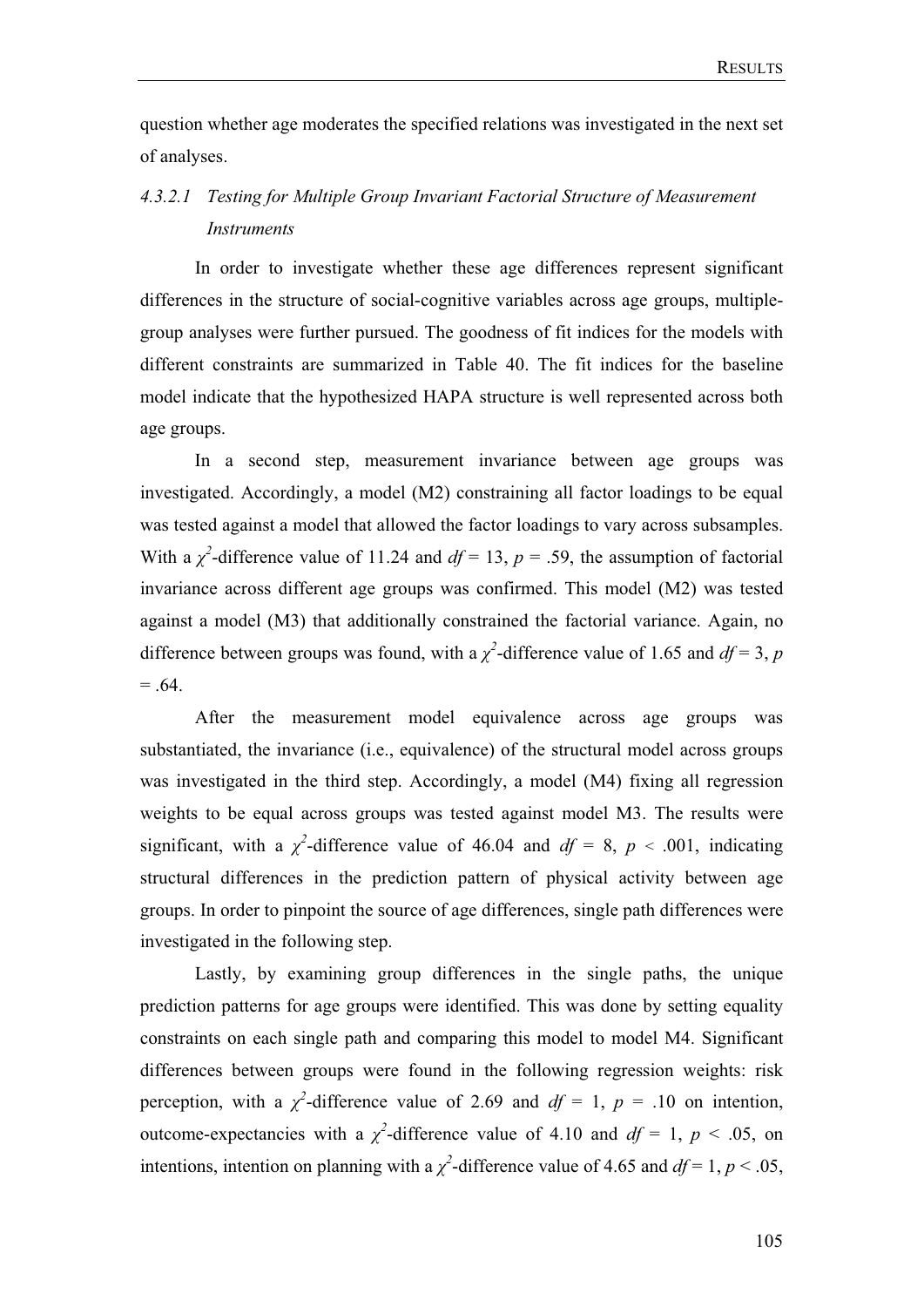action self-efficacy with a  $\chi^2$ -difference value of 14.40 and  $df = 1$ ,  $p < .001$ , on planning, and action self-efficacy with a  $\chi^2$ -difference value of 10.50 and  $df = 1$ ,  $p <$ .01, on coping self-efficacy.

| Model                                     | $\Delta \chi^2$ (df; p) |        | df  | $\boldsymbol{D}$ | $\chi^2/df$ | <b>CFI</b> | <b>TLI</b> | <b>RMSEA</b> | CI $90\%$  |
|-------------------------------------------|-------------------------|--------|-----|------------------|-------------|------------|------------|--------------|------------|
| Baseline (M1)                             |                         | 790.00 | 326 | < 0.01           | 2.43        | .92        | .89        | .046         | .042, .050 |
| Constrained factor<br>loadings $(M2)$     | 11.24<br>(13; n.s)      | 802.13 | 339 | < 0.01           | 2.37        | .92        | .90        | .045         | .041, .049 |
| Constrained factor<br>variance $(M3)$     | 1.64<br>(3; n.s)        | 803.78 | 342 | < 0.01           | 2.35        | .92        | .90        | .044         | .040, .048 |
| Constrained<br>regression weights<br>(M4) | 46.04<br>(8, < .001)    | 849.82 | 350 | < 0.01           | 2.43        | .91        | .89        | .046         | .042, .050 |

*Table 40: Goodness of Fit indices for nested models* 

The regression weights for different age groups are depicted in Figure 12. There were significant differences in the motivation to be physically active between older and younger adult age groups. For younger adults, action self efficacy alone was sufficient for intention formation. In the group of older adults, all three health cognitions (risk perception, outcome-expectancies and action self-efficacy) were facilitative for intention formation. No differences in the interplay between selfregulatory variables such as coping self-efficacy and planning were found between age groups, indicating that self-regulatory skills were a prerequisite for successful performance in both age groups.



*Figure 12: HAPA-Model for physical activity in different age groups: In italics are coefficients for the older group.*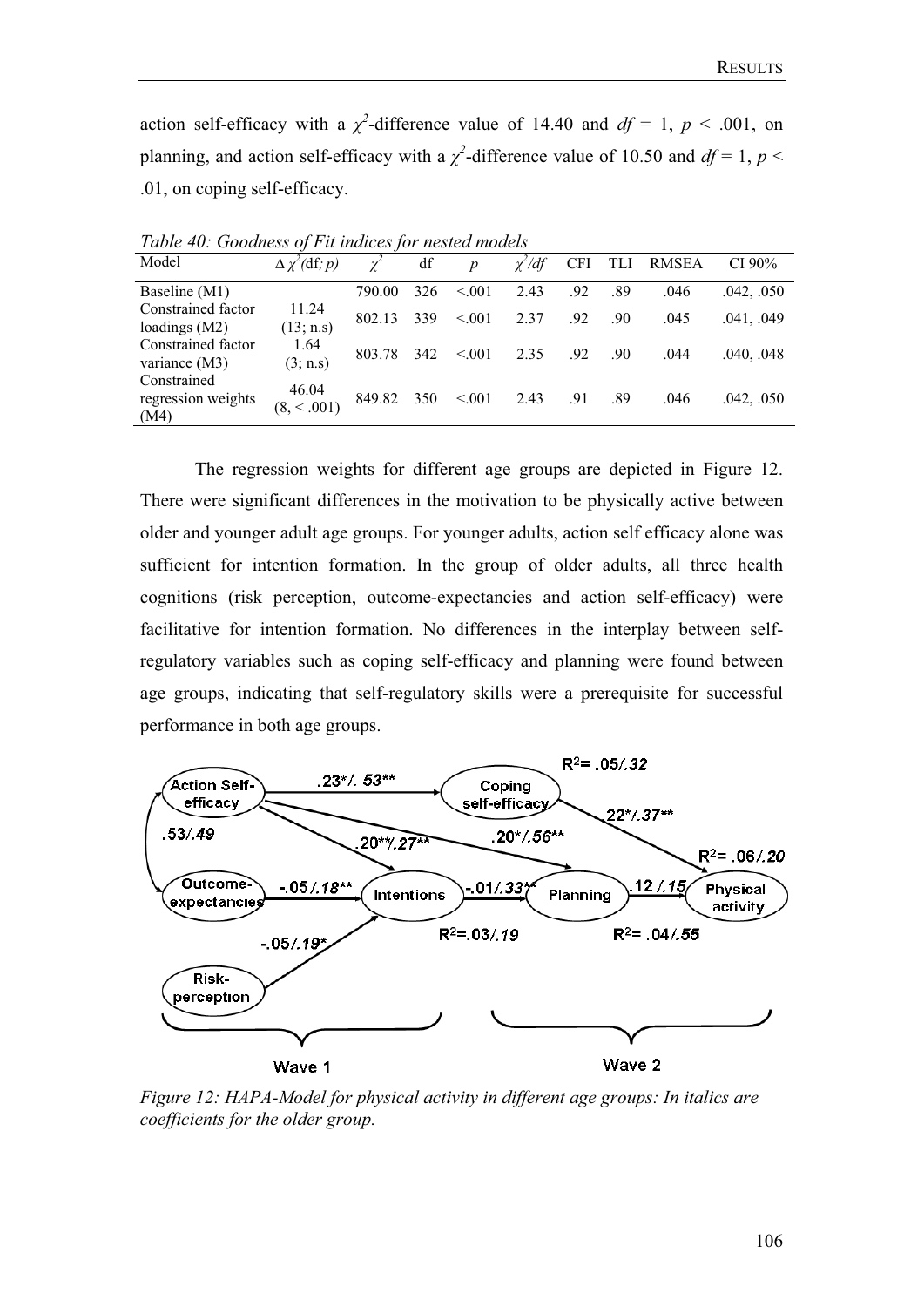#### *4.3.2.2 Testing Mediation*

In this section, results of the analyses aimed at testing the mediation effect of planning in different age groups are reported. Mediation analyses were performed in order to test whether the engagement in physical activity was motivated by healthrelated reasons in both age groups. Correlations revealed anticipated bivariate relationships between intention  $(t1)$ , planning  $(t2)$ , and physical activity  $(t2)$ , but only in the group of older adults. Intention was significantly correlated with physical activity only in the group of older adults ( $r = -.09$ , *n.s.* for younger adults;  $r = .20$ ,  $p <$ .05, for older adults), planning correlated positively with physical activity in both age groups ( $r = .22$ ,  $p < .001$  for younger adults;  $r = .36$ ,  $p < .001$ , for older adults), and there was a positive association between intention and planning in both age groups (*r*  $= .11$  *p*  $< .05$  for younger adults;  $r = .43$ ,  $p < .001$  for older adults). Thus, the precondition for mediation analysis was not met in the group of younger adults. Therefore the mediation analysis was carried out only for the group of older adults.

Figure 13 presents the results of the hierarchical regression analysis that was aimed at testing the mediation effect of planning in the group of older adults. The mediation analysis revealed a significant decrease in the association between intention and physical activity when planning was entered into the regression analysis (Sobel test  $Z = 3.55$ ,  $p < .001$ ). The relationship between intention and physical activity was fully mediated through planning, indicating that older adults who intend to be physically active do so by making concrete plans of how and when they can be physically active. Whereas for younger adults, physical activity is likely to be performed for reasons other than health-related ones.



*Figure 13: Relationship among intention to be physically active, planning and nutrition style: Standardized regression coefficients (n = 135). The coefficient for direct effect controlled for the indirect effect is in bold.*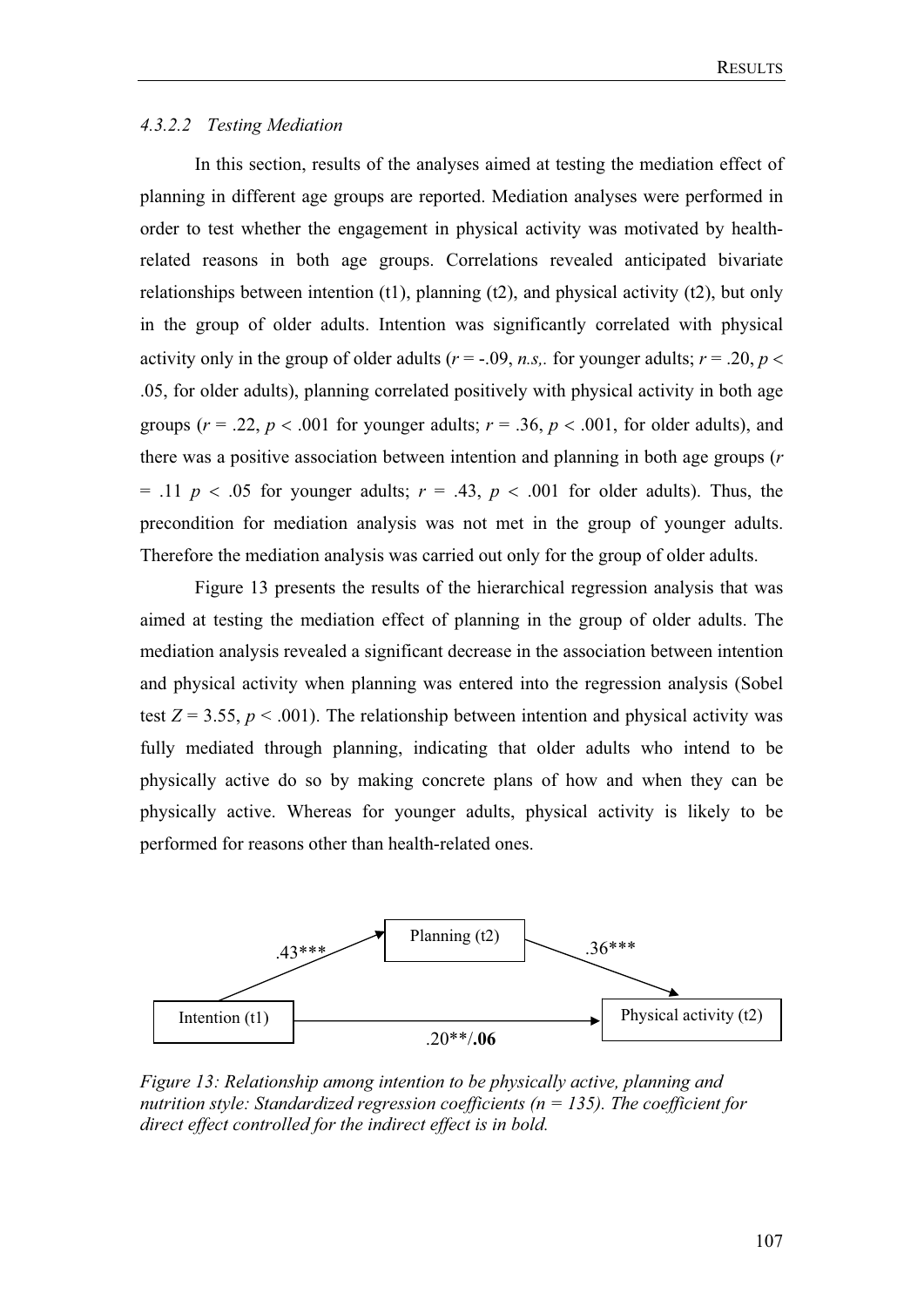#### *4.3.2.3 Alternative Explanation: Intenders vs. Nonintenders*

Older adults had a stronger intention to be physically active in comparison with younger adults ( $M = 4.93$ ,  $SD = 1.89$  vs.  $M = 4.48$ ,  $SD = 1.95$ ;  $t(610) = 6.65$ ;  $p =$ .01). Thus, it could be argued that the cause of structural differences lies in the stage of change people are in and not in the age-related changes in goal orientation. In order to examine this line of reasoning, two extreme groups of nonintenders and intenders were established. The group of nonintenders  $(n = 123)$  was created by combining the first three response categories of the seven-point intention score. The group of intenders ( $n = 209$ ) was created by combining the last two response categories.

A comparison of the two groups confirmed the mean differences between nonintenders and intenders: Intenders in comparison with nonintenders scored higher on outcome expectancies  $(M = 3.43; SD = .52$  versus  $M = 3.28; SD = .60$   $t(328) =$ 5.95;  $p < .05$ ), action self efficacy ( $M = 3.46$ ;  $SD = .64$  versus  $M = 3.02$ ;  $SD = .80$ ;  $t(320) = 28.28$ ;  $p < .001$ ), coping self-efficacy ( $M = 2.79$ ;  $SD = .47$  versus  $M = 2.53$ ; *SD* = .68;  $t(288) = 14.58$ ;  $p < .001$ ), and planning ( $M = 2.64$ ; *SD* = .56 versus  $M =$ 2.31; *SD* = .72;  $t(321) = 19.62$ ;  $p < .001$ ). However these two groups did not differ with regard to risk perception ( $M = 3.48$ ;  $SD = 1.44$  versus  $M = 3.43$ ;  $SD = 1.25$ ;  $t(250) = .57$ ; n.s.) and the level of physical activity at Wave 1 ( $M = 5.68$ ; *SD* = 4.67 versus  $M = 5.06$ ;  $SD = 5.41$ ;  $t(325) = 1.22$ ; n.s.).

The next question was whether the performance of physical activity within the group of intenders is motivated differently than within the group of nonintenders. Thus, the issue was whether possible structural differences between nonintenders and intenders mirror the age-related structural differences described in 4.2.2. Multiplegroup comparisons were conducted in order to investigate structural differences between intenders und nonintenders. No structural differences in the interplay of social-cognitive variables were found between intenders und nonintenders (for details of multiple group analysis see Section 7.3.2 in Appendix C). Thus, it was age and not the stage of change that moderated the interplay of social-cognitive variables by prediction of physical activity.

## 4.3.3 Age-Related Structural Difference by Predicting Alcohol Consumption

Next, in order to investigate age differences in the structure of social-cognitive variables at predicting alcohol consumption, a multiple group comparison was carried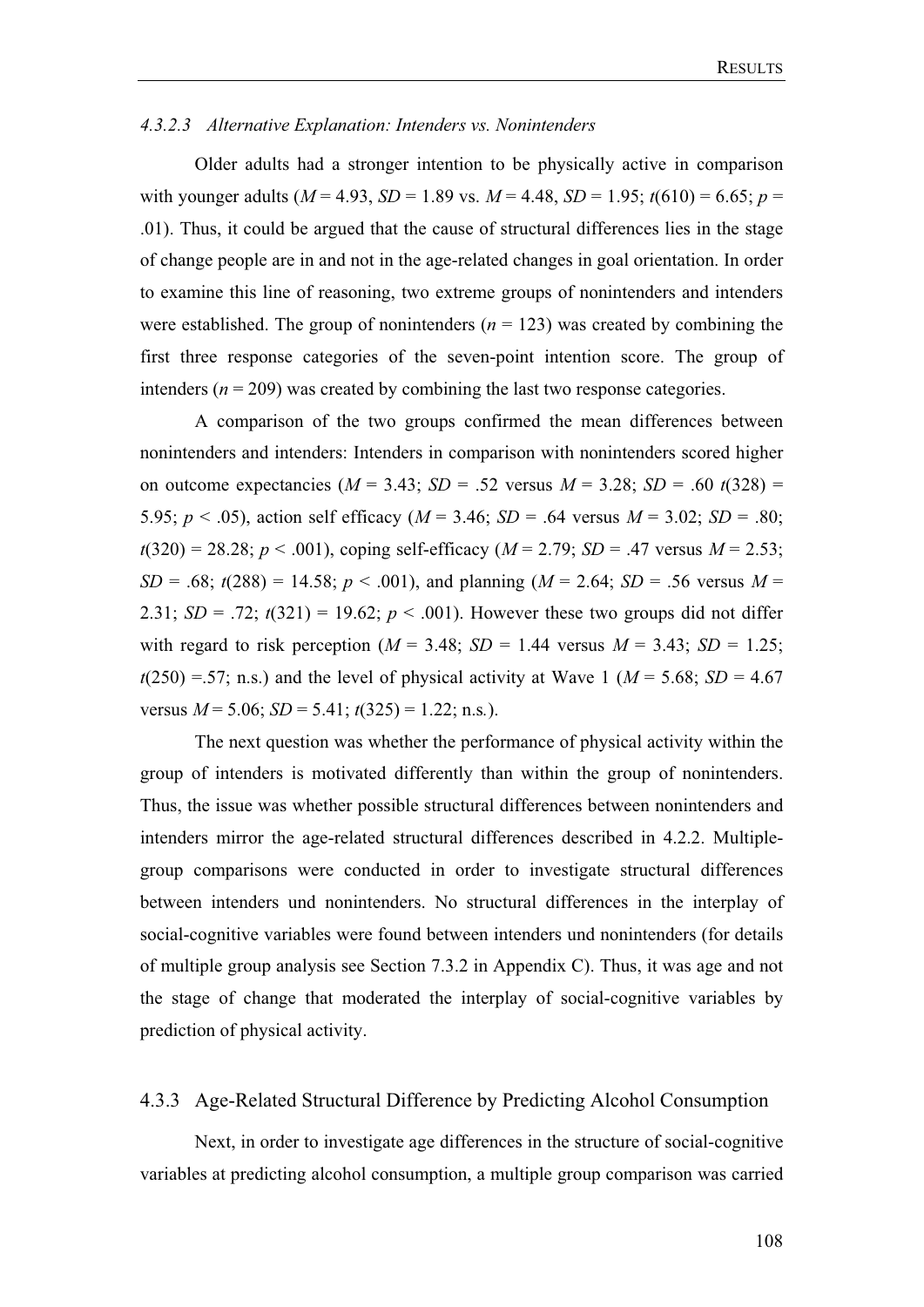out. The procedure of testing for parameter invariance between different groups proposed by Byrne (2001) was again applied. The precondition for a multiple group comparison is the adequateness of the model when tested for each group separately. Therefore, the HAPA-Model for alcohol consumption was tested separately for each age group. The model for younger adults  $(n = 337)$  yielded a reasonable fit to the data,  $\chi^2$  = 113.5, *df* = 71, *p* < .01,  $\chi^2$  /df = 1.60, CFI = .98, TLI = .96, RMSEA = .042, 90% CI = .027, .056. The fit of the model for older adults ( $n = 73$ ) was also satisfactory,  $\chi^2$  $= 85.4, df = 71, n.s. \chi^2 /df = 1.20, CFI = .94, TLI = .91, RMSEA = .053, 90\% CI =$ .000, .090. Thus, the hypothesized model represented the data well within each age group.

The predicted relationships were confirmed. A moderate amount of variance was accounted for within the older sample, 16% of alcohol consumption, 13% of planning, and 20% of intention variance. In the younger sample, the corresponding amounts were only 2% of alcohol consumption, 7% of planning, and only 4% of intention variance. The question whether age moderates the specified relations was investigated in the next set of analyses.

# *4.3.3.1 Testing for Multiple Group Invariant Factorial Structure of Measurement Instruments*

In order to investigate whether these age differences represent significant differences in the structure of social-cognitive variables across age groups, multiplegroup analyses were further pursued. The goodness of fit indices for the models with different constraints are summarized in Table 41. The fit indices for the baseline model indicate that the hypothesized HAPA structure is well represented across both age groups.

In a second step, measurement invariance between age groups was investigated. Accordingly, a model (M2) constraining all factor loadings to be equal was tested against a model that allowed the factor loadings to vary across subsamples. With a  $\chi^2$ -difference value of 11.82 and  $df = 8$ ,  $p = .16$ , the assumption of factorial invariance across different age groups was confirmed. This model (M2) was tested against a model (M3) that additionally constrained the factorial variance. Again, no difference between groups was found, with a  $\chi^2$ -difference value of 3.33 and  $df = 3$ , *p*  $=.34.$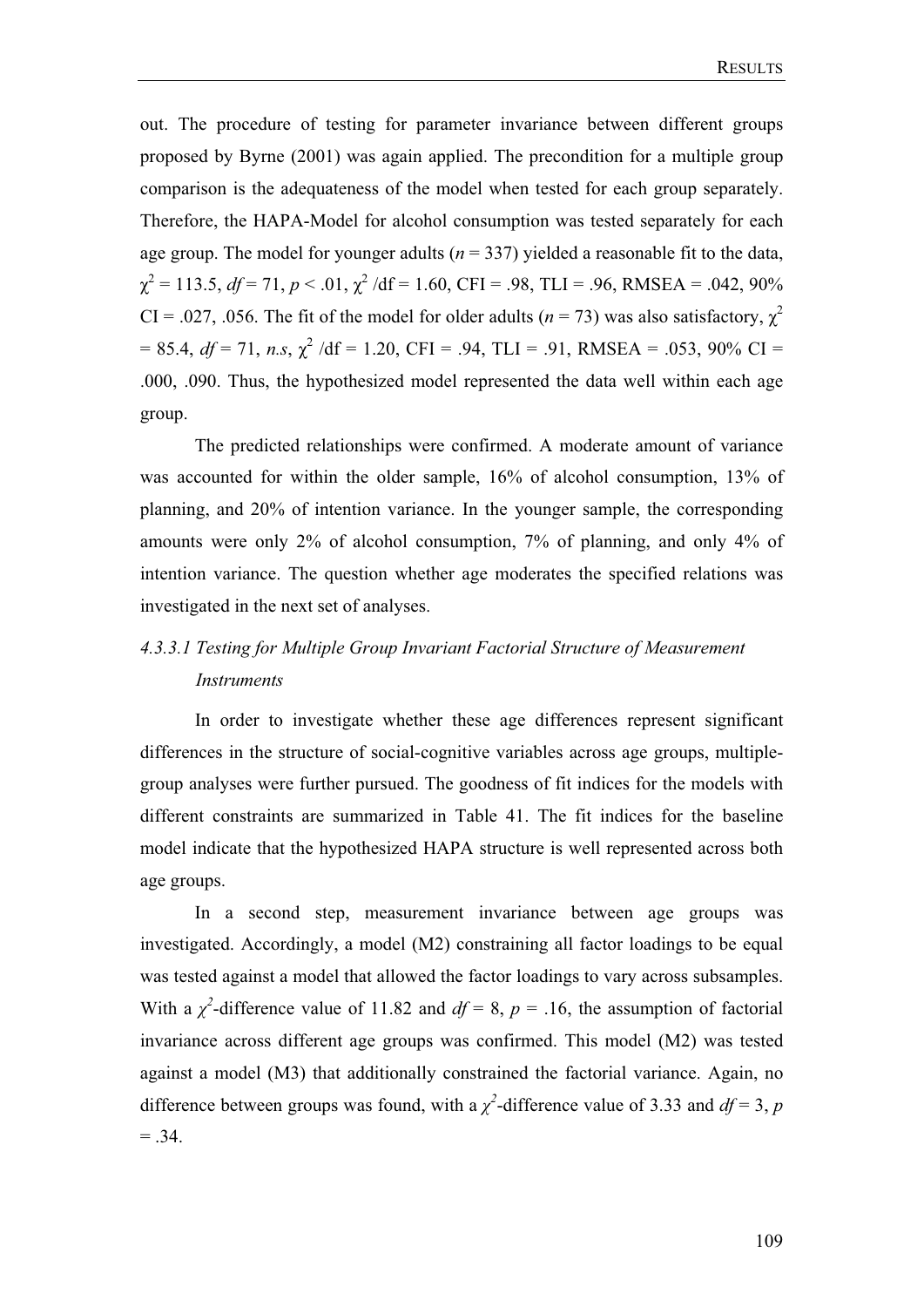After the measurement model equivalence across age groups was substantiated, the invariance (i.e., equivalence) of the structural model across groups was investigated in the third step. Accordingly, a model (M4) fixing all regression weights to be equal across groups was tested against model M3. The results were nonsignificant, with a  $\chi^2$ -difference value of 8.83 and  $df = 7$ ,  $p = .22$ , indicating no structural differences in the prediction pattern of alcohol consumption between age groups. Figure 14 displays the standardized solution

Model <sup>2</sup>(df*; p*)  $\chi$ *2* df  $p$  $\chi^2/df$ */df* CFI TLI RMSEA CI 90% Baseline (M1) 199.45 142 < 01 1.40 .97 .96 .031 .020, .041 Constrained factor loadings (M2) 11.82  $(8; \text{ n.s})$  211.28 150 <.001 1.41 .97 .96 .032 .021, .041 Constrained factor variance (M3) 3.33  $(3; n.s)$  214.60 153 <.001 1.40 .97 .96 .031 .021, .041 Constrained regression weights (M4) 8.83  $(7, n.s.)$  223.43 160 <.001 1.41 .97 .96 .032 .021, .040

*Table 41: Goodness of Fit indices for nested models* 

Although the test for age group differences did not reach significance (probably due to the small sample size, especially in the group of older adults, and consequently the lack of statistical power), the pattern of results was very similar to those found in the other two behavioral domains. As a tendency, there were differences in the motivation to reduce alcohol consumption between older and younger adult age groups. For younger adults, action self-efficacy alone was sufficient for intention formation. In the group of older adults, all three health cognitions (risk perception, outcome-expectancies and action self-efficacy) were facilitative for intention formation. However, action self-efficacy had a small impact on intention to reduce alcohol consumption in the older adults group. No differences in the interplay between self-regulatory variables such as action self-efficacy and planning were found between age groups. The relationship between planning and alcohol consumption turned out to be non-significant in both age groups. Action selfefficacy was a prerequisite for successful performance regardless of age.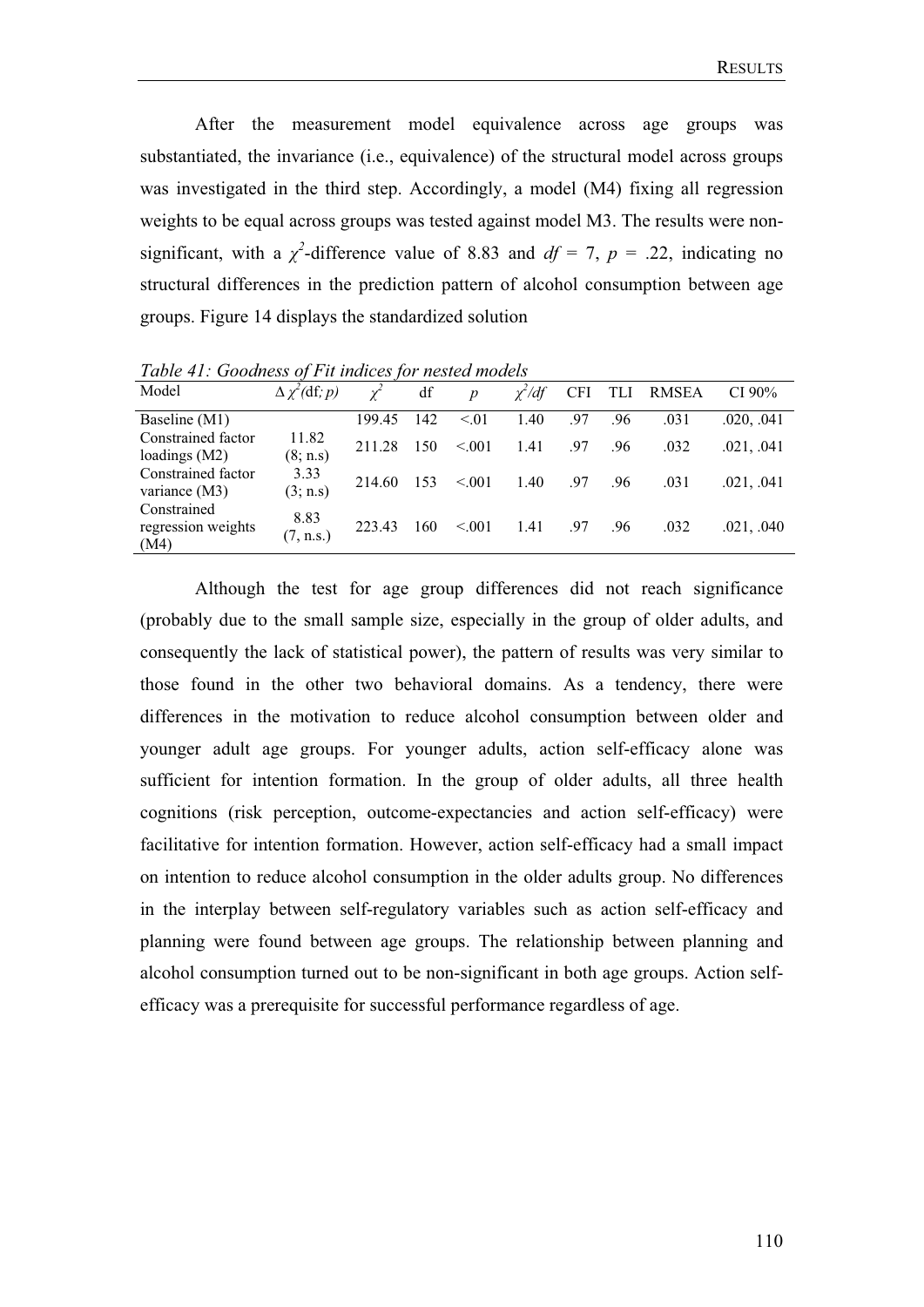

*Figure 14: HAPA-Model for alcohol consumption in different age groups: In italics are coefficients for the older group.*

#### *4.3.3.2 Testing Mediation*

In this section, results of the analysis aimed at testing the mediation effect of planning in different age groups are reported. Mediation analyses were performed in order to test whether the limitation of alcohol consumption was motivated by healthrelated reasons in both age groups. Correlations revealed unexpected bivariate relationships between intention (t1), planning (t2), and alcohol consumption (t2) in both age groups. There was no significant correlation between both the intention to reduce alcohol consumption and alcohol consumption six months later  $(r = -0.09, n.s.,$ for younger adults;  $r = 0.0$ , *n.s.*, for older adults), and between planning and alcohol consumption in both age groups ( $r = .00$ , *n.s.* for younger adults;  $r = -.17$ , *n.s.*, for older adults). However, there was a positive association between intention and planning in both age groups ( $r = .20$   $p < .001$  for younger adults;  $r = .29$ ,  $p < .05$  for older adults). Because the precondition for mediation analysis was not met, further regression analyses were abandoned.

#### *4.3.3.3 Alternative Explanation: Intenders vs. Nonintenders*

Older adults had a stronger intention to reduce alcohol consumption in comparison with younger adults ( $M = 4.21$ ,  $SD = 1.58$  vs.  $M = 3.56$ ,  $SD = 1.87$ ;  $t(382)$ )  $= 2.64$ ;  $p < .01$ ). Thus, it could be argued that the cause of structural differences lies in the stage of change people are in and not in the age-related changes in goal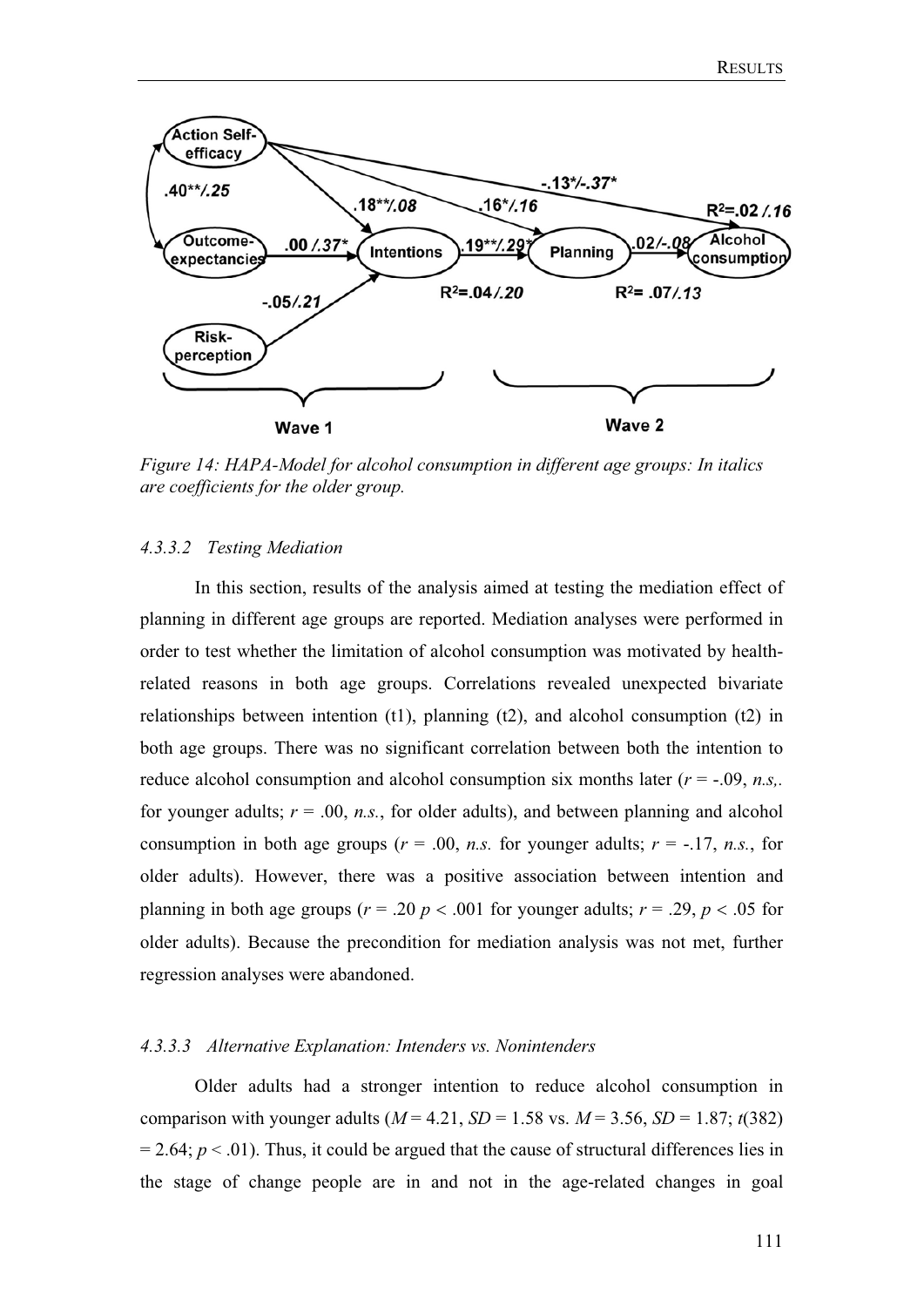orientation. In order to examine this line of reasoning, two extreme groups of nonintenders and intenders were established. The group of nonintenders ( $n = 137$ ) was created by combining the first three response categories of the seven-point intention score. The group of intenders  $(n = 64)$  was created by combining the last two response categories.

A comparison of the two groups confirmed the mean differences between nonintenders and intenders. Intenders in comparison with nonintenders scored higher on action self efficacy (*M* = 3.32; *SD* = .79 versus *M* = 2.78; *SD* = .99; *t*(177) = 3.66; *p* < .001) and planning (*M* = 2.56; *SD* = 1.05 versus *M* = 2.03; *SD* = .93; *t*(182) = 3.41;  $p \leq 0.001$ ). However, these two groups did not differ with regard to risk perception ( $M = 3.34$ ;  $SD = 1.39$  versus  $M = 3.41$ ;  $SD = 1.39$ ;  $t(146) = .29$ ; n.s.), outcome expectancies ( $M = 3.22$ ;  $SD = .63$  versus  $M = 2.95$ ;  $SD = .96$ ;  $t(181) = 1.94$ , n.s.), and the level of alcohol consumption at Wave  $1 (M = 41.22; SD = 117.48$  versus *M* = 60.51; *SD* = 162.91; *t*(174) = .81; n.s*.*).

The next question was whether the alcohol consumption within the group of intenders is motivated differently than within the group of nonintenders. Thus, the issue was whether possible structural differences between nonintenders and intenders mirrored the age-related structural differences described in 4.3.2. Multiple-group comparisons were conducted in order to investigate structural differences between nonintenders and intenders. No structural differences in the interplay of socialcognitive variables were found between nonintenders and intenders (for details of the multiple group analysis see Section 7.3.3 in Appendix C). Thus, as a tendency it was age and not the stage of change that moderated the interplay of social-cognitive variables by prediction of alcohol consumption.

To summarize the results, the HAPA model, in general, did a better job for predicting health promoting behaviors, such as nutrition and physical activity, in comparison to addictive behaviors such as alcohol and cigarette consumption. For all health behaviors, with the exception of smoking where age comparisons were not possible, age differences were found in the motivational processes and not in the volitional ones. Perception of one's own vulnerability for cardio-vascular diseases motivated only older adults but not the younger ones to adopt a healthier life style. The same was true for health-related outcome expectancies. A reason for the observed age differential effects could be that nutrition, physical activity, or reduction of